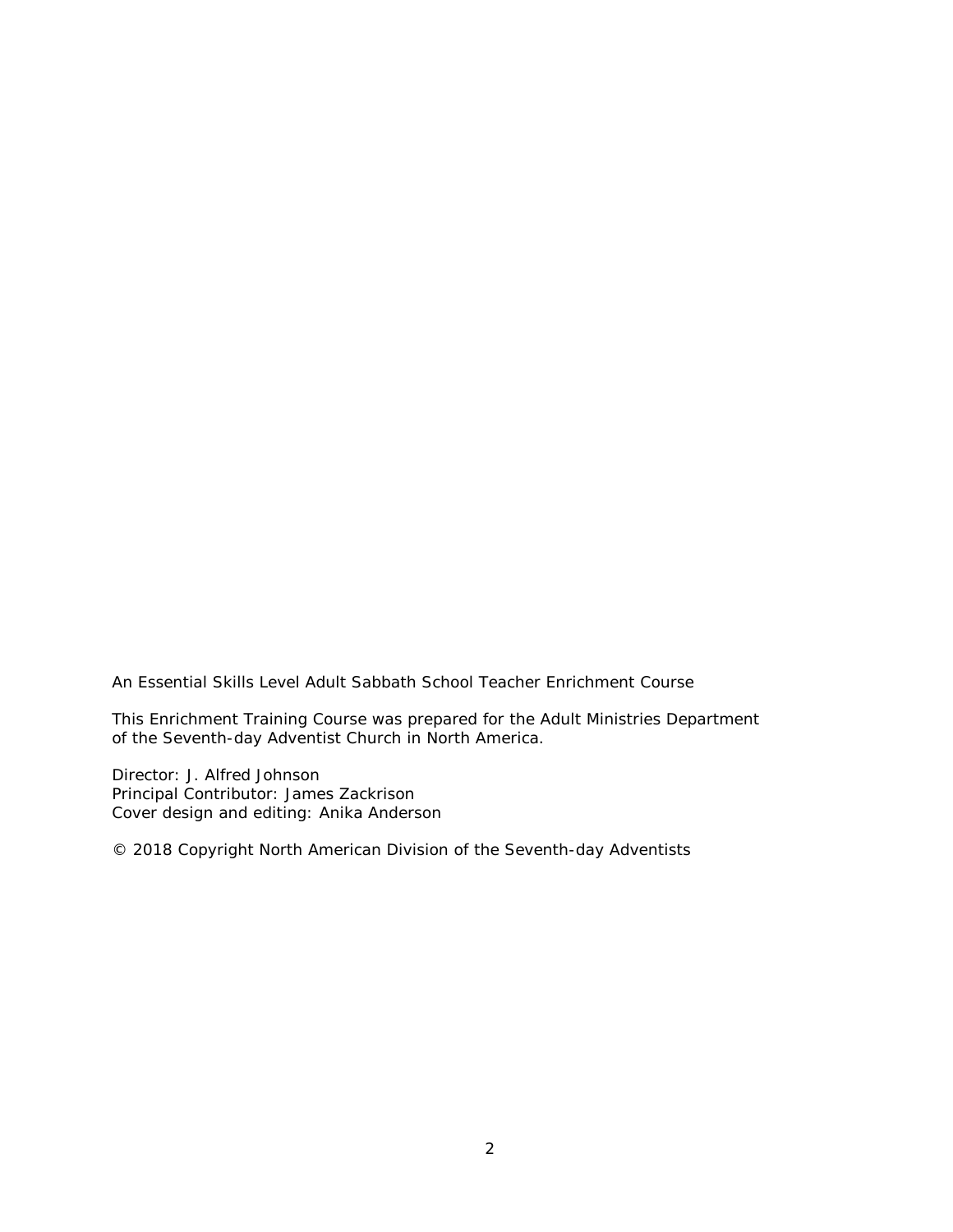# **A North American Division Adult Ministries Sponsored Essential Skills Level Adult Sabbath School Teacher Training Course**

The Adult Ministries Department of the North American Division sponsors a curriculum for the enrichment of Adult Sabbath School teacher/discussion leaders. This curriculum has three levels of teacher enrichment. All the courses are available online at [www.nadadultministries.org.](http://www.nadadultministries.org/)

These courses are all self-contained units and do not have to be studied in sequence. However, if you wish to obtain either the "Qualified Adult Sabbath School Teacher" or "Qualified Master Adult Sabbath School Teacher" *Certificates of Accomplishment* you must complete all the previous courses in the curriculum outline.

# **North American Division Sabbath School Teacher's Qualification Process and Curriculum**

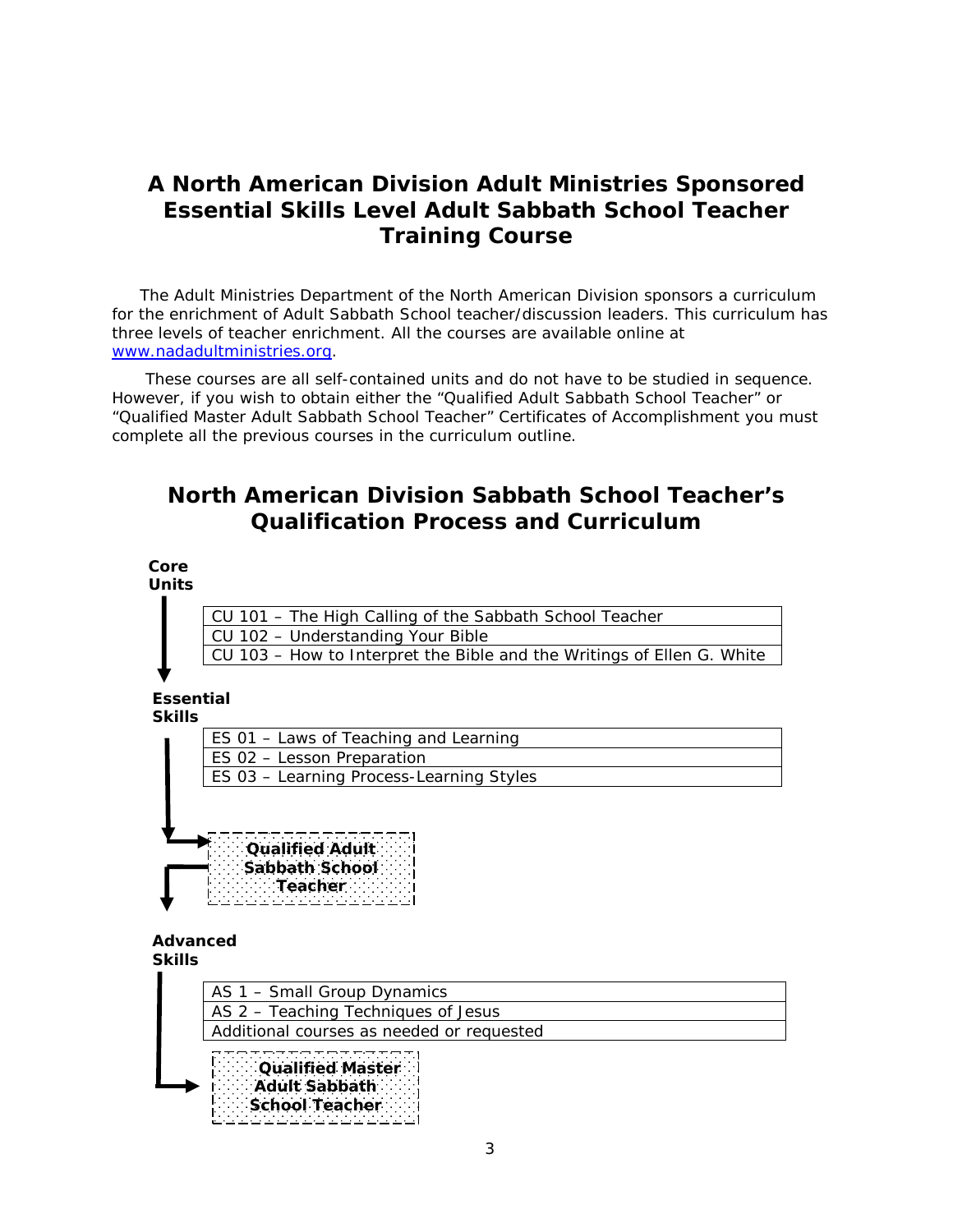## **Laws of Teaching and Learning**

## **A North American Division Adult Ministries Sponsored Essential Skills Level Adult Sabbath School Teacher Training Course**

## **Course Contents**

Course Description

How to Study this Course

Course Introduction

Unit 1 – The Seven Laws of Teaching and Learning Outlined

Unit 2 – The Seven Laws Explained

Course Summary

## **Course Description**

The mission of the adult Sabbath School teacher is founded on three cornerstones: being, knowing, and doing.

● "Being" means that an adult Sabbath School teacher must have a valid and perceptible Christian experience, and be prepared to serve as a spiritual guide for her or his class.

● "Knowing" means that a Sabbath School teacher must know what the Bible says and have a significant understanding of biblical history, doctrines, and teachings, and know how to study and interpret the Scriptures.

● "Doing" means that a Sabbath School teacher must have a knowledge of teaching methodology and be willing to invest the time and energy necessary to adequately prepare and lead a Sabbath School class.

This class on *Laws of Teaching and Learning* is a combination of knowing and doing. A teacher who knows his or her subject well, and follows systematic procedures in preparing the lesson, must also have the skills and knowledge about how to present the lesson effectively.

There are certain laws of learning that apply to Sabbath School classes. Adults learn in certain ways, but the basic principles of learning are the same for all age groups.

A key statement from Ellen G. White gives us a starting point. This statement is directed toward teaching children, but the principles stated apply equally to adults. (For "blackboards," read PowerPoint®, etc.):

"Our Sabbath schools should be made more interesting. The public schools have of late years greatly improved their methods of teaching. Object lessons, pictures, and blackboards are used to make difficult lessons clear. . . . Just so may present truth be simplified and made intensely interesting"—*Counsels on Sabbath School Work,* p. 114.

This statement tells us three things: (1) people learn when something is interesting and gets their attention; (2) people learn more when they can "see" or be involved in some activity than when information is just presented orally, and (3) it is worthwhile to study teaching technology.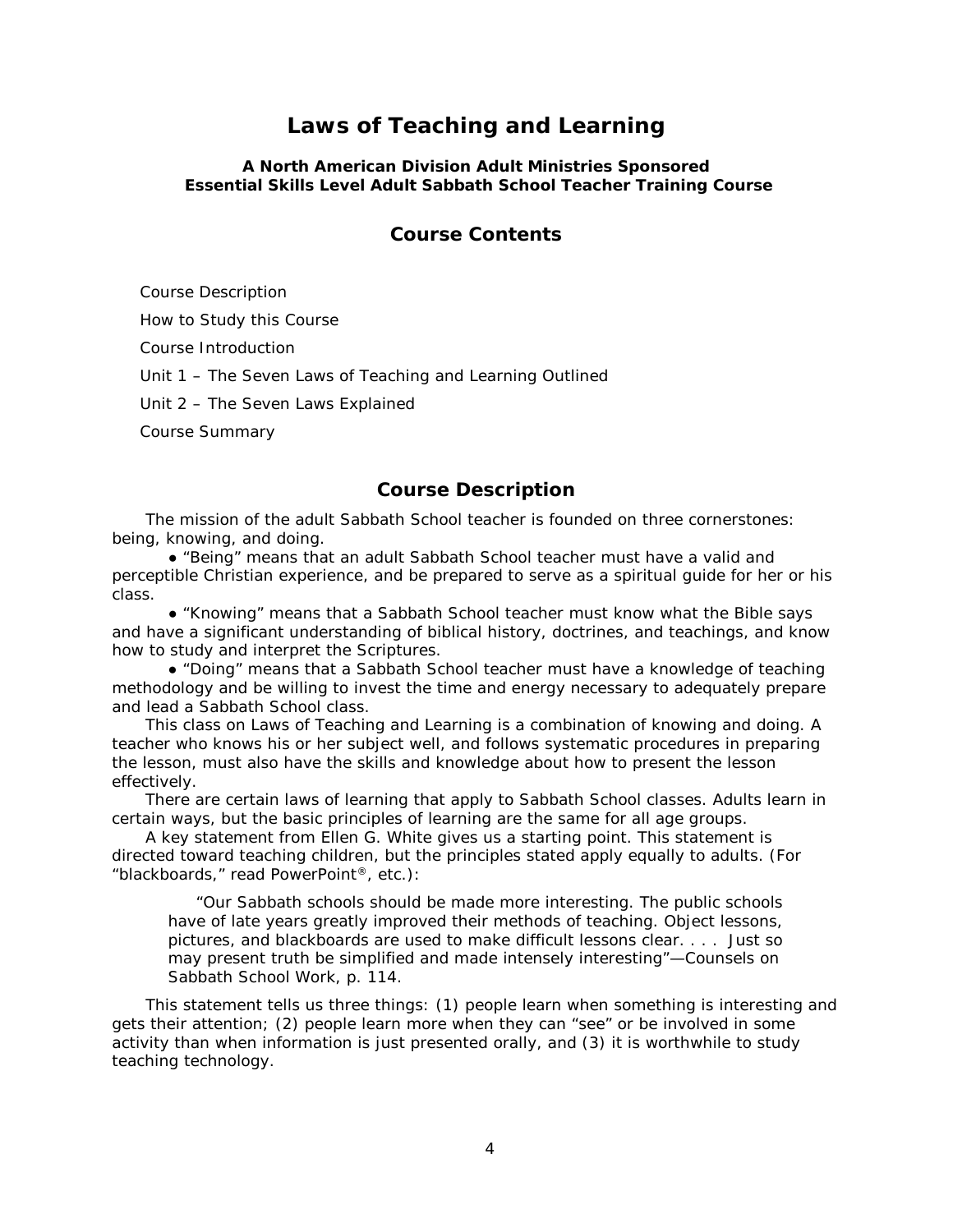## **How to Study This Course**

This is one of the online courses sponsored by the Adult Ministries Department of the North American Division. When you finish this course, you will receive an *Affirmation of Course Completion* indicating that you have satisfactorily finished this course.

This course is both theoretical and practical. It is composed of a course outline, selected readings, and assignment sheets.

You can download the material if you prefer to study from a printed copy. You can also study it directly on the screen if that is your preference.

This course includes a number of rather extensive Readings. It is suggested that you download these Readings, study them carefully, and underline or highlight salient points.

#### **Vocabulary**

**Teacher/discussion leader**. In North American Division churches, it is customary to use two terms for the position traditionally known as a Sabbath School teacher: (1) "Teacher" and, (2) "Discussion Leader." The reason for the dual terms is that the title of "teacher" is too often taken to be a synonym for "lecturer." A Sabbath School teacher is supposed to be a facilitator who motivates class members to participate in the study and discussion of the lesson. Thus the use of the two titles as a motivating factor to help both teacher and class members understand the ideal role of this Sabbath School leadership team member. Both titles often appear in this course as "teacher/discussion leader."

Teacher enhancement training materials and reading assignments almost always use the term "teacher," so please remember that in terms of how the position is supposed to function, "teacher" and "discussion leader" mean the same thing.

**Church/district**. Many churches in the North American Division belong to an extended family known as a district. This is usually because the local conference can only finance one pastor for various churches. Because this type of arrangement is common, and often the churches in a district cooperate in sponsoring training programs, etc. the term "church/district" is used in this course.

#### **Textbook**

There is no textbook for this course. Study carefully the included readings. The course is based on the book by John Milton Gregory, *The Seven Laws of Teaching* (New York: Pilgrim Press). This book has been reprinted many times by Baker Book House and is available in its original form for download **[HERE.](http://canonpress.com/content/AG-003.pdf)** 

#### **Student Fulfillment Card**

At the end of this Study Guide you will find a Student Fulfillment Card. This is the record you will forward to the Adult Ministries Department of the North American Division) to receive your "Certificate of Completion" via the website www.nadadultministries.org.

#### **Types of Study Locations**

● If you are studying this class on your own, this online Study Guide will indicate the readings and assignments that you should complete. These contain question-and-answer sheets you can print out. They identify the important points of the readings and units of study. It is very important to fill in these sheets. They are your way of knowing how you are doing in the class.

● If you are studying in a classroom-type setting, an instructor will lead you through various participatory activities.

● If you are studying in a small group, ideas are included for those studying in this environment.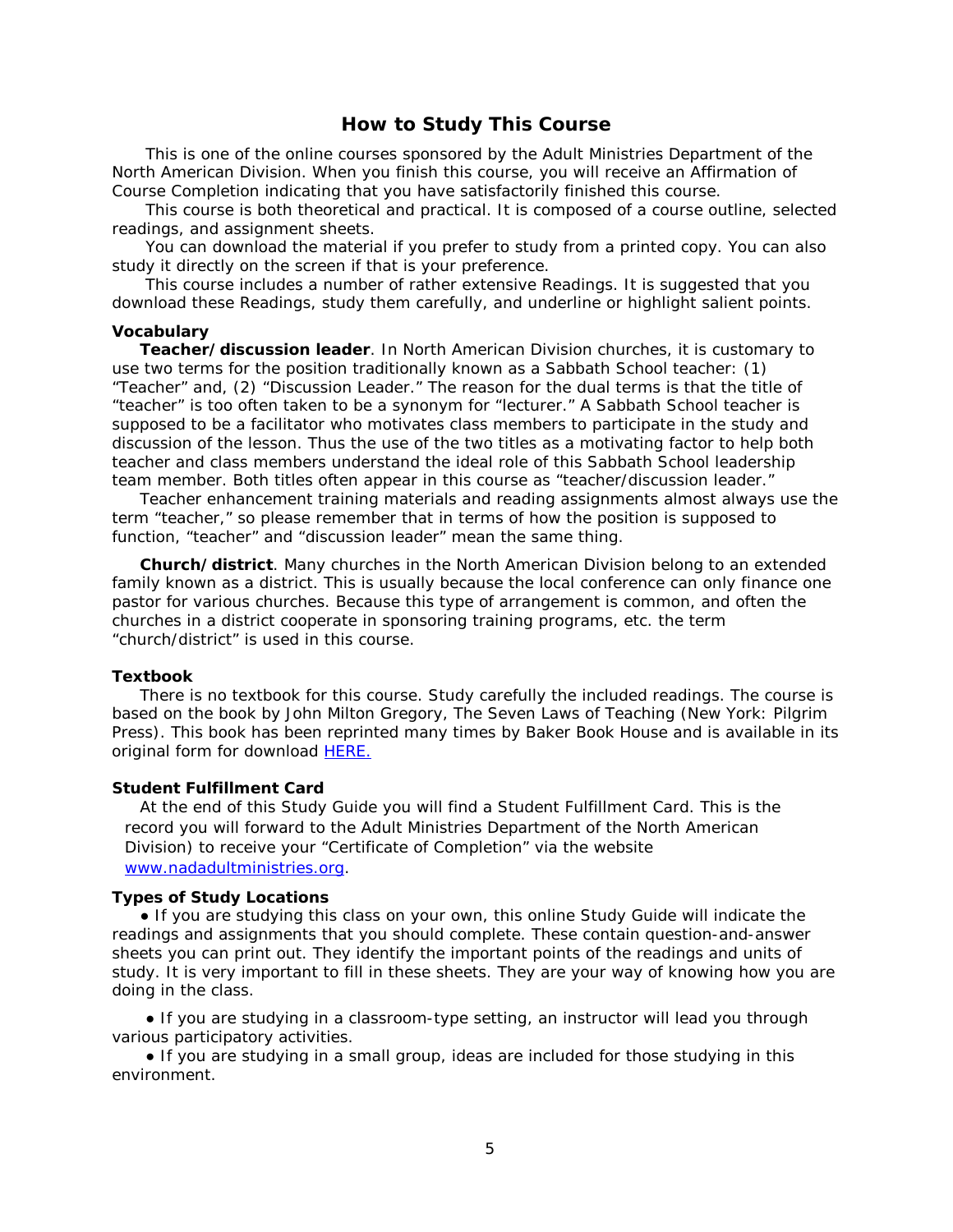● There are no examinations scheduled for this class, unless an individual instructor decides to use them.

## **Course Introduction**

This course, *Laws of Teaching and Learning,* is a combination of "doing" and "knowing." It outlines the basic elements that need to be included in the presentation and application of the teaching and learning process. The course is based on a series of seven laws of teaching and learning developed by a Christian educator named John Milton Gregory. Gregory was a committed Christian educator in the nineteenth century. While these "laws" were articulated many years ago, they are still valid and useful because they cover the basic processes by which learning takes place. The course deals with how these laws are essential for both teaching and learning in Adult Sabbath School. The style of Gregory's 1890s English is somewhat outdated, but the thoughts come through adequately.

#### **Why Is This Class Important?**

● It is important to know and understand the teaching processes (methods) that enhance learning. The closer a teacher/discussion leader sticks to these essential processes, the more the class members will learn, regardless of the topic or Bible book being studied.

● It is important for the teacher/discussion leader to integrate these learning procedures in his or her teaching plan for the quarter so that the class members will learn, understand and retain the subject matter and application of the topic or Bible book being studied.

● It is important because when these processes are applied the class members will take much more interest in studying the topic or Bible book being studied.

#### **Course Objectives**

●Review and comprehend the seven laws of teaching and learning in the Sabbath School class environment.

●Evaluate these seven laws of teaching and learning in terms of their application to an adult Sabbath School class.

●Develop a plan to use these laws in adult Sabbath School classes.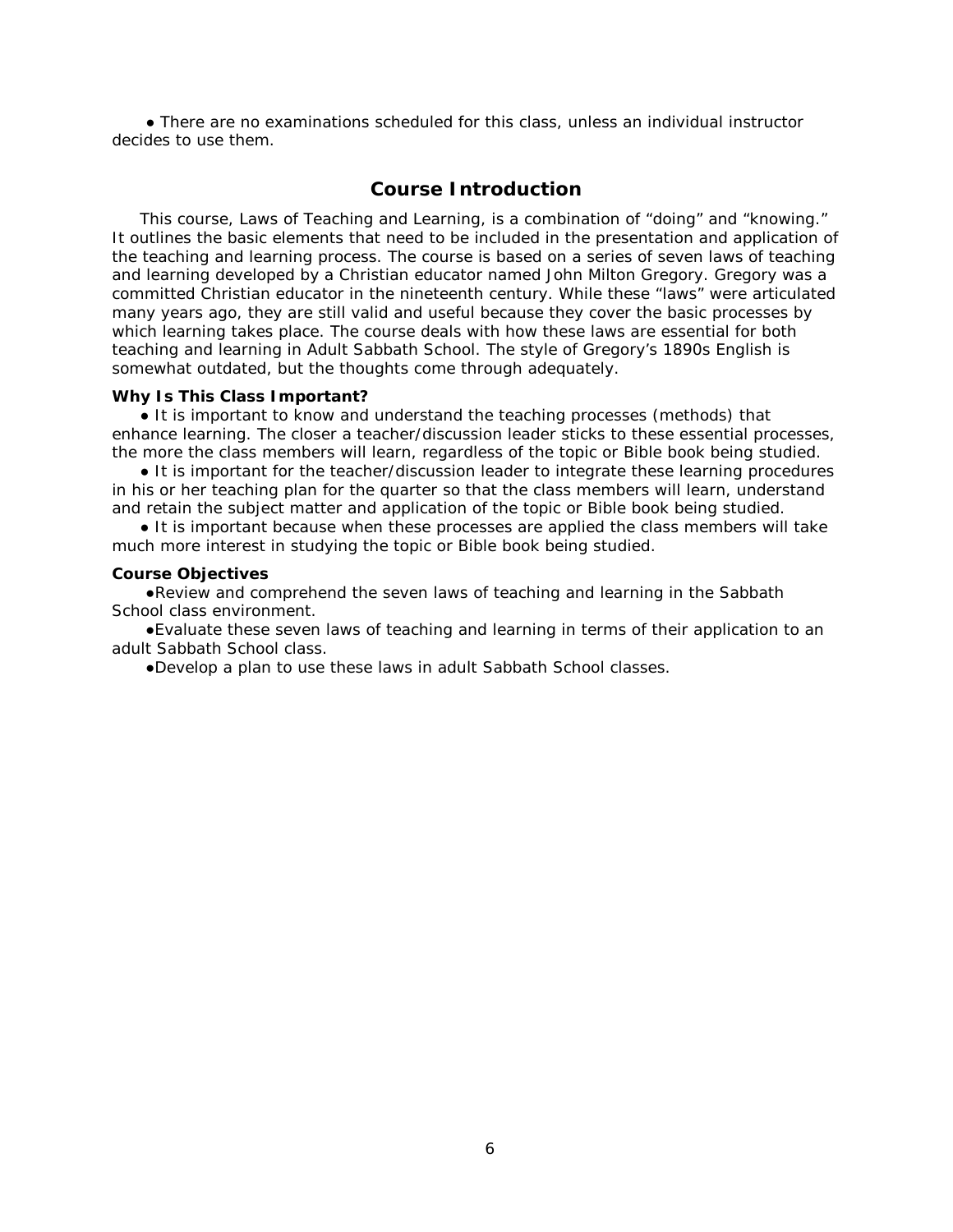## **UNIT 1**

## **Laws of Teaching and Learning Outlined**

Like some other authors we have studied, the background sources for this course often focused on children and young people, but the principles of learning apply equally to adults.

In this Unit, we will see how they can be used in adult Sabbath School teaching. As we study these laws, ask yourself how you can apply them in your Sabbath School class.

The seven laws are:

- 1. The Law of the Teacher
- 2. The Law of the Learner
- 3. The Law of Language
- 4. The Law of the Lesson
- 5. The Law of the Teaching Process
- 6. The Law of the Learning Process
- 7. The Law of Review and Application

#### **The Learning Philosophy Behind the Laws**

There are essential elements in every full and complete act of teaching. Whether the lesson be a single fact told in three minutes, or a lecture occupying as many hours, the seven factors are all present, if the work is effective. None of them can be omitted, and no others need be added. If there is a true science of teaching, it must be found in the laws and relations of these seven factors.

Teaching in its simplest sense, is the communication of experience. This experience may consist of facts, truths, doctrines, ideas, or ideals, or it may consist of the processes or skills of an art. It may be taught by the use of words, by signs, by objects, by actions, or by examples; but whatever the substance, the mode, or the aim of the teaching, the act itself, fundamentally considered, is always substantially the same: it is a communication of experience. It is painting in the mind of another the picture in one's own—the shaping of the thought and understanding to the comprehension of some truth which the teacher knows and wishes to communicate. Further on we shall see that the word "communication" is used here, not in the sense of the transmission of a mental something from one person to another, but rather in the sense of helping another to reproduce the same experience and thus to make it common to the two.

**Before you begin your study of these seven laws, study Readings 1 and 2 to get an Adventist perspective on some of the issues discussed in this course.**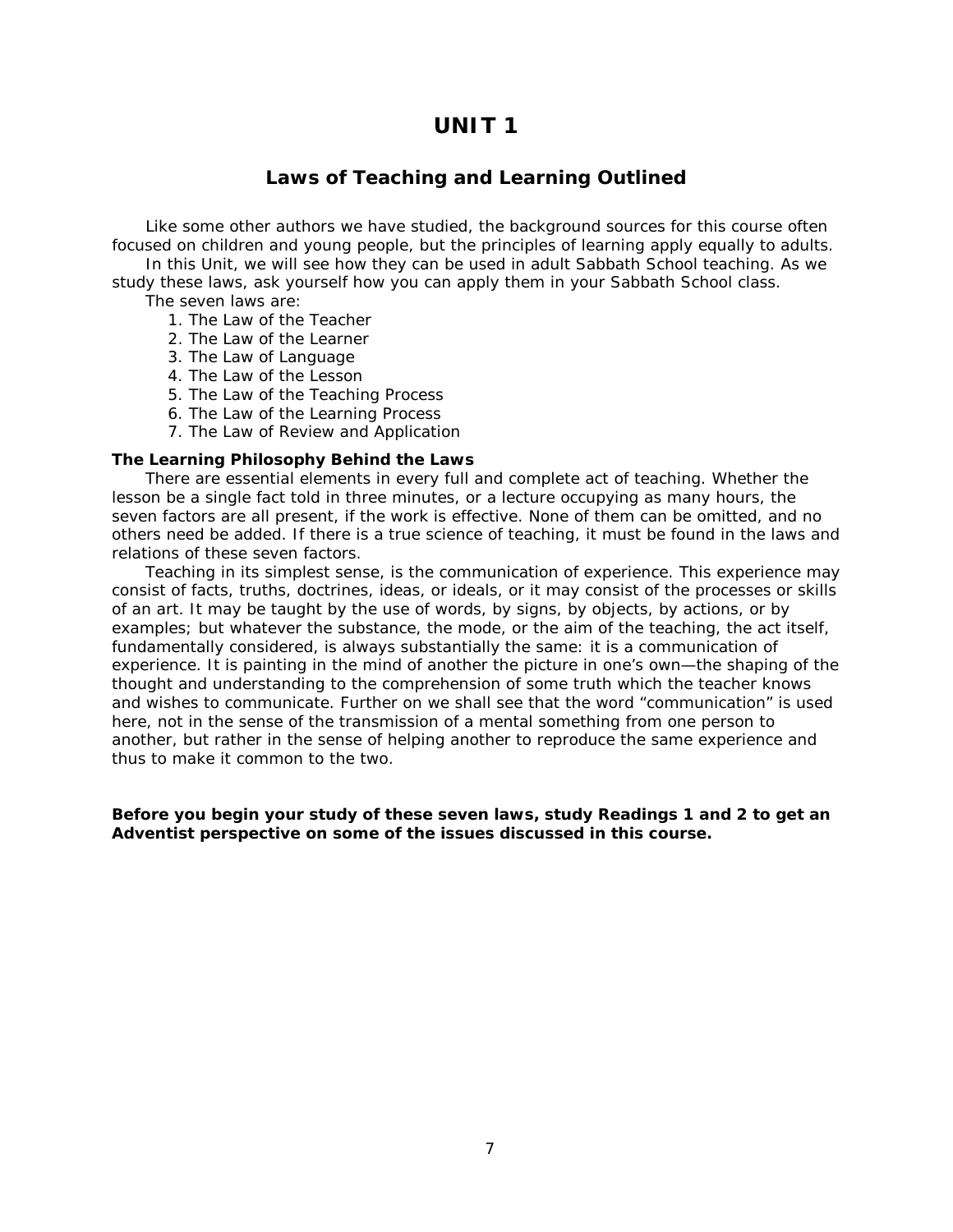#### **Reading 1**

## **Methods of Teaching**

From Ellen G White, *Education*, chapter 26, pp. 230-239.

#### *Be sure to record on your* **Student Fulfillment Card** *that you have completed this assignment*

For ages education has had to do chiefly with the memory. This faculty has been taxed to the utmost, while the other mental powers have not been correspondingly developed. Students have spent their time in laboriously crowding the mind with knowledge, very little of which could be utilized. The mind thus burdened with that which it cannot digest and assimilate is weakened; it becomes incapable of vigorous, self-reliant effort, and is content to depend on the judgment and perception of others.

Seeing the evils of this method, some have gone to another extreme. In their view, man needs only to develop that which is within him. Such education leads the student to selfsufficiency, thus cutting him off from the source of true knowledge and power.

The education that consists in the training of the memory, tending to discourage independent thought, has a moral bearing which is too little appreciated. As the student sacrifices the power to reason and judge for himself, he becomes incapable of discriminating between truth and error, and falls an easy prey to deception. He is easily led to follow tradition and custom.

It is a fact widely ignored, though never without danger, that error rarely appears for what it really is. It is by mingling with or attaching itself to truth that it gains acceptance. The eating of the tree of knowledge of good and evil caused the ruin of our first parents, and the acceptance of a mingling of good and evil is the ruin of men and women today. The mind that depends upon the judgment of others is certain, sooner or later, to be misled.

The power to discriminate between right and wrong we can possess only through individual dependence upon God. Each for himself is to learn from Him through His word. Our reasoning powers were given us for use, and God desires them to be exercised. "Come now, and let us reason together" (Isaiah 1:18), He invites us. In reliance upon Him we may have wisdom to "refuse the evil, and choose the good." Isaiah 7:15; James 1:5.

In all true teaching the personal element is essential. Christ in His teaching dealt with men individually. It was by personal contact and association that He trained the Twelve. It was in private, often to but one listener, that He gave His most precious instruction. To the honored rabbi at the night conference on the Mount of Olives, to the despised woman at the well of Sychar, He opened His richest treasures; for in these hearers He discerned the impressible heart, the open mind, the receptive spirit. Even the crowd that so often thronged His steps was not to Christ an indiscriminate mass of human beings. He spoke directly to every mind and appealed to every heart. He watched the faces of His hearers, marked the lighting up of the countenance, the quick, responsive glance, which told that truth had reached the soul; and there vibrated in His heart the answering chord of sympathetic joy.

Christ discerned the possibilities in every human being. He was not turned aside by an unpromising exterior or by unfavorable surroundings. He called Matthew from the tollbooth, and Peter and his brethren from the fishing boat, to learn of Him.

The same personal interest, the same attention to individual development, are needed in educational work today. Many apparently unpromising youth are richly endowed with talents that are put to no use. Their faculties lie hidden because of a lack of discernment on the part of their educators. In many a boy or girl outwardly as unattractive as a rough-hewn stone, may be found precious material that will stand the test of heat and storm and pressure. The true educator, keeping in view what his pupils may become, will recognize the value of the material upon which he is working. He will take a personal interest in each pupil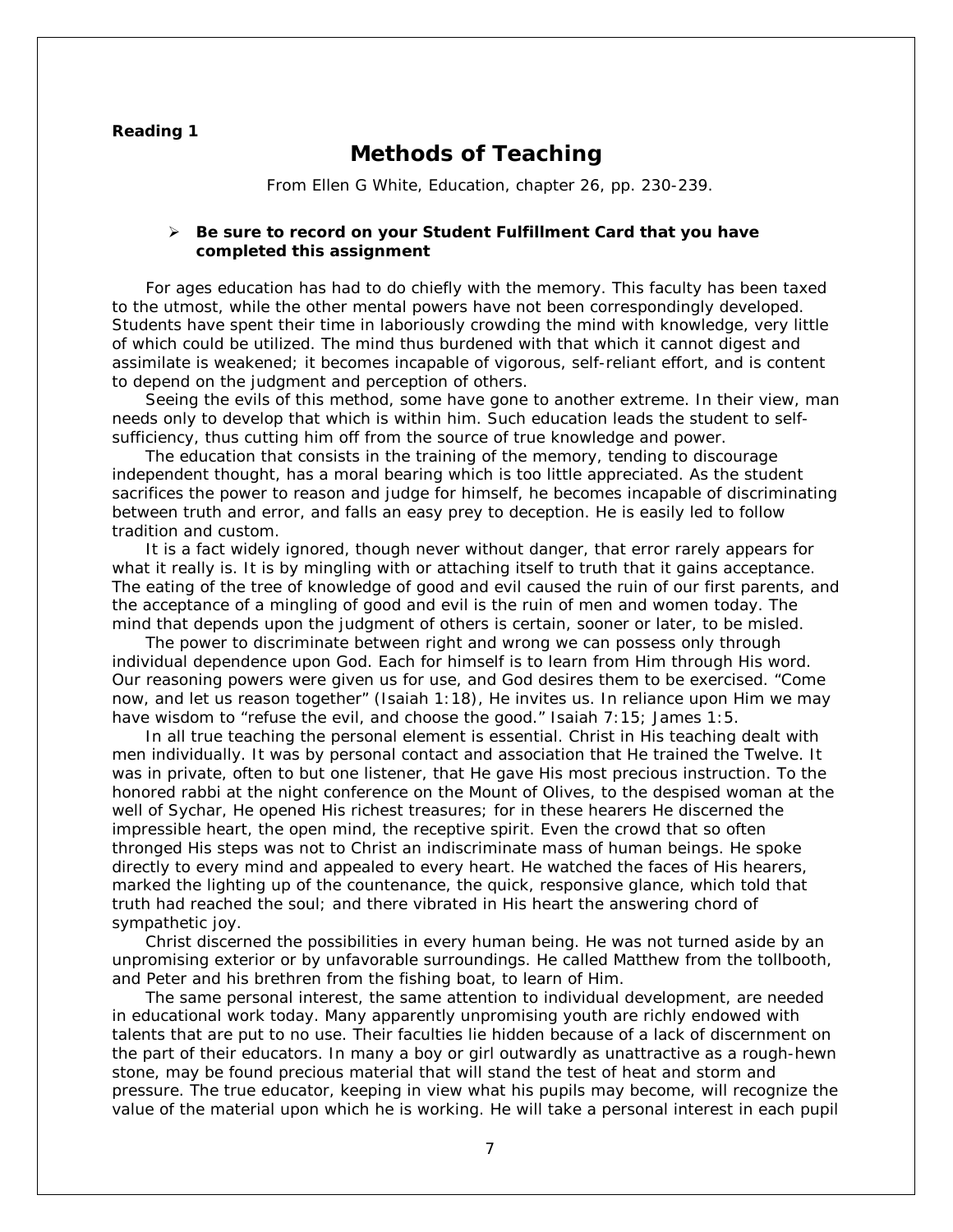and will seek to develop all his powers. However imperfect, every effort to conform to right principles will be encouraged.

Every youth should be taught the necessity and the power of application. Upon this, far more than upon genius or talent, does success depend. Without application the most brilliant talents avail little, while with rightly directed effort persons of very ordinary natural abilities have accomplished wonders. And genius, at whose achievements we marvel, is almost invariably united with untiring, concentrated effort.

The youth should be taught to aim at the development of all their faculties, the weaker as well as the stronger. With many there is a disposition to restrict their study to certain lines, for which they have a natural liking. This error should be guarded against. The natural aptitudes indicate the direction of the lifework, and, when legitimate, should be carefully cultivated. At the same time, it must be kept in mind that a well-balanced character and efficient work in any line depend, to a great degree, on that symmetrical development which is the result of thorough, all-round training.

The teacher should constantly aim at simplicity and effectiveness. He should teach largely by illustration, and even in dealing with older pupils should be careful to make every explanation plain and clear. Many pupils well advanced in years are but children in understanding.

An important element in educational work is enthusiasm. On this point there is a useful suggestion in a remark once made by a celebrated actor. The archbishop of Canterbury had put to him the question why actors in a play affect their audiences so powerfully by speaking of things imaginary, while ministers of the gospel often affect theirs so little by speaking of things real. "With due submission to your grace," replied the actor, "permit me to say that the reason is plain: It lies in the power of enthusiasm. We on the stage speak of things imaginary as if they were real, and you in the pulpit speak of things real as if they were imaginary."

The teacher in his work is dealing with things real, and he should speak of them with all the force and enthusiasm which a knowledge of their reality and importance can inspire.

Every teacher should see to it that his work tends to definite results. Before attempting to teach a subject, he should have a distinct plan in mind, and should know just what he desires to accomplish. He should not rest satisfied with the presentation of any subject until the student understands the principle involved, perceives its truth, and is able to state clearly what he has learned.

So long as the great purpose of education is kept in view, the youth should be encouraged to advance just as far as their capabilities will permit. But before taking up the higher branches of study, let them master the lower. This is too often neglected. Even among students in the higher schools and the colleges there is great deficiency in knowledge of the common branches of education. Many students devote their time to higher mathematics when they are incapable of keeping simple accounts. Many study elocution with a view to acquiring the graces of oratory when they are unable to read in an intelligible and impressive manner. Many who have finished the study of rhetoric fail in the composition and spelling of an ordinary letter.

A thorough knowledge of the essentials of education should be not only the condition of admission to a higher course, but the constant test for continuance and advancement.

And in every branch of education there are objects to be gained more important than those secured by mere technical knowledge. Take language, for example. More important than the acquirement of foreign languages, living or dead, is the ability to write and speak one's mother tongue with ease and accuracy; but no training gained through a knowledge of grammatical rules can compare in importance with the study of language from a higher point of view. With this study, to a great degree, is bound up life's weal or woe.

The chief requisite of language is that it be pure and kind and true-- "the outward expression of an inward grace." God says: "Whatsoever things are true, whatsoever things are honest, whatsoever things are just, whatsoever things are pure, whatsoever things are lovely, whatsoever things are of good report; if there be any virtue, and if there be any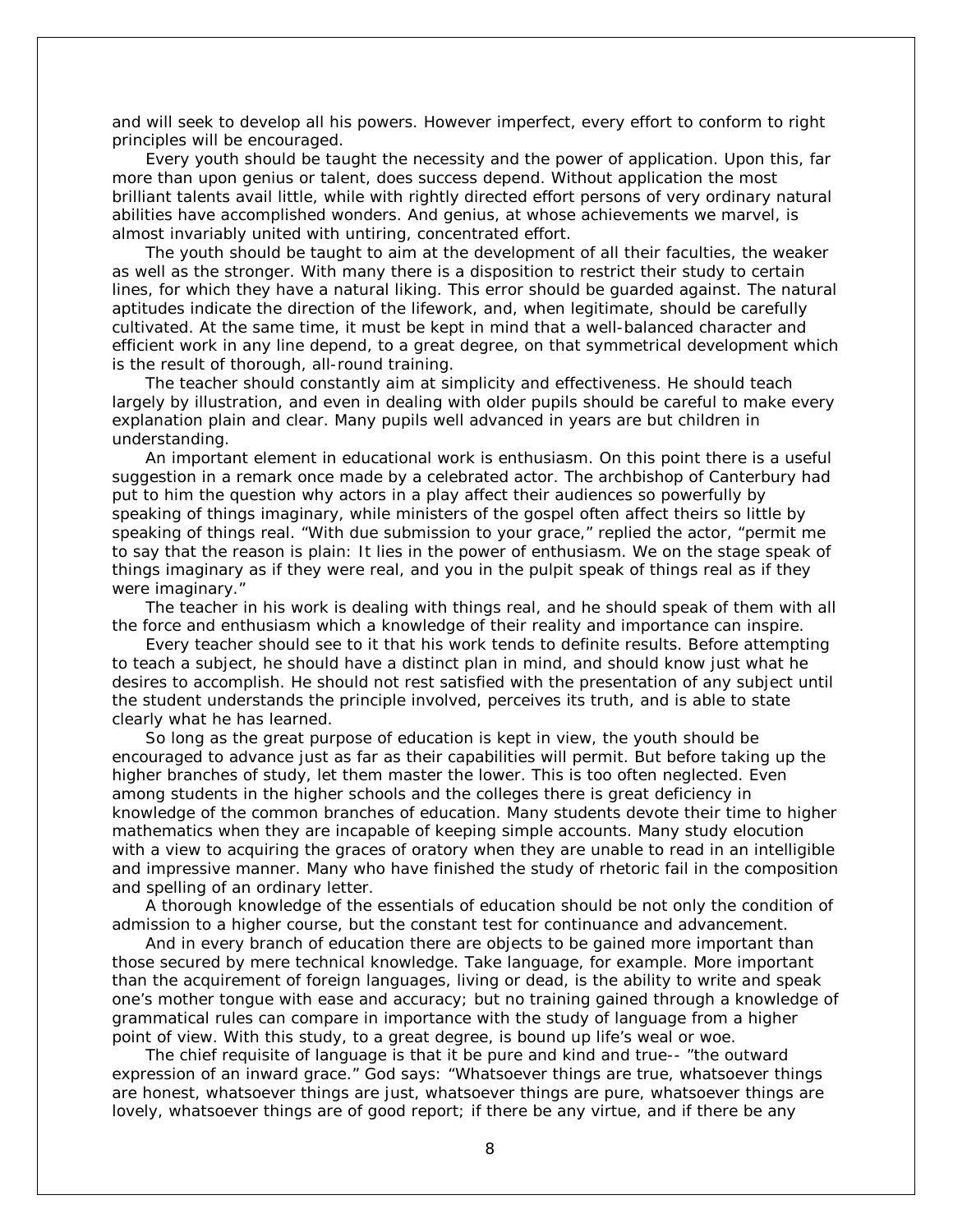praise, think on these things." Philippians 4:8. And if such are the thoughts, such will be the expression.

The best school for this language study is the home; but since the work of the home is so often neglected, it devolves on the teacher to aid his pupils in forming right habits of speech.

The teacher can do much to discourage that evil habit, the curse of the community, the neighborhood, and the home--the habit of backbiting, gossip, ungenerous criticism. In this no pains should be spared. Impress upon the students the fact that this habit reveals a lack of culture and refinement and of true goodness of heart; it unfits one both for the society of the truly cultured and refined in this world and for association with the holy ones of heaven.

We think with horror of the cannibal who feasts on the still warm and trembling flesh of his victim; but are the results of even this practice more terrible than are the agony and ruin caused by misrepresenting motive, blackening reputation, dissecting character? Let the children, and the youth as well, learn what God says about these things:

"Death and life are in the power of the tongue." Proverbs 18:21.

In Scripture, backbiters are classed with "haters of God," with "inventors of evil things," with those who are "without natural affection, implacable, unmerciful," "full of envy, murder, debate, deceit, malignity." It is "the judgment of God, that they which commit such things are worthy of death." Romans 1:30, 31, 29, 32. He whom God accounts a citizen of Zion is he that "speaketh the truth in his heart;" "that backbiteth not with his tongue," "nor taketh up a reproach against his neighbor." Psalm 15:2, 3.

God's word condemns also the use of those meaningless phrases and expletives that border on profanity. It condemns the deceptive compliments, the evasions of truth, the exaggerations, the misrepresentations in trade, that are current in society and in the business world. "Let your speech be, Yea, yea; Nay, nay: and whatsoever is more than these is of the evil one." Matthew 5:37, R.V.

"As a madman who casteth firebrands, arrows, and death, so is the man that deceiveth his neighbor, and saith, Am not I in sport?" Proverbs 26:18, 19.

Closely allied to gossip is the covert insinuation, the sly innuendo, by which the unclean in heart seek to insinuate the evil they dare not openly express. Every approach to these practices the youth should be taught to shun as they would shun the leprosy.

In the use of language there is perhaps no error that old and young are more ready to pass over lightly in themselves than hasty, impatient speech. They think it a sufficient excuse to plead, "I was off my guard, and did not really mean what I said." But God's word does not treat it lightly. The Scripture says:

"Seest thou a man that is hasty in his words? there is more hope of a fool than of him." Proverbs 29:20.

"He that hath no rule over his own spirit is like a city that is broken down, and without walls." Proverbs 25:28.

In one moment, by the hasty, passionate, careless [BEGIN P.237] tongue, may be wrought evil that a whole lifetime's repentance cannot undo. Oh, the hearts that are broken, the friends estranged, the lives wrecked, by the harsh, hasty words of those who might have brought help and healing!

"There is that speaketh like the piercings of a sword: but the tongue of the wise is health." Proverbs 12:18.

One of the characteristics that should be especially cherished and cultivated in every child is that self-forgetfulness which imparts to the life such an unconscious grace. Of all excellences of character this is one of the most beautiful, and for every true lifework it is one of the qualifications most essential.

Children need appreciation, sympathy, and encouragement, but care should be taken not to foster in them a love of praise. It is not wise to give them special notice, or to repeat before them their clever sayings. The parent or teacher who keeps in view the true ideal of character and the possibilities of achievement, cannot cherish or encourage self-sufficiency. He will not encourage in the youth the desire or effort to display their ability or proficiency.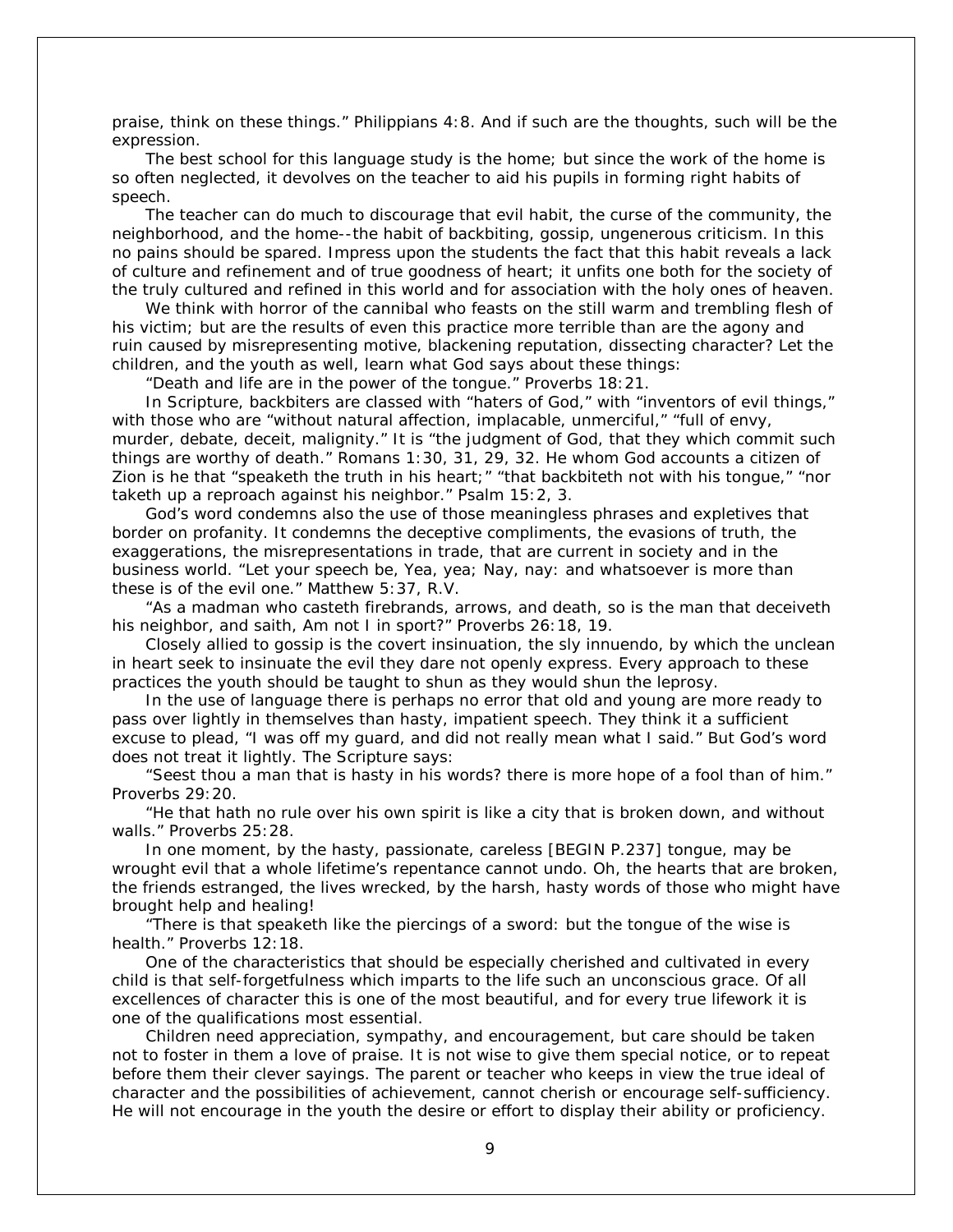He who looks higher than himself will be humble; yet he will possess a dignity that is not abashed or disconcerted by outward display or human greatness.

It is not by arbitrary law or rule that the graces of character are developed. It is by dwelling in the atmosphere of the pure, the noble, the true. And wherever there is purity of heart and nobleness of character, it will be revealed in purity and nobleness of action and of speech. {Ed 237.4}

"He that loveth pureness of heart, for the grace of his lips the King shall be his friend." Proverbs 22:11.

As with language, so with every other study; it may be so conducted that it will tend to the strengthening and upbuilding of character.

Of no study is this true to a greater degree than of history. Let it be considered from the divine point of view.

As too often taught, history is little more than a record of the rise and fall of kings, the intrigues of courts, the victories and defeats of armies--a story of ambition and greed, of deception, cruelty, and bloodshed. Thus taught, its results cannot but be detrimental. The heart-sickening reiteration of crimes and atrocities, the enormities, the cruelties portrayed, plant seeds that in many lives bring forth fruit in a harvest of evil.

Far better is it to learn, in the light of God's word, the causes that govern the rise and fall of kingdoms. Let the youth study these records, and see how the true prosperity of nations has been bound up with an acceptance of the divine principles. Let him study the history of the great reformatory movements, and see how often these principles, though despised and hated, their advocates brought to the dungeon and the scaffold, have through these very sacrifices triumphed.

Such study will give broad, comprehensive views of life. It will help the youth to understand something of its relations and dependencies, how wonderfully we are bound together in the great brotherhood of society and nations, and to how great an extent the oppression or degradation of one member means loss to all.

In the study of figures the work should be made practical. Let every youth and every child be taught, not merely to solve imaginary problems, but to keep an accurate account of his own income and outgoes. Let him learn the right use of money by using it. Whether supplied by their parents or by their own earnings, let boys and girls learn to select and purchase their own clothing, their books, and other necessities; and by keeping an account of their expenses they will learn, as they could learn in no other way, the value and the use of money. This training will help them to distinguish true economy from niggardliness on the one hand and prodigality on the other. Rightly directed it will encourage habits of benevolence. It will aid the youth in learning to give, not from the mere impulse of the moment, as their feelings are stirred, but regularly and systematically.

In this way every study may become an aid in the solution of that greatest of all problems, the training of men and women for the best discharge of life's responsibilities.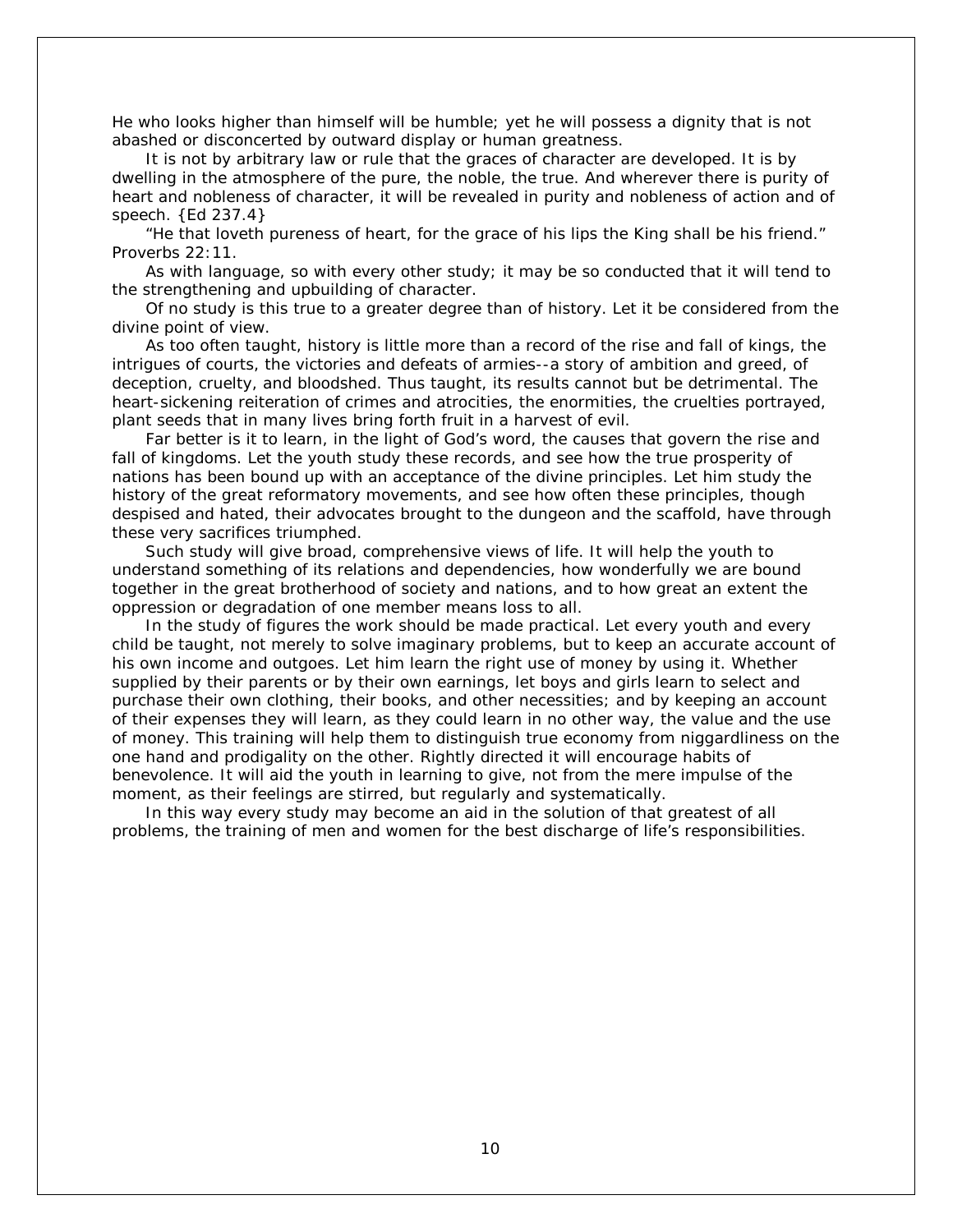#### **Reading 2**

## **The Science of Teaching**

Chapter 7 in *Teaching Teachers to Teach* (General Conference of Seventh-day Adventists)

### *Be sure to record on your* **Student Fulfillment Card** *that you have completed this assignment.*

*The Adventist-produced book,* Teaching Teachers to Teach*, mentions the same laws of teaching as Gregory's book under different titles. It is designed for use by Seventh-day Adventist audiences. The principles are the same, but some elements of teaching are amplified. Gregory's book is quoted and/or referred to throughout the book. The author often focuses on children and youth, but the principles of teaching are the same for adults.* 

"There are sacred responsibilities entrusted to Sabbath-school workers, and the Sabbath school should be in the place where, through a living connection with God, men and women, youth and children, may be so fitted up that they shall be a strength and blessing to the church. They should help the church upward and onward, as far as it lies in their ability, going from strength to greater strength."—*Counsels on Sabbath School Work*, p. 11.

#### **I—The Object of Sabbath-School Teaching**

Teaching is the science of imparting knowledge to cause to learn or to acquire skill. "This knowledge may be a fact, a truth, a doctrine of religion, a precept of morals, a story of life, or the processes of an art. It may be taught by the use of words, by signs, by objects, by actions, or examples; and the teaching may have for its object instruction or impression the training of mind, the increase of intelligence, the implantation of principles, or the formation of character; but whatever the substance, the mode, or the aim of the teaching, the act itself, fundamentally considered, is always substantially the same: it is a communication of knowledge. It is the painting in another's mind the mental picture of one's own—the shaping of a pupil's thought and understanding to the comprehension of some truth which the teacher knows and wishes to communicate."—Gregory, *The Seven Laws of Teaching*, pp. 2, 3.

1. To TEACH THE BIBLE. Teaching the Bible involves the same pedagogical principles that are basic to academic instruction. Bible teaching, however, deals with the development of character through the impartation of Bible knowledge. Character is the product of interest and purpose intelligently created by information. Fundamental Christian ideals grow from spiritually intimate personal association. When these principles are implanted and spiritual impressions are transferred to the plastic soul and deepened by word and life, the pupil will be led to seek after knowledge.

The endeavor of all Sabbath-school teachers should be to know truth and the methods of imparting truth so thoroughly that the knowledge they hold and the methods of imparting may be so helpful that their work shall be done even better than the teaching of everyday subjects in day school.

2. To DEVELOP CHARACTER. The Sabbath-school teacher has as the supreme objective of his instruction the development of a life and character patterned after the character of Jesus Christ. The methods of teaching in the Sabbath school must, therefore, transcend those dealing simply with information or mental and manual training. Someone has said, "Teaching is taking one living idea at a time from one's own mind and planting it so it will grow in the mind of another." Teaching, however, cannot impart to the child a religious nature; it can only develop the religious nature which the child possesses. Every child is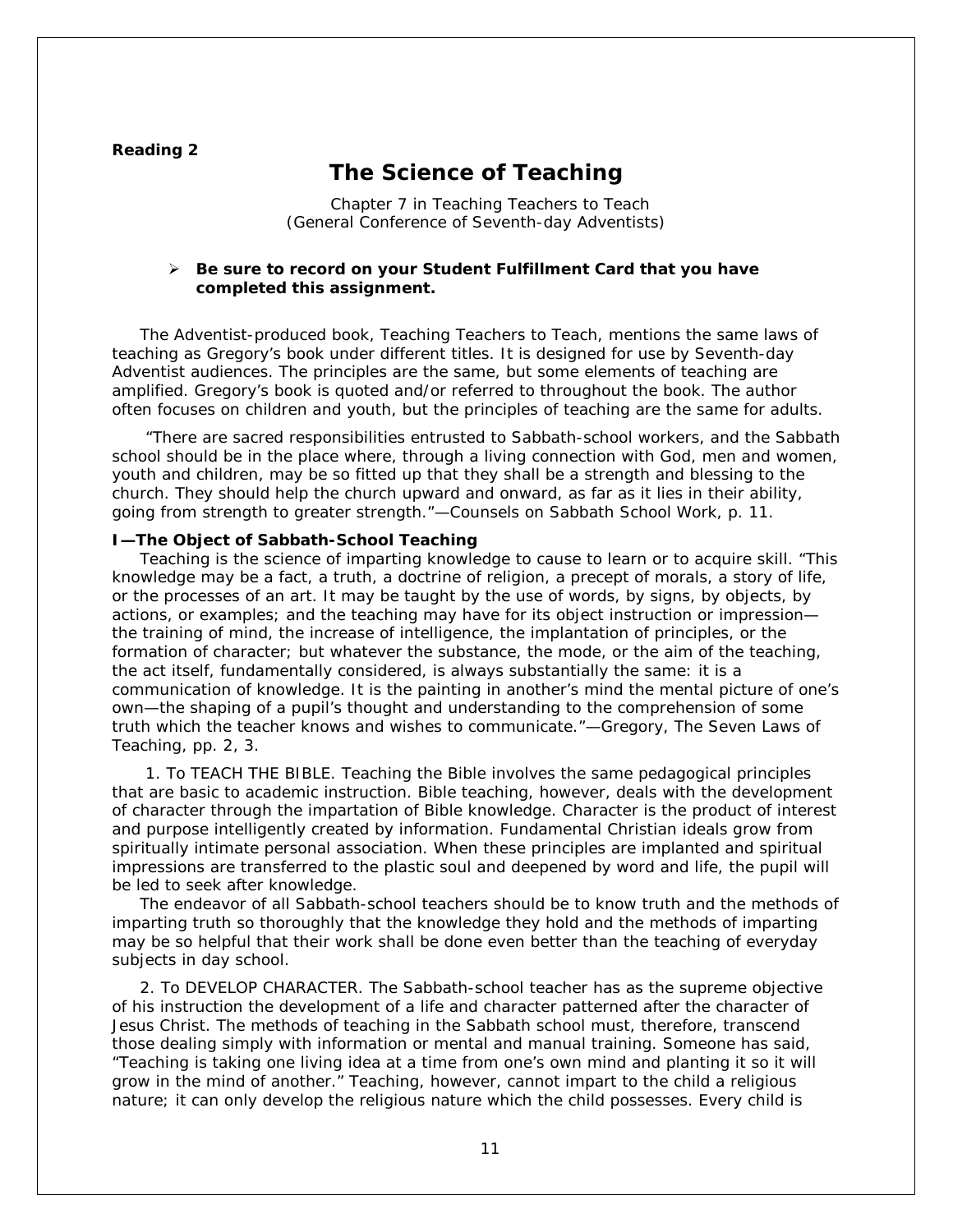born with certain elements which form the foundation of his intellectual, his social, and his religious natures. The inborn feelings of awe, reverence, and dependence are the foundations of his religious life. These elements can be developed into faith, hope, and love, which Paul says are the most permanent elements in the Christian character. While it is true that the child is thus naturally religious, *he is not by nature a Christian*. "That which is born of the flesh is flesh; and that which is born of the Spirit is spirit." John 3 : 6. "Howbeit that was not first which is spiritual, but that which is natural; and afterward that which is spiritual." 1 Corinthians 15 : 46. It is the duty, therefore, of the teacher to train, instruct, and lead the child to Christ and to the development of Christian character.

3. To INSPIRE TO SERVICE. The teacher of a Sabbath-school class has a group readymade, prepared, and waiting for instruction. None are compelled to be there. They have come to be instructed, guided, helped, and strengthened for Christian life and service. It is a group that will be found in no other department of the church. They are there not merely to listen, but to have an active part in the discussion of truth, to learn how to become better and more active Christians. The teacher, if he is alive to his responsibility, has in the membership of his Sabbath-school class a group of servants of the Master, men and women, young and old, who are seeking to find the most effective means of representing Him whose name they bear. Yet it requires tact to lead to a knowledge of truth, and still greater tact to enlist the service of one to whom truth has been taught in making known that truth to his fellow men.

4. To RESULT IN REGENERATION. Soul-winning teaching will result in regeneration. Sabbath-school teachers teach truth, but with the teaching there must be the appeal to respond to the truth's message. True Sabbath-school teachers, then, are at once educators and evangelists. It is their sacred privilege not only to make truth clear to the minds of the pupils, but also to instill that truth into their very lives, so that it becomes the fundamental principle of every activity. God has promised His Spirit to aid every teacher in this sacred task of teaching—this taking of the things of Christ and revealing them to the students. As an appeal to the pupils is made that they should allow the truth to work in their hearts, the Holy Spirit will carry conviction to their hearts and minds, and there will be joy in their salvation. As a rule, such an appeal will be personal rather than public, a heart-to-heart invitation to surrender the life to be molded by the Master Teacher.

Because of its spiritual character, the work of a Sabbath- school teacher is more outstandingly important than that of the day-school teacher. In dealing with spiritual matters, hearts are involved not alone for today but also for eternity. The teaching work done by the Sabbath-school teacher may become the holding force that will keep the soul of the pupil in the hour of temptation, of trial, persecution, or affliction; hence, the teacher should know truth not only practically, but also historically. He should know the best methods of imparting that truth to others, lest, through weakness or ineffectiveness, his work fall to the ground and a soul be eternally lost.

A knowledge of the Scriptures is fundamental to Christian living and the development of a Christian character, but one may be a careful student of the Bible for years and never give allegiance to God or accept Christ as Lord and Master. Sabbath- school teachers must show their pupils the beauty and force of truth as revealed in the lessons from the Bible, so that the understanding of the pupil is enlightened; and then at the proper time an appeal for him to respond to the truth by letting its power operate in his own life will accomplish results hardly. dreamed of by many Sabbath-school teachers.

#### **II—LAWS OF TEACHING**

The same laws which are basic to academic pedagogy underlie Bible teaching.

1. THE LAW OF ADAPTATION. The mind can receive new knowledge only through ideas which are already known. Teachers must therefore adapt the lesson to be taught, so that it will connect with and be illustrated by the present knowledge and experience of the pupil.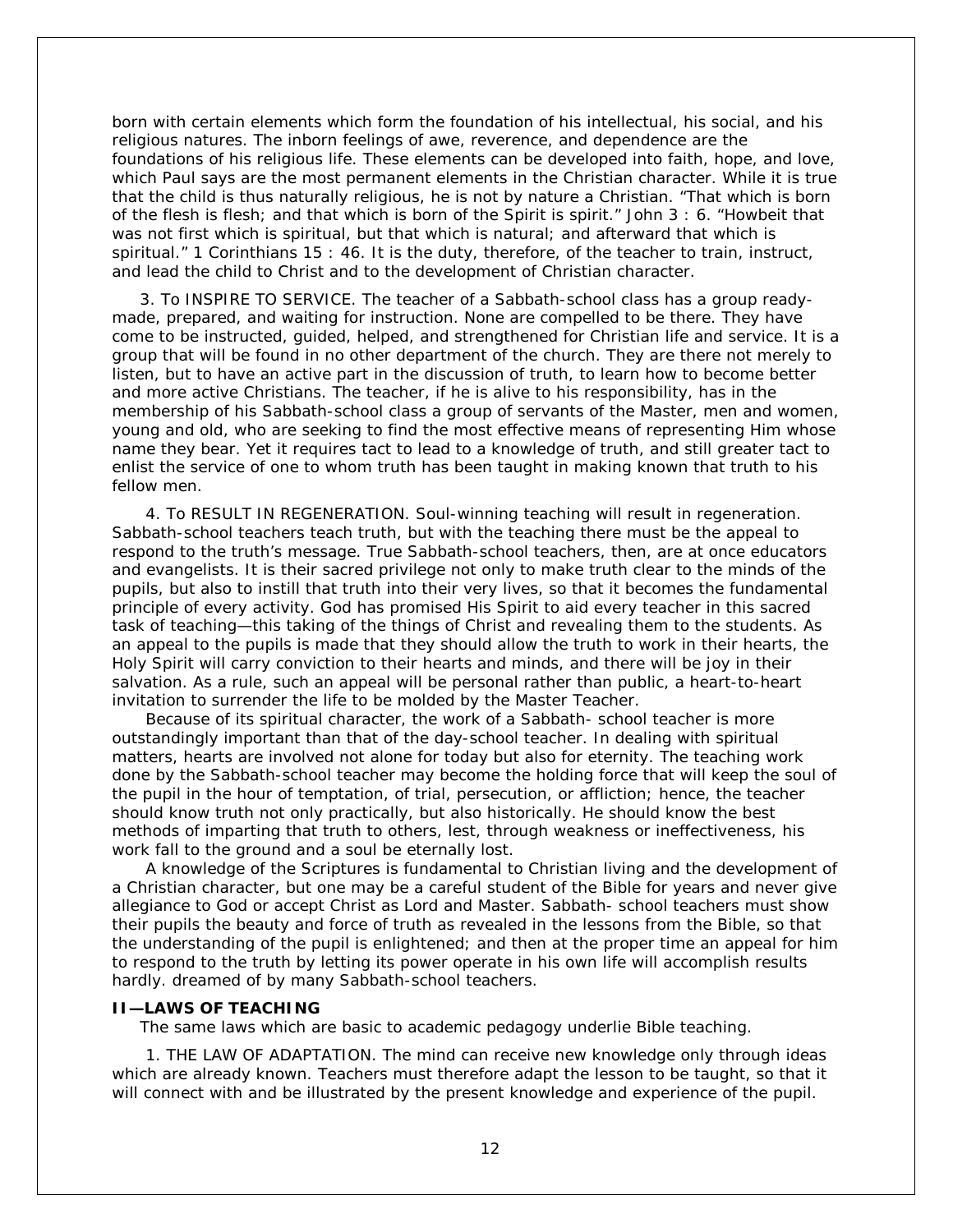This fundamental law requires the recognition of an equally basic principle, that is, "The language used in teaching must be common to teacher and learner."

Facts already known to the pupil form a vehicle in which some idea travels into a new mental development, so that the mind itself reaches forward to a larger attainment. Comparison and illustration also enter largely into the use of adaptation in the teaching art. New material may be compared to, or illustrated by, stories from Scripture, nature, geography, or secular history with which the pupil is familiar. New experiences may be compared or contrasted with past experiences in the pupil's life. The efficient teacher knows how useless it is to present new material which cannot be connected with, or illustrated by, something the pupil already knows. If the pupil has lived all his life in a great city, and has never had opportunity to learn the simple processes of agriculture, the lesson contained in the parable of the sower will mean little or nothing to him. If he is to learn that lesson at all, it must be interpreted to him through illustrations common to his own experience. Christ always framed His parables to meet the comprehension of His hearers. Thus the truths of the Bible were presented in terms of wheat and tares, sheep and shepherds, householders, vines and vineyards, wedding feasts and festal garments, pearls, treasure, etc. He implanted lessons of truth in the hearts of his hearers by adapting his truths to the things with which they were familiar. The Master Teacher based most of His teaching upon this law of adaptation. Successful Sabbath-school teachers will find it essential to do the same.

The law of adaptation provides the reason for dividing the Sabbath-school pupils into separate divisions. The law of adaptation gives the basis for grouping members in classes according to *mental ability* rather than according to age only.

In the kindergarten divisions the little folks are very sensitive to *suggestion* and imitation; therefore, the successful teacher *adapts* the spiritual lessons to the sand table [a once poplar visual aid], where a few cutouts can suggest the lesson story, and to finger plays and motion songs that will suggest their response.

In the primary division the vivid *imagination* is one of the outstanding characteristics, so the successful teacher adapts spiritual lessons to blackboard illustrations, and uses plenty of stories that will appeal to the imagination and illustrate the truths he is teaching.

In the junior division the pupils are suddenly *literalists*. They crave literal facts. Concrete facts about people, things, and places, which would mean nothing to the younger divisions, are eagerly devoured by juniors. Teachers of juniors, therefore, adapt their lessons to include these literal things.

In the early adolescent period *doubt* is a prominent characteristic, "How do you know?" "Who told you?" "Can you prove it?" are the common demands, and successful teachers in the youth's classes, therefore, bring their proof and produce their witnesses. Instead of merely saying, "God often answers prayer in a miraculous way," the teacher could say, "Here's a book— *Keith Argraves, Paratrooper* [a book about a Seventh-day Adventist paratrooper during WWII] Some of you may have met him in person. He was on a mission to North Africa. One of the engines of his plane stopped when they were one hundred miles from shore. Keith Argraves prayed out loud, and while he was praying the engine started again and never stopped till they landed." The book, the person, the black-and-white account of the experience satisfy these adolescents. Wise teachers of juniors adapt their lessons to contain plenty of proof and witness.

In the older young people's classes, the pupils are more practical. Reasons and logic appeal to them. In the adult classes, the different vocations of life leave their marks on the thinking of the class members, and it is a wonderful art to be able to apply this law of adaptation to the farmers, the businessmen, the carpenters, the housewives, the doctors, and the nurses.

2. THE LAW OF APPERCEPTION. Apperception is the process of adding a new idea or a series of new ideas to an old one. The law of apperception very naturally follows the law of adaptation. Adaptation enables pupils to *understand* a new idea by comparison and by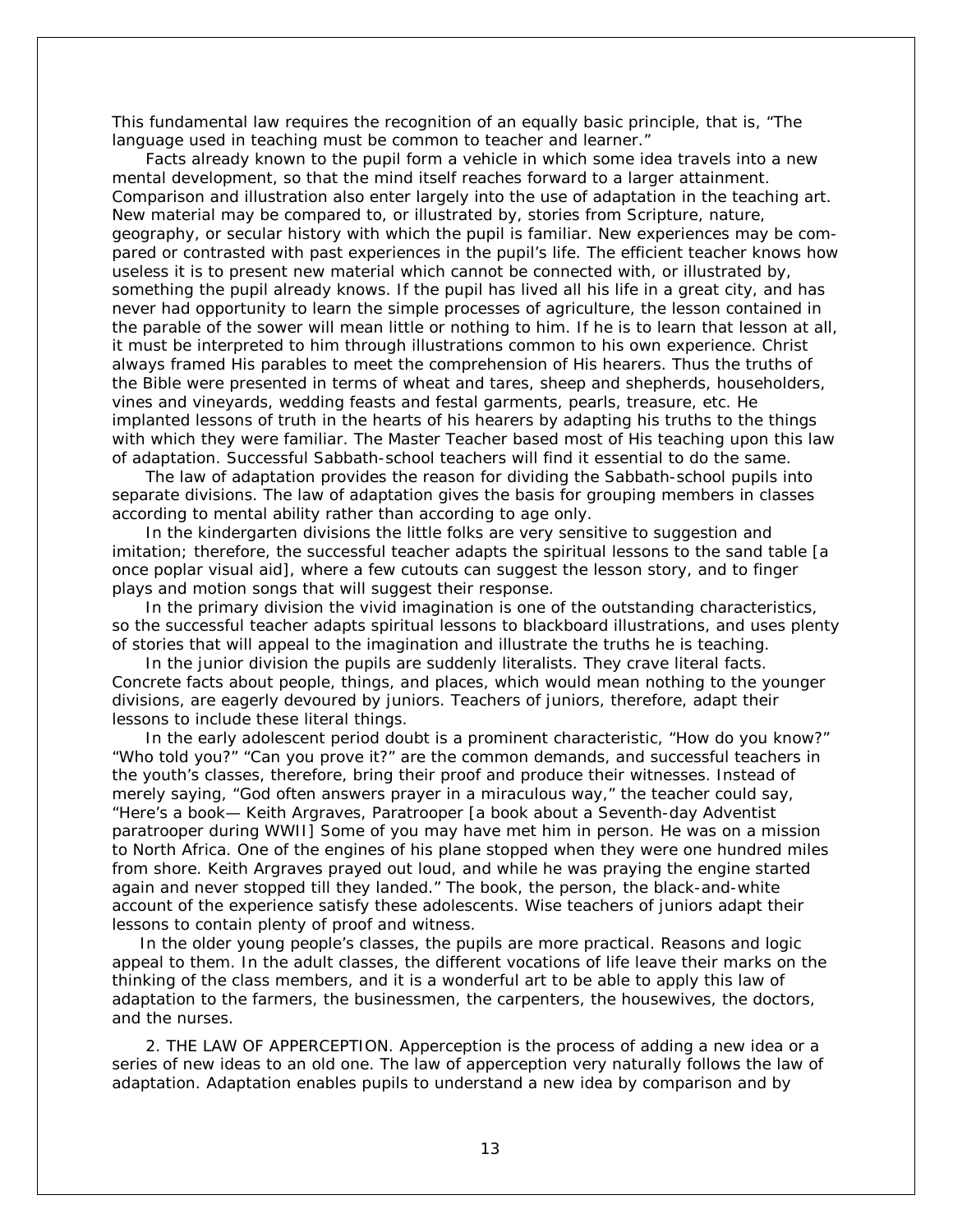illustration. Apperception *establishes* the new idea in the mind so that it in turn can be used to connect with and illustrate some other new idea.

For example, "God is love," is rather an abstract truth for the child mind, the child can, however, understand a mother's love. So, the teacher, following the law of adaptation, commences the lesson by talking of mothers and what they do for the children they love so much. They feed them and clothe them and make comfortable homes for them. Even if the pupils have not seen all the mothers of the children they play with, they know their playmates have mothers because they see what they do for their children, and they know their own mothers love them because they see what they do for them. Then the teacher asks: "Who makes the sun to shine, the flowers to bloom, the fruit to grow, the rain and the snow to fall?" Of course, "It is Jesus!" answer - the little ones. Then the teacher continues: "Jesus made the sun and the moon. Jesus made the fruit and the flowers. Are you happy when the sun shines and when you see the pretty flowers and fruit? Are you happy when mother gives you your food and when she dresses you in your pretty, clean clothes? Why does mother try to make you happy? Because she loves you. Why does Jesus try to make you happy? Because Jesus loves you, too. What do the little birds do when they are happy? Does Jesus love the little birds, too?"

Thus, by using the law of *adaptation*, the child can now *understand* "God is love." The teacher then follows on to *establish this new idea by the law of apperception*, and has the child repeat, "Jesus makes the sunshine. Jesus makes the fruit and the flowers. The sunshine makes me happy. The fruit and flowers make me happy. So, I know that Jesus loves me. Jesus loves mother; Jesus loves father; Jesus loves the birdies; Jesus loves everybody."

This new idea has now taken its place in the mind of the child, and in turn can be used as the connecting point or the point of contact for new lessons on reverence and obedience.

According to the law of apperception, teaching proceeds from the simple to the complex, from the concrete to the abstract, from the material to the spiritual, and from the known to the unknown.

3. THE LAW OF CORRELATION. Correlation is the process of placing truths and lessons which have already been learned in *proper relationship* to the new truths and lessons which are to be taught.

As the outline of Old Testament and New Testament history is being taught, the people and the experiences should be correlated with the location and the surroundings. Thus, history is correlated with geography. Later lessons will be taught on the law of God, and people and places already learned can be correlated with lessons on the worship of the true God, Sabbath-keeping, obedience to parents, patience, morality, honesty, truthfulness, and contentment. Thus, history and geography can be correlated with spiritual lessons.

The efficient teacher will carefully survey the lesson outline for a quarter, or, if a book study extends beyond a quarter, he will studiously consider the whole book as an approach to the teaching of the first lesson. He will make an outline of the aim to be achieved, and sketch the plan for the scriptural-knowledge structure he desires to build during the various lesson sessions. Around scriptural knowledge already fixed in the minds of his pupils, the teacher will assemble his new facts, and thus will apply the principle of correlation. Pupils in classes that are taught the graded lessons are familiar with a veritable catalogue of materials which may be correlated by the teacher in presenting the lesson week by week. Care will need to be exercised constantly that interesting details do not detract from the real lesson; some items may be interesting enough, but if they are not related to the lesson being taught they actually hinder rather than help the teaching of the lesson. As an experienced cook knows how to assemble and combine many ingredients into one tasty whole, so a teacher correlates facts of history, geography, literature, law, ethics, and philosophy to make the lesson interesting.

Here are a few suggestions to Sabbath-school teachers for using this law of correlation: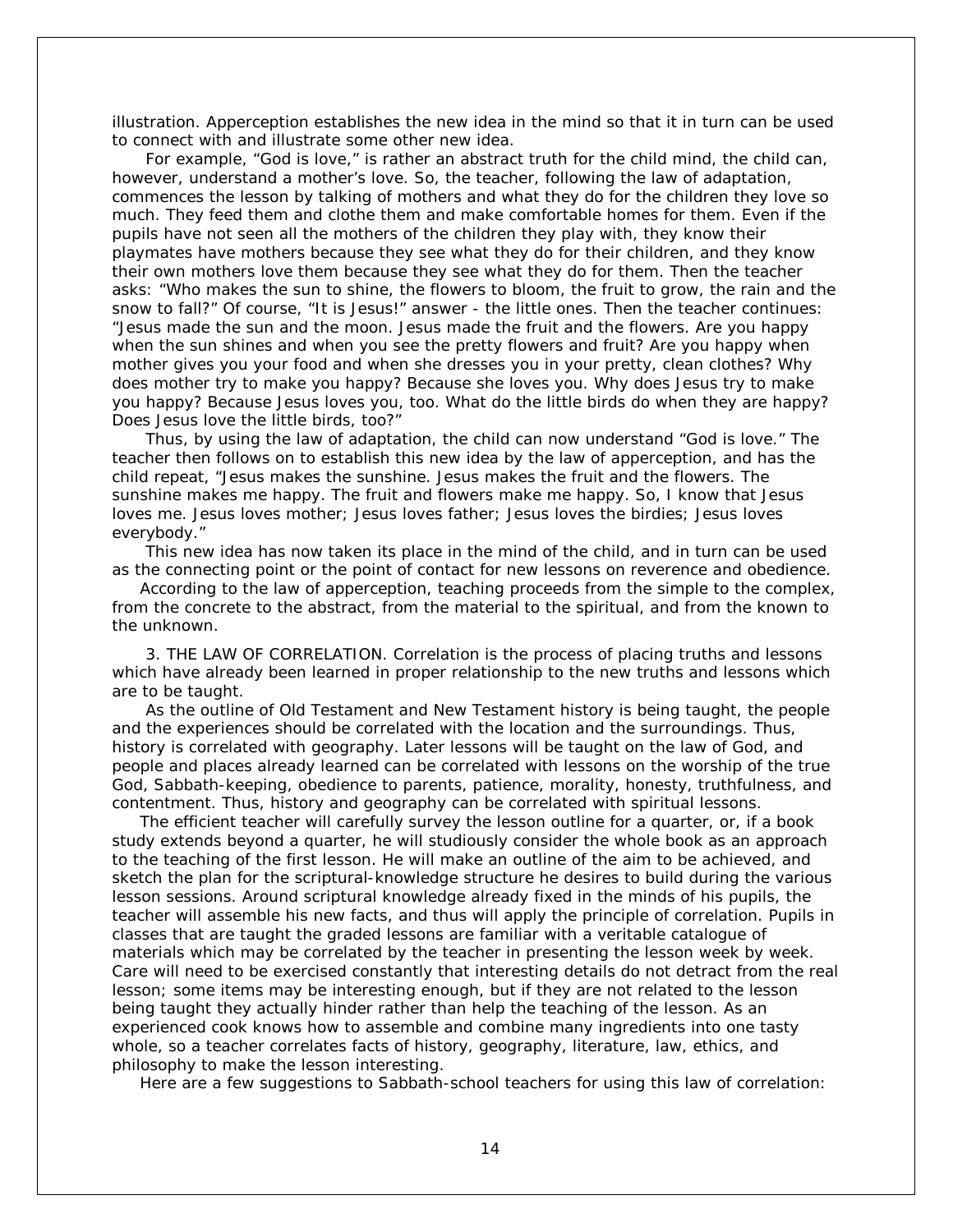- a. Familiarize yourself with Bible history so that you can readily select experiences that are related to the geography or to the theme of the lesson.
- b. Teach Bible history and other lessons from a carefully prepared outline. Make a teaching outline of every lesson, itemizing those points to be correlated with the current lesson.
- c. Where consistent, correlate the Sabbath-school lesson with the lessons studied in church school, or day school. This will include geography, history, and the pupil's knowledge of current events.
- d. The use of a brief review of a previous lesson or lessons offers the teacher an opportunity of correlating truths and facts learned in the past with the lesson under consideration.
- e. Select hymns for the Sabbath-school program that have a relation to the events or to the application of the lesson.
- f. Use goal charts for your Sabbath-school offerings that are related to the special project which is to benefit from the Thirteenth Sabbath Overflow Offering.
- g. In the lower divisions, select room decorations that are related to the seasons of the year or the general theme of the lesson.

Here is an illustration of the use of these suggestions: If the lesson one day is on "The giving of the law," open the Sabbath school with the hymn, "Blessed Are They That Do His Commandments." Maybe some large picture giving a scene in Arabia could be put on the wall. When it is time for the lesson study, one pupil could give the geographical location of Mt. Sinai; another, the character of the country surrounding it; still another, the regulations as to cleanliness; still another, the bounds placed about the foot of the mount. Another could describe the scene as God descended on the mount; another, the awful solemnity with which God's words echoed through the mountain canyons, and the fear of the people; and yet another may recite a commandment which God wrote with His finger on stone, and so on until the commandments have been recited. The great central lesson is the eternal nature of God's law of love. Then to close Sabbath school, the hymn "God Is Love," or "How Much I Love Thee My Actions Will Show" could be sung.

The fundamental purpose of Sabbath-school teaching is to build into the pupil's character such principles of truth as will lead him to become a Christian. No matter what the theme of the lesson or the variety of interesting details, underneath and interwoven throughout is the scarlet thread that binds in one complete whole the story of God's loving plan for the salvation of sinners. No lesson outline is complete till it has been in some way correlated with Christ.

4. THE LAW OF CONCENTRATION. In the study of the laws of adaptation, apperception, and correlation, it has been shown that teaching is not simply the delivering of a mass of knowledge in wholesale quantities to the mind of the class, but it is rather the fitting together of new ideas with the old so that they can be used by the mind Delivering groceries is not the same process as preparing a meal. To be enjoyed, food must be well selected, properly prepared, and appropriately served. Similarly, a vast accumulation of even Scriptural knowledge is not a guaranty of efficient teaching. The possession of brick kilns, lumberyards, and stone quarries does not insure the construction of a model residence. Good teaching must be selective. From the mass of available knowledge, the outstanding theme must be selected, and then emphasized. To place the same emphasis on every possible point in the lesson would be tiresome. The law of concentration requires that this central theme be selected and closely followed throughout the lesson study.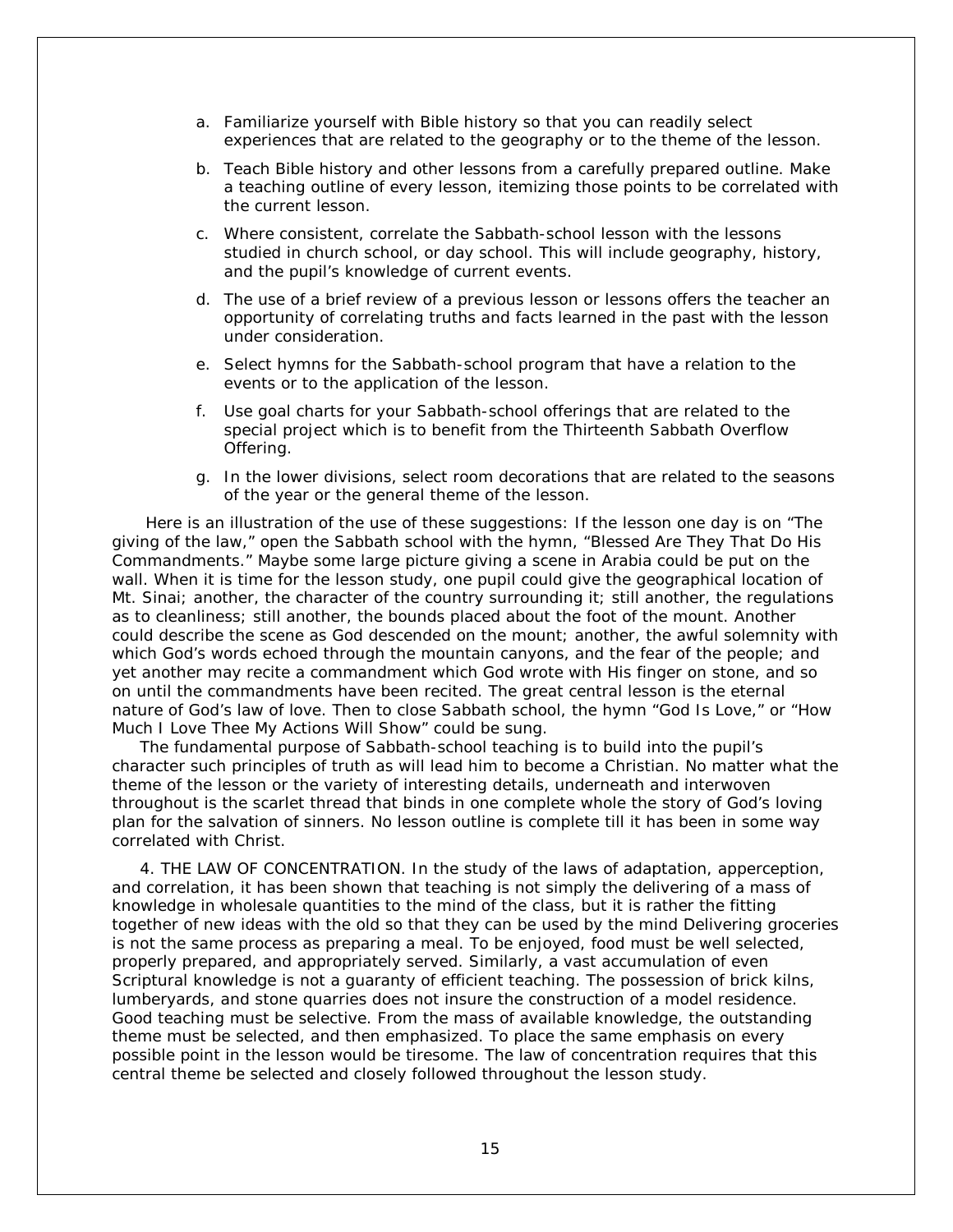Not only will the teacher have a subject to teach, but he will have an object in view. There can be no effective teaching unless the teacher is working toward a well-planned objective. If there are unconverted pupils in his class, he will work to meet their needs; if all are Christians, he will prepare his teaching work in order to confirm them in the faith.

In harmony with this law of concentration, the teacher will use suitable illustrations and introduce the lesson in such a way as to bring out with clearness and power this central truth or principle. He must not allow irrelevant questions to turn him aside from this central truth, no matter how attractive the other truths of the lesson may be. Nor will aimless discussion be permitted. Such things are distracting, and might cause the teacher to miss his aim. For illustration: If the lesson is about. Daniel in the lions' den, the outstanding theme is "God's jealous care over his own people." The envious statesmen, the king's decree, and Daniel's faithfulness will all be dwelt upon because they have a definite bearing on the theme. But if the discussion wanders to a difference between Jewish laws and Medo-Persian laws,

4. THE LAW OF CONCENTRATION. In the study of the laws of adaptation, apperception, and correlation, it has been shown that teaching is not simply the delivering of a mass of knowledge in wholesale quantities to the mind of the class, but it is rather the fitting together of new ideas with the old so that they can be used by the mind Delivering groceries is not the same process as preparing a meal. To be enjoyed, food must be well selected, properly prepared, and appropriately served Similarly, a vast accumulation of even Scriptural knowledge is not a guaranty of efficient teaching. The possession of brick kilns, lumberyards, and stone quarries does not insure the construction of a model residence. Good teaching must be selective. From the mass of available knowledge, the outstanding theme must be selected, and then emphasized. To place the same emphasis on every possible point in the lesson would be tiresome. The law of concentration requires that this central theme be selected and closely followed throughout the lesson study.

Not only will the teacher have a subject to teach, but he will have an object in view. There can be no effective teaching unless the teacher is working toward a well-planned objective. If there are unconverted pupils in his class, he will work to meet their needs; if all are Christians, he will prepare his teaching work in order to confirm them in the faith.

In harmony with this law of concentration, the teacher will use suitable illustrations and introduce the lesson in such a way as to bring out with clearness and power this central truth or principle. He must not allow irrelevant questions to turn him aside from this central truth, no matter how attractive the other truths of the lesson may be. Nor will aimless discussion be permitted. Such things are distracting, and might cause the teacher to miss his aim. For illustration: If the lesson is about. Daniel in the lions' den, the outstanding theme is "God's jealous care over his own people." The envious statesmen, the king's decree, and Daniel's faithfulness will all be dwelt upon because they have a definite bearing on the theme. But if the discussion wanders to a difference between Jewish laws and Medo-Persian laws, the teacher will tactfully close that discussion and bring the thoughts of the class back to the central theme. If the discussion wanders to the way the people dressed and whether Daniel dressed like a Hebrew or like a Babylonian, the teacher will tactfully close that discussion, because it is not pertinent to the theme, and bring the discussion back to the selected theme. At the end of such a lesson period every member of the class will know surely that *God has a jealous care over His own people*.

Concentration corrects aimless methods of teaching. Each lesson will have a living connection with the vital lesson of the previous Sabbath or Sabbaths. There must be steady control of aim as well as concentration on major truth. The history of the past is useful today only as it provides a lesson of value in this present hour and as it prepares for future needs. There must be a definite aim in every lesson. Teaching will fail of its supreme objective if the central truths of a series of lessons do not all point in the direction of one great aim.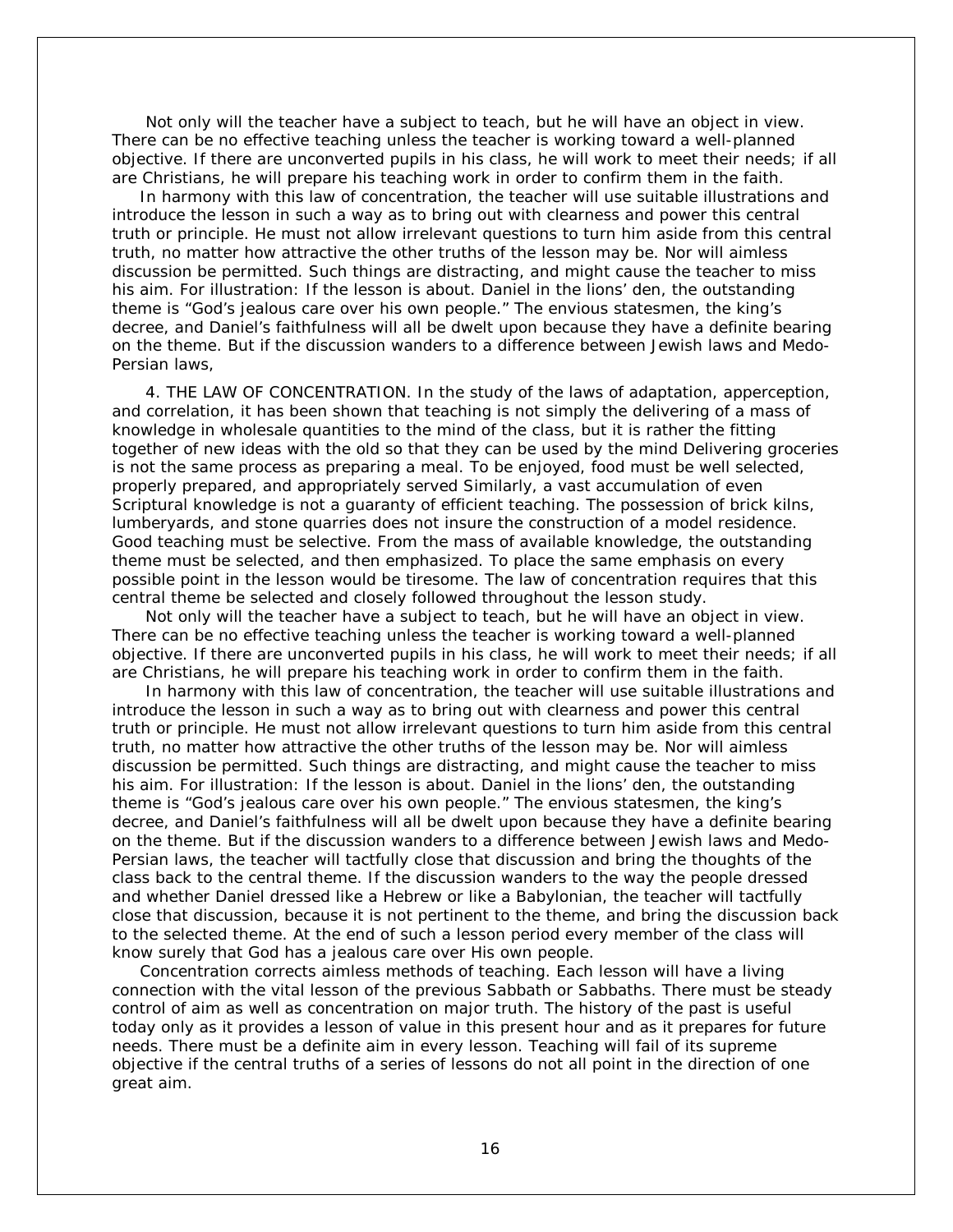The lesson of each Sabbath-school period should build upon the previous week's lesson, and thus, week by week, each lesson, through stress on its principal truth, makes clearer the final aim of the quarter's lessons. The pupil who learns isolated lessons weekly, perhaps about "God's love" this Sabbath, "duty to parents" next Sabbath, "spiritual apostasy" the following week, and so on, is getting a variety of beautiful beads with no *thread* on which to string them. The law of concentration carefully followed provides the *thread* on which the beautiful gems of truth are strung.

#### **III—THE TWO GREAT PRINCIPLES OF TEACHING**

The statement, "God cared for Daniel and protected him while he was in the lions' den," is a *particular* statement. So also are, "God cared for David and protected him," and "God cared for Elijah and protected him." These statements deal with particular people and particular circumstances.

On the other hand, the statement, "God cares for his faithful children and protects them," is a general statement. It includes the experiences of all such as Daniel, David, and Elijah. Every time we make a *general* statement that applies to more than one particular experience we are really expressing a *law*.

Thinking and reasoning lead to the expression of general statements, and thinking people delight in stating and examining general laws rather than particular cases; yet it is the particular examples that make the general law possible.

In teaching, the great object is to discover *general* laws by comparing and classifying particular experiences. There are *two great principles* of teaching by which this objective is reached, the principle of *deduction* and the principle of *induction*.

1. DEDUCTION. In deduction, the general law is first stated; then it is proved by particular examples. The teacher who uses this principle does most of the talking, and so it has been called the lecture method, the preaching method, or the "pouring in" method. It can be illustrated by the symbol of a funnel. If a teacher stood before his class and made the general statement, "We know that God cares for and protects those who faithfully serve him," and then went on to prove this general rule by giving the particular experiences of Daniel, David, and Elijah, that would be using the deductive principle of teaching. It is the easiest way for the teacher, and it is sometimes the only way to teach a large class, or to preach to a large audience. It requires less time on the part of the teacher to make his preparation, but it also requires less thought on the part of the pupil, and, therefore, results in less learning.

2. INDUCTION. In induction, the particular examples are first given; then these examples are studied and compared in order to discover the general rule which applies to all the particular examples. Induction is therefore the principle of discovery. The pupils take part in the discussion. The teacher, by skillful questions, draws out the general law from the pupils. The principle of induction can be illustrated by the symbol of a cork screw, which draws out.

In teaching by induction, the teacher would stand before his class and introduce the lesson by saying, "Today let us discover what God's attitude is toward them that faithfully serve him "He would then proceed to ask the pupils to give the particular facts in the lives of Daniel, David, and Elijah. He would then ask them what attitude on God's part was common to all these particular experiences, and the answer would be the general statement, "God cares for and protects those who faithfully serve Him."

It takes more time for the teacher to prepare an outline of questions leading to the discovery of the general underlying principle, but the pupils do more thinking, and the thrill of discovery combined with the thinking leaves its mark in more learning.

3. AN EXAMPLE OF DEDUCTIVE TEACHING. "This morning, class, I want to prove to you from the Word of God that the soul cannot exist apart from the body. I turn to Genesis 2: 7 and read, 'And the Lord God formed man of the dust of the ground, and breathed into his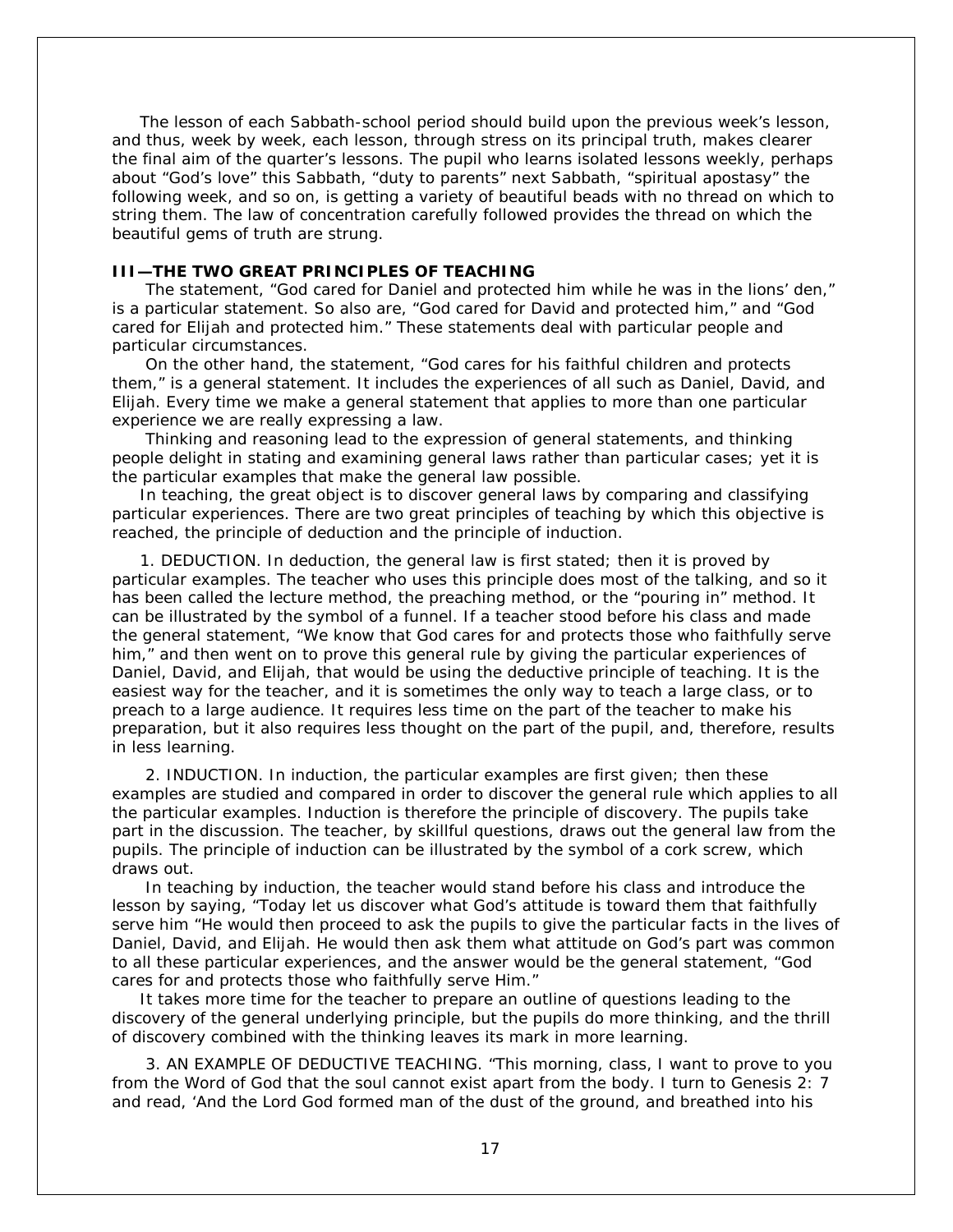nostrils the breath of life; and man became a living soul.' You notice that the Lord at the creation of man used dust and the breath of life to produce a living soul.

"In speaking of death, David tells us in Psalm 146: 4, 'His breath goeth forth, he returneth to his earth; in that very day his thoughts perish.' Here we find that the things that combined to make a living soul have been separated, and where is the soul? I take some dust, mix a little water with it, and I have mud. I hold the mud over a fire to evaporate the water, the water disappears, and the dust remains. Where is the mud? The mud cannot exist unless the water and dust are together. Even so the soul cannot exist unless the body and the breath of life remain together."

4. AN EXAMPLE OF INDUCTIVE TEACHING. *Teacher*: "This morning, class, I want you to discover the law which governs the existence of the soul. A, will you please read Genesis 2: 7 and tell me the substances God used to make a soul?"

*A reads and replies*: "Dust and the breath of life form the living soul."

*Teacher*: "B, will you please read Psalm 146:4 and tell me what happens when a man dies?"

*B reads and replies*: "His breath goes out, and his body returns to dust."

*Teacher:* "Where does the soul go?"

*B*: "The text does not mention the soul, sir, but wouldn't it have to go somewhere?"

*Teacher*: "Well, let us see. What is this I have in my hand, class?"

*Class*: "An electric light bulb."

Teacher: "I screw the bulb into the socket and turn on the switch. What do I get?"

*Class*: "Light."

*Teacher*: "So electricity plus a bulb equals light. Is that right?"

*Class*: "Yes, sir."

*Teacher*: "All right. Now I turn off the electricity, and what do I have left?"

*Class*: "A bulb."

*Teache*r: "Where is the light?"

*Class*: "It's just gone out, sir."

*Teacher*: "Very well, what have you found out about the relationship of light to this bulb?"

*Class*: "Light cannot exist without electricity going through the bulb."

*Teacher*: "Now, B, where did the soul go?"

*B*: "Yes, sir, I see it now. The soul just cannot exist without the combination of the body and breath."

Thus, deductive teaching begins with the general law, and ends with particular examples; while inductive teaching begins with the particular examples and discovers the general law. In the deductive teaching the teacher did the "pouring in"; while in inductive teaching, questions require the pupil to take part and "draw out" the general law.

There is a place and a time for both principles of teaching, but all must agree that the principle of induction results in more thinking on the part of the pupil, and, therefore, in more learning. Where there is the most learning, there has been the best teaching.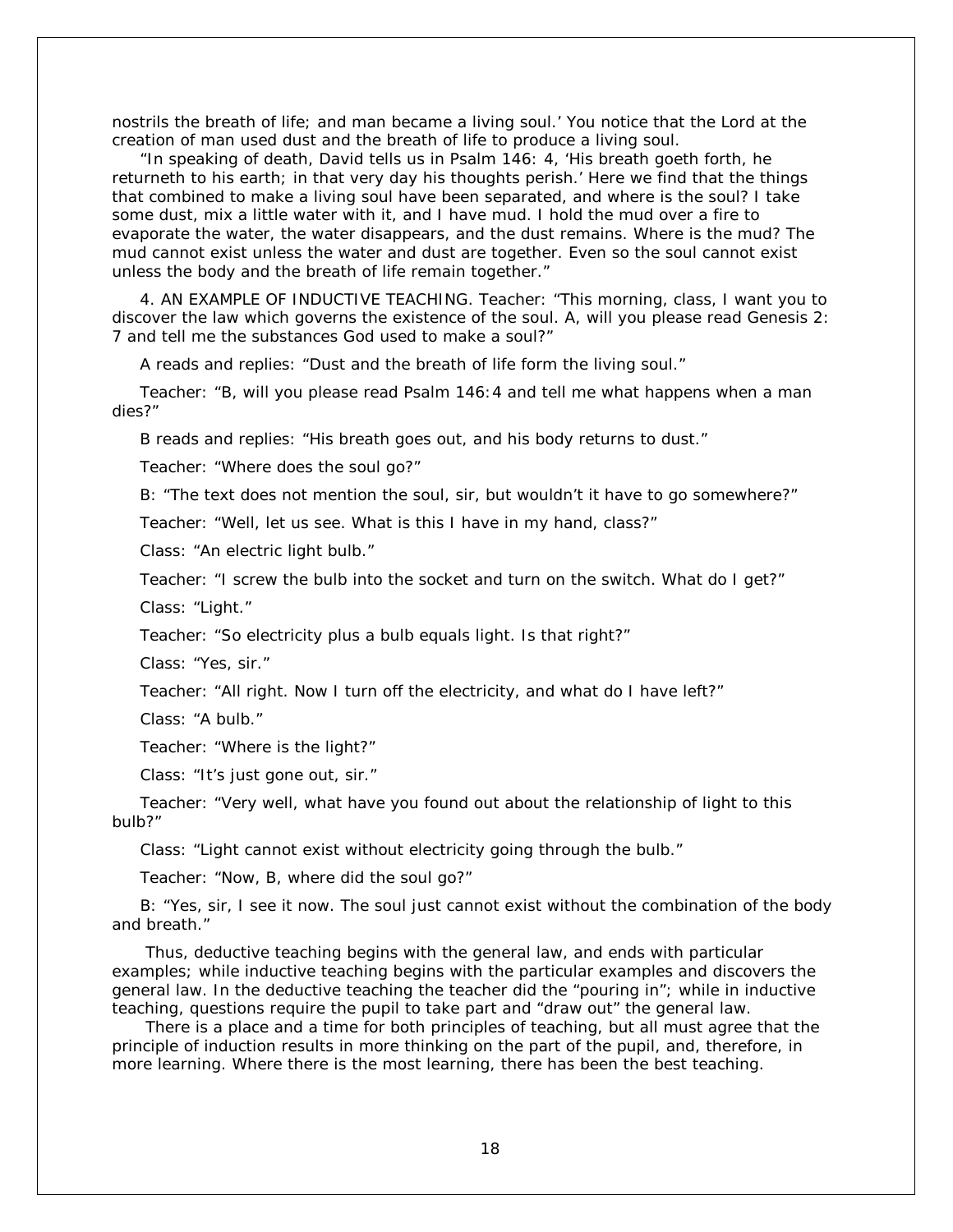### **IV—METHODS OF TEACHING**

The method to be used depends upon which principle of teaching is to be followed, the given lesson, and the age of the pupils. Higher mathematics is not taught in the kindergarten or in the first grade; neither do children learn to analyze sentences before they have learned to spell; nor does a teacher teach a group of two or three hundred in exactly the same way as he would teach seven or eight pupils. Teaching methods, therefore, must be adapted to the lesson, to the pupil, and to the circumstances.

1. THE QUESTION METHOD. In the hands of the experienced teacher, the question method becomes the needle that strings together the pearls of truth on the lesson's thread. It places in the hands of the teacher a distinct advantage right from the beginning. As Jesus led His class through the countryside, He asked them, "Whom do men say that I the Son of man am?" They replied by giving various interpretations that were extant concerning this ancient prophecy. Then Jesus asked them, "But whom say ye that I am?" Matthew 16: 13. Peter responded with the inspired answer: "Thou art the Christ, the Son of the living God." Verse 16.

The question here uncovers "the point of contact." They already knew quite well what people were saying about Christ. How easily the question "drew out" from Peter the response which Christ was aiming at! It is therefore evident at once that the question-andanswer method, also called the discussion method, is the very fiber of the inductive principle of teaching. Careful preparation of the questions from the first to the last will enlist the whole class in the continuous progress of the lesson from point to point, until the climactic conclusion. The first question should arouse interest. The final question should clinch and apply the lesson. Such questioning is an art, and every teacher should become an artist in asking questions. The Gospels give many examples of questions so forceful that they were remembered for many years. "What thinkest thou, Simon? of whom do the kings of the earth take custom or tribute? of their own children, or of strangers?" Matthew 17: 25. "The baptism of John, was it from heaven, or of men?" Mark 11: 30. "Dost thou believe on the Son of God?" John 9: 35.

"By a wise use of the question the teacher may unfold the subject under consideration systematically. He controls the order of the topics, and can give proper emphasis to important matters, as all good teaching should. It also enables the teacher to give incidental instruction under the most favorable conditions. Sometimes the question reveals the fact that a little side remark, turning to the blackboard to make a diagram, the introduction of concrete incidents, or the restatement of a forgotten fact, will help the pupil to move on through the subject to clear conclusions."—Brumbaugh, *The Making of a Teacher*, p. 175.

And one conclusion may be the answer to some such question as Christ propounded to Peter, "Lovest thou Me?" and like Peter, the pupil may reply "Yea, Lord." (John 21: 15.)

"It is not the best plan for teachers to do all the talking, but they should draw out the class to tell what they know. Then let the teacher, with a few brief, pointed remarks or illustrations, impress the lesson upon their minds "—*Counsels on Sabbath School Work*, p. 115.

2. THE SPECIAL-RESEARCH METHOD. This method is also called the "Seminar Method." Basically, it is a plan whereby the class members are given definite assignments covering a certain part or feature of the lesson. Investigation is required before a report can be presented at the class session. Occasionally this method may be utilized in any division. Care should be exercised not to consume an undue amount of time with this feature, but time necessary to receive the report should be allowed. Skill will be required also in fitting in these reports so that the lesson recitation is a connected whole. Obviously there is a variety of subject material for such research. People, customs, geography, etc., offer interesting and profitable fields for assignment of topics. In such investigation, the pupil's interest will grow as he seeks information on his own responsibility. Such reports as may thus be prepared can be made to serve a helpful purpose in occupying the pupils in the presession period of the Sabbath school as well as a welcome variation in the regular classwork.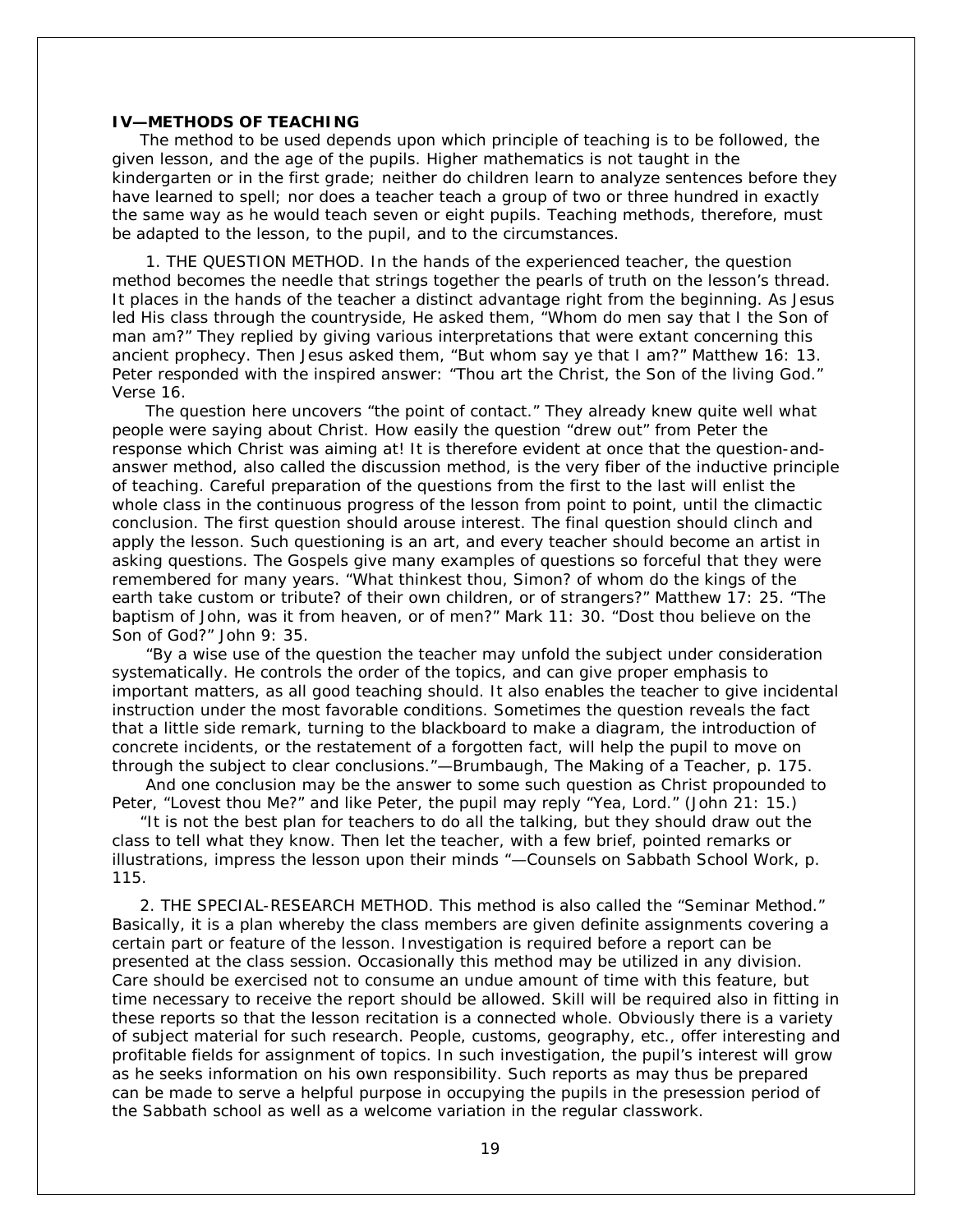The distinct effort on the part of the pupil in searching for information and thinking through his subject makes this method a decided asset to the principle of induction.

3. THE LECTURE METHOD. A blunt definition of this mode of teaching would be "the talking method." In some instances, it is the preaching method without the orderly preparation which a minister makes. It is the useful story form when applied to the children's divisions. For adults and youth, it is wholly a verbal explanation and application of the lesson.

A well-trained teacher may be able so to conduct the recitation by the lecture method as to edify the class as well as to entertain them. The inherent weakness of the method lies in the danger that the class will make no real preparation for the class recitation. Certainly, it encourages a neglect of daily lesson study, or study of any kind. If the teacher asks no questions there will be no necessity to prepare answers. Some teachers reveal a superficial preparation in their lecture method of teaching the lesson.

The General Conference Sabbath School Department does not recommend the lecture method; it should not be used except in the rare instances in which there is a large visitors' class, or in which an evangelist or pastor is conducting a Bible class for those newly baptized or preparing for baptism. Even in such classes a judicious use of the question method, choosing questions that can be answered in unison by a name, a place, or a simple verse will be very helpful. The lecture method is the very fiber of the deductive principle in teaching, which stimulates less thinking and therefore results in less learning.

4. THE RECITATION METHOD. This method could also be called the catechism method, for in it the pupil merely masters the answers to the questions in the lesson quarterly. He does not know the lesson, he knows only the answers to the questions in the lesson outline. Even daily lesson study does not relieve this method of its objectionable features. Unfortunately, many Sabbath-school teachers use it, and it is exerting a deadening influence on Sabbath-school interest.

In the recitation method the teacher merely reads the questions, and the class members recite the answers. Both teacher and class become slaves to the lesson quarterly. The teacher begins with question one, and runs through consecutively until the last one has been answered. Often such teachers complete their recitation five or eight minutes before the regular lesson time is closed. The memory work connected with the recitation method is of value, but this method develops indolent habits in both teacher and pupils, and it makes the lesson study of the members so stereotyped that there are few, if any, original ideas outside the lesson sheet. It is the poorest method of teaching.

The teacher will need to guard against confusing the recitation method with the question method. They are as far apart in scientific principle as are dynamics and perpetual motion. The question method makes use of carefully prepared questions which elicit from the pupil his knowledge, or lack of knowledge, of the study topic. The recitation method merely catechizes the pupil according to the routine questions in the lesson sheet.

Successful Sabbath-school teachers will be quick to recognize the need of combining the use of all of these methods as the needs of the lesson and the ability of the class members dictate. They will, however, lean more and more toward the use of the question-andanswer, or discussion, method and the special- research method, for these are the distinct factors of the inductive principle in teaching which stimulates more thinking and therefore results in more learning.

No thinking, no learning, no real teaching.

Little thinking, little learning, little teaching.

Most thinking, most learning, best teaching.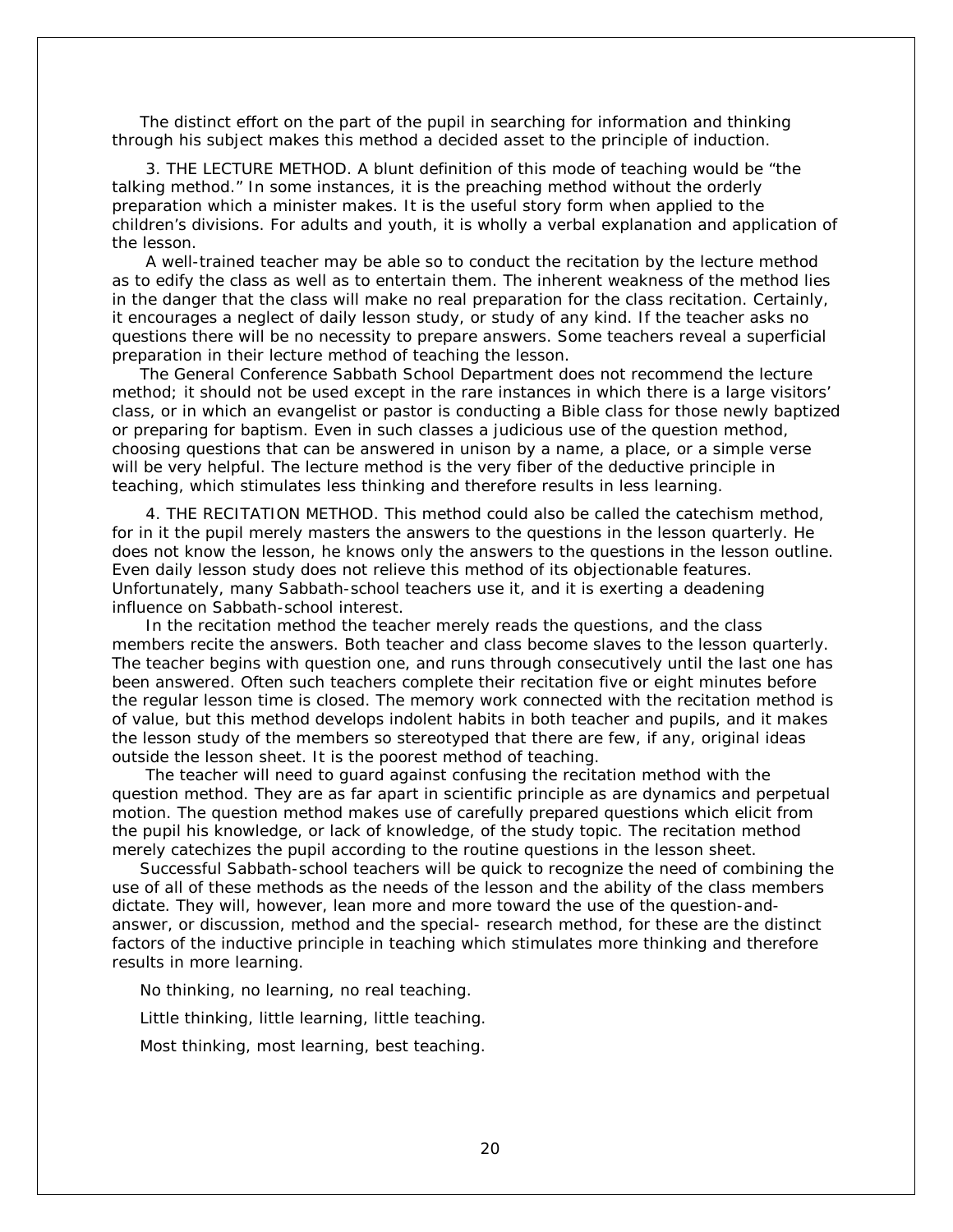#### **The Basics of Gregory's Laws**

There are essential elements in every full and complete act of teaching. Whether the lesson be a single fact told in three minutes, or a lecture occupying as many hours, the seven factors are all present, if the work is effective. None of them can be omitted, and no others need be added. If there is a true science of teaching, it must be found in the laws and relations of these seven factors.

Teaching in its simplest sense, is the communication of experience. This experience may consist of facts, truths, doctrines, ideas, or ideals, or it may consist of the processes or skills of an art. It may be taught by the use of words, by signs, by objects, by actions, or by examples; but whatever the substance, the mode, or the aim of the teaching, the act itself, fundamentally considered, is always substantially the same: it is a communication of experience. It is painting in the mind of another the picture in one's own—the shaping of the thought and understanding to the comprehension of some truth which the teacher knows and wishes to communicate. Further on we shall see that the word "communication" is used here, not in the sense of the transmission of a mental something from one person to another, but rather in the sense of helping another to reproduce the same experience and thus to make it common to the two.

#### **The Value of These Laws**

The aim of this course is stated in the concept of *The Seven Laws of Teaching*. Its object is to set forth, in a certain systematic order, the principles of the art of teaching. It deals with mental capacities only as they need to be considered in a clear discussion of the work of acquiring experience in the process of education.

It is an attempt to group around the seven factors, which are present in every instance of true teaching, the leading principles and rules of the teaching art, so that they can be seen in their natural order and relations, and can be methodically learned and used.

These laws follow the natural laws of the universe: They are not obscure and hard to reach. They are so simple and natural that they suggest themselves almost spontaneously to the careful observer. They lie embedded in the simplest description that can be given of the seven elements named.

They underlie and govern all successful teaching. If taken in their broadest significance, nothing need be added to them or taken away. No one who thoroughly masters and uses them need fail as a teacher.

Each law varies in its applications with varying minds and persons, although remaining constant in itself; and each stands related to other laws and facts till it reaches the outermost limits of the art of teaching.

It is significant that there may be many successful teachers who never heard of these laws, and who do not consciously follow them; just as there are people who walk safely without any theoretical knowledge of gravitation, and talk intelligibly without studying grammar. Like the musician who plays "by ear" these "natural" teachers have learned from practice the laws of teaching, and obey them from habit. It is nonetheless true that their success comes from obeying the laws, and not in spite of laws.

These laws are not obscure and hard to reach. They are so simple and natural that they suggest themselves almost spontaneously to the careful observer. They lie embedded in the simplest description that can be given of the seven elements named, as in the following:

1. Know thoroughly and familiarly the lesson you wish to teach—teach from a full mind and a clear understanding.

2. Gain and keep the attention and interest of the pupils upon the lesson. Do not try to teach without attention.

3. Use words understood in the same way by the pupils and yourself—language clear and vivid to both.

4. Begin with what is already well known to the pupil upon the subject and with what he has himself experienced—and proceed to the new material by single, easy, and natural steps, letting the known explain the unknown.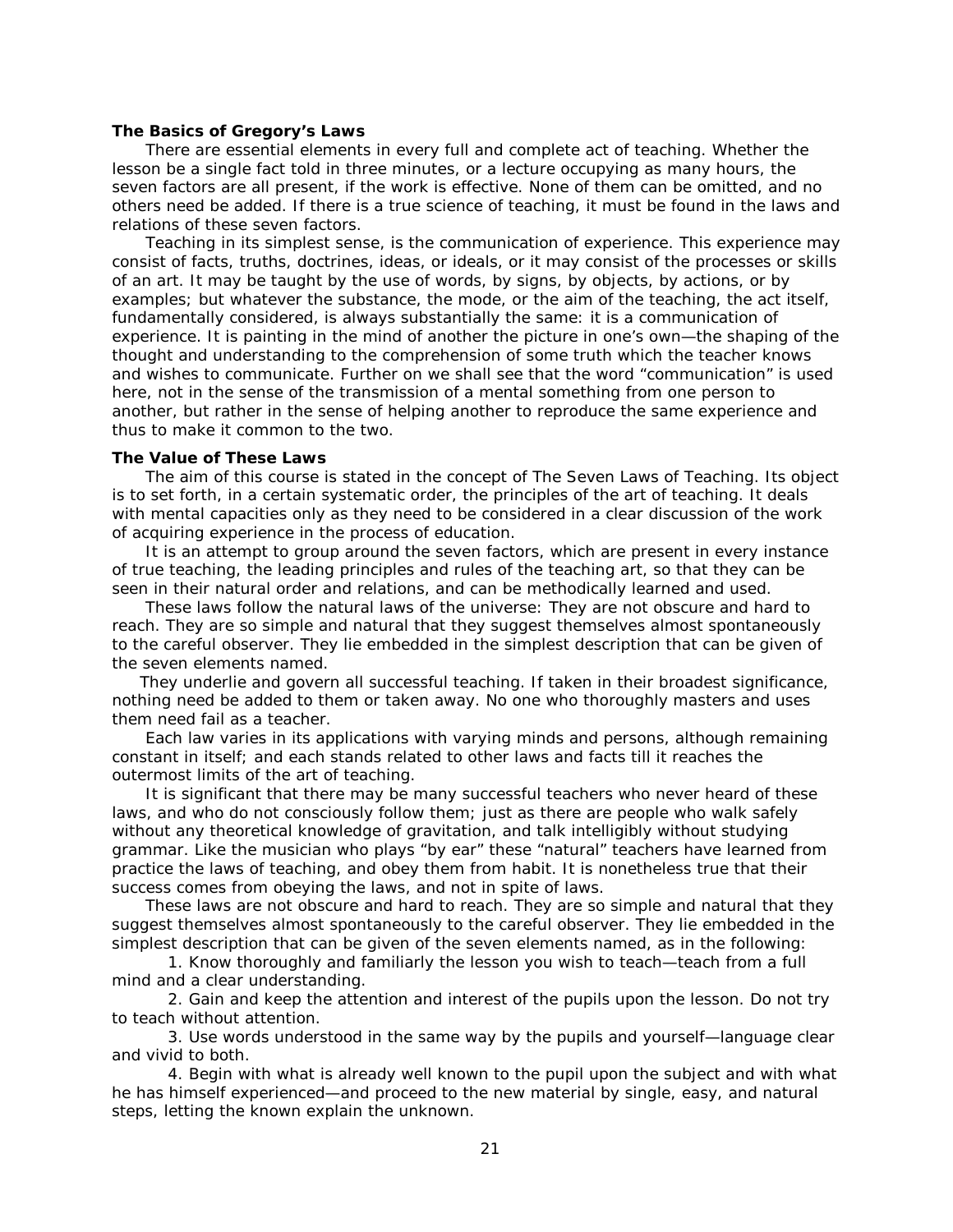5. Stimulate the pupil's own mind to action. Keep his thought as much as possible ahead of your expression, placing him in the attitude of a discoverer, an anticipator.

6. Require the pupil to reproduce in thought the lesson he is learning—thinking it out in its various phases and applications till he can express it in his own language.

7. Review, review, review, reproducing the old, deepening its impression with new thought, linking it with added meanings, finding new applications, correcting any false views, and completing the true.

#### **Gregory's Laws and Sabbath School Teaching**

The most serious objection to systematic teaching, based on the laws of teaching, has sometimes come from pastors, teachers of religious education, and others, who have assumed that the principal aim is to impress rather than to instruct; and that skillful teaching, if desirable at all, is much less important than warm appeals to the feelings and earnest exhortations on the proper occasions.

But what exhortation will have such permanent power as that which is heralded by some clear truth? If the choice must be between the warmhearted teacher who makes gushing appeals, and the cold-hearted one who stifles all feeling by his indifference, the former is perhaps to be preferred; but why either? Is there no healthful mean between steam and ice for the water of life? The teacher whose own mind glows with the truth, and who skillfully leads his pupils to a clear understanding of the same truth, will not fail in inspirational power.

These questions may be left to call forth their own inevitable answers if they convince Sabbath school leaders that the laws of teaching are the laws of mind, which must be followed as faithfully in studying the Word of God as in studying His works.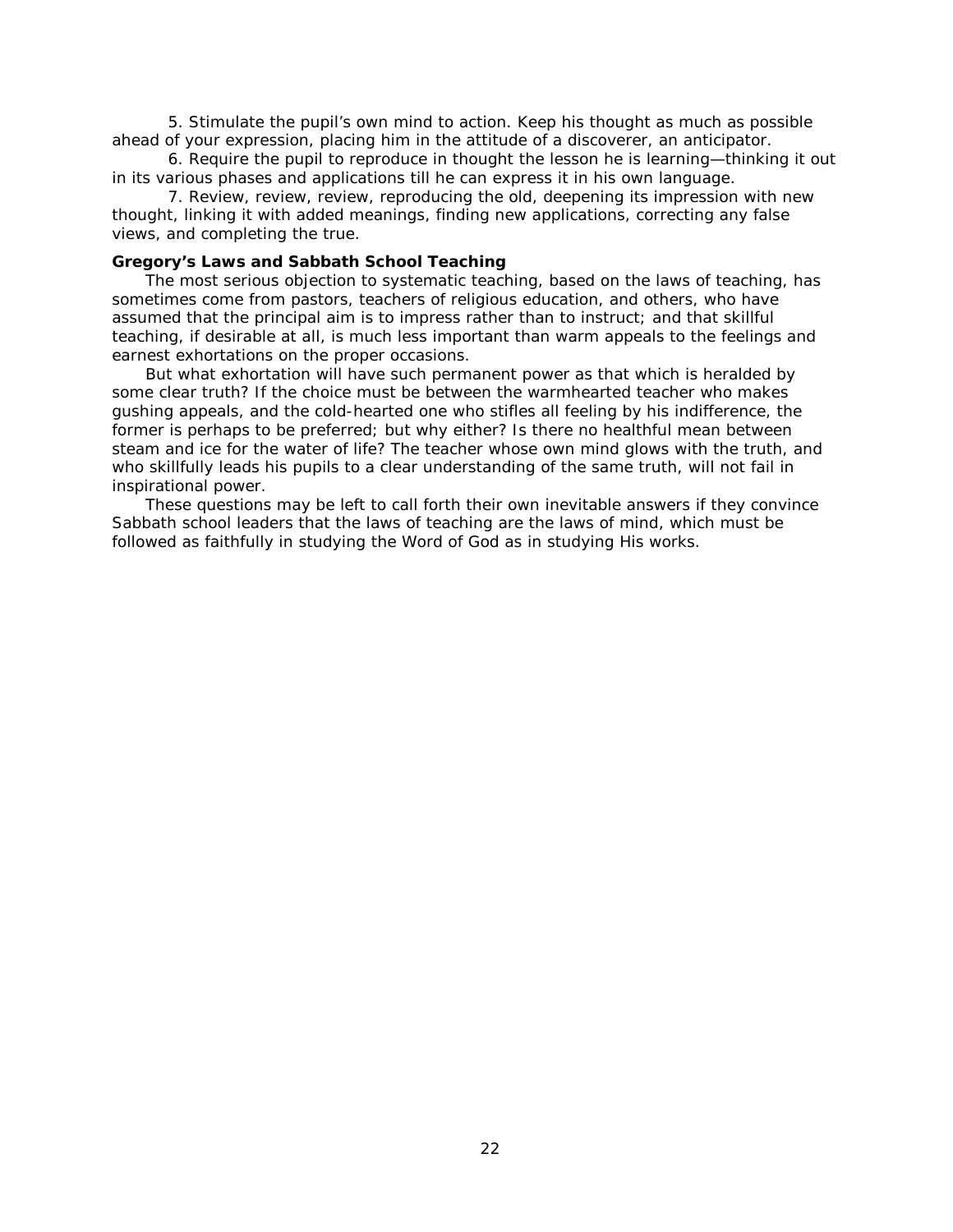## **UNIT 2**

## **The Seven Laws Explained**

### **1. The Law of the Teacher**

The law of the teacher is very simple: *The teacher must know that which he or she would teach***.** 

Ellen G White very clearly affirms this law:

Teachers should feel their responsibility, and make use of every opportunity to improve, that they may render the best kind of service in a manner that will result in the salvation of souls. Both teachers and pupils should awake to the importance of manifesting industry and perseverance in the study of God's word. They should be much in communion with God, petty temptations will not control them, and indolence and apathy will be successfully resisted. No idleness, no self-indulgence should be allowed by those who profess to be Christian workers—*Counsels on Sabbath School Work*, pp. 94, 95.

The necessary knowledge comes through a four-step progression: (1) faint recognition; (2) the ability to recall for ourselves, or to describe in a general way to others, what we have learned; (3) the power readily to explain, prove, illustrate, and apply it; and (4) such knowledge and appreciation of the truth in its deeper significance and wider relations, that by the force of its importance we act upon it—our conduct is modified by it. It is this last form of knowledge, or experience, which must be read into the law of the true teacher.

Truth must be clearly understood before it can be vividly felt. Teaching must be uncertain and limping when characterized by an inadequate knowledge of the material to be taught.

There is a very practical list of steps for acquiring and applying the necessary knowledge:

1. Prepare each lesson by fresh study. Last quarter's knowledge has necessarily faded somewhat. Only fresh conceptions inspire us to our best efforts.

2. Find in the lesson its analogies to more familiar facts and principles. In these lie the illustrations by which it may be taught to others.

3. Study the lesson until it takes shape in familiar language. The final product of clear thought is clear speech.

4. Find the natural order of the several steps of the lesson. In every science there is a natural path from the simplest notions to the broadest views; so, too, in every lesson.

5. Find the relation of the lesson to the lives of the learners. Its practical value lies in these relations.

6. Use freely all legitimate aids, but never rest until the real understanding is clearly before you.

7. Bear in mind that complete mastery of a few things is better than an ineffective smattering of many.

8. Have a definite time for the study of each lesson, in advance of the teaching. All things help the duty done on time. One keeps on learning the lesson studied in advance, and gathers fresh interest and illustrations.

9. Have a plan of study, but do not hesitate, when necessary, to study beyond the plan. The best mnemonic (memory) device is to ask and answer these questions about the lesson: What? How? Why?

10. Do not deny yourself the help of good books on the subject of your lessons. Buy, borrow, or beg, if necessary, but obtain somehow the help of the best thinkers, enough at least to stimulate your own thought; but do not read without thinking. If possible, talk the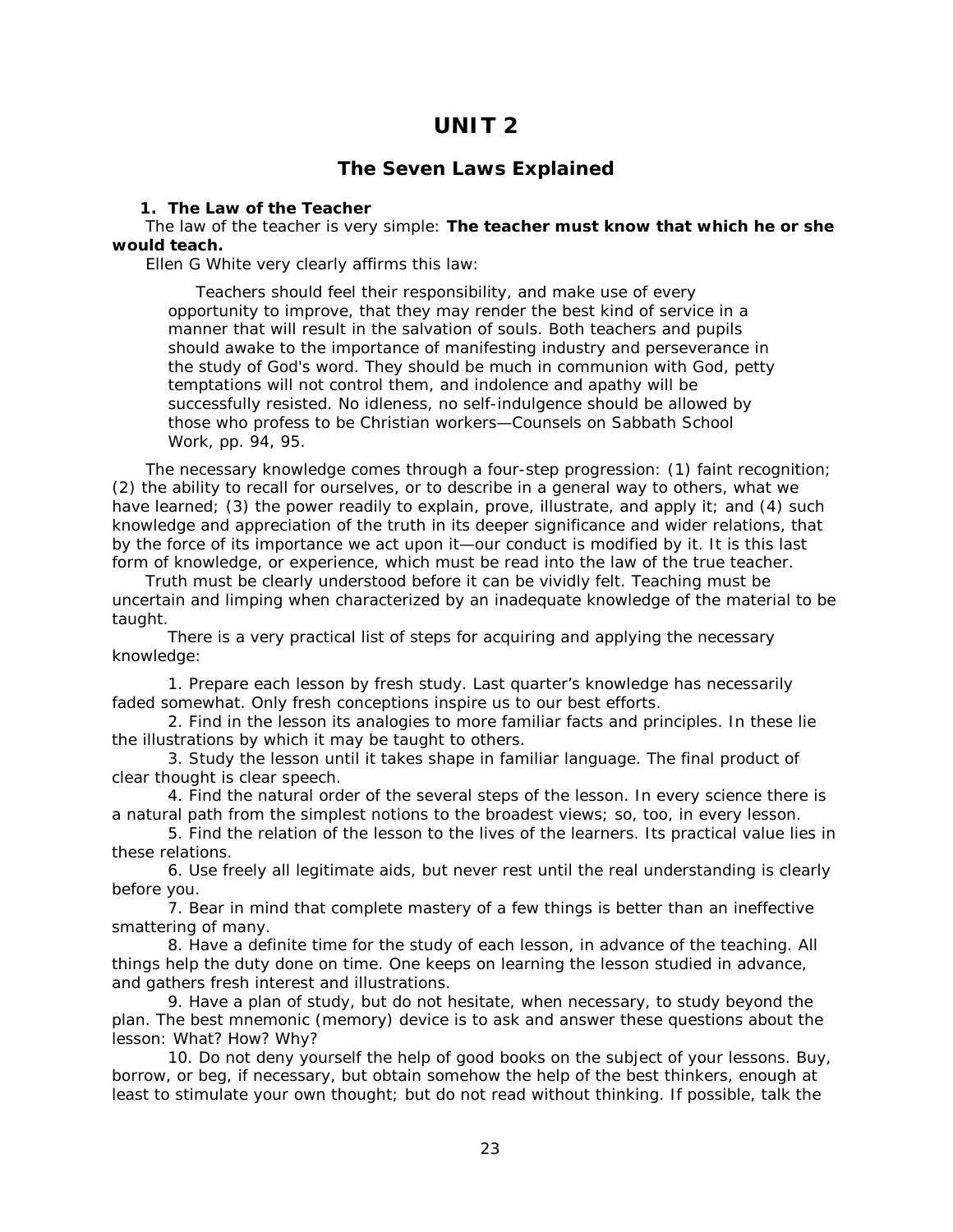lesson over with an intelligent friend. In the absence of these aids, write your views; expressing your thoughts in writing may clear them of obscurities.

#### **Some Wrong Uses of This Law**

There are also erroneous uses of the Law of the Teacher. Gregory outlines three that apply equally to a Sabbath School class:

1. Some teachers look hastily through the lesson, and conclude that though they have not thoroughly mastered it, or perhaps any part of it, they have gathered enough to fill the class period, and can, if necessary, supplement the little they know with random talk or story.

2. Lacking time or heart for any preparation, they dismiss all thought of teaching, fill the hour with such exercises as may occur to them, and hope that, as the school is a good thing anyway, the pupils will receive some benefit from mere attendance.

3. A more serious fault is that of those who, failing to find stimulation in the lesson, make it a mere framework upon which to hang some fancies of their own. There is a meaner wrong done by the teacher who seeks to conceal lazy ignorance with some pompous pretense of learning, hiding a lack of knowledge by an array of high-sounding phrases beyond the comprehension of the pupils, uttering solemn platitudes in a wise tone, or claiming extensive study and profound information which has been laid properly before them. Who has not seen these shams practiced upon pupils?

#### **2. The Law of the Learner**

The law of the learner is also very simple: *The learner must attend with interest to the material to be learned*. How is the learner different from the teacher? What are the essential elements that make her or him a learner?

Let us place before us a successful student, and note carefully his actions and qualities. His intent look and absorbed manner are signs of his interest and attention. Interest and attention characterize the mental state of the true learner, and constitute the essential basis on which the process of learning rests.

This law was utilized and explained in a number of Seventh-day Adventist instructional books for Sabbath School teachers. All are valuable, but are no longer in print. You may find them in your church or school library or on the Internet:

●Mary S. Ogle, *You and Your Sabbath School* (Washington, D.C.: Review and Herald Publishing Association, 1948).

●General Conference Sabbath School Department, *Teaching Teachers to Teach* (Nashville, Tenn.: Southern Publishing Association, 1949).

●Harry W. Lowe, *Handbook for Sabbath School Teachers* (Washington, D.C.: Review and Herald Publishing Association, 1956).

●Stanley S. Will, *Teach* (Nashville, Tenn.: Southern Publishing Association, 1974).

#### **The Value of Attention**

This section on attention is an application of Gregory's Law of the Learner as outlined in *Teaching Teachers to Teach*.

Attention is the direction of the mind to a given subject. Who has not read a whole page, and at the bottom found himself unable to recall a single idea that it contained? The sentences were complete, and they logically followed one another, but the mind had been busy with other thoughts. Your class may be looking at you and at the same time have their minds on some other subject. Teaching is arousing the class member's mind to grasp the desired thought. The teacher's beginning point in a class period is to get the attention of the class. Do not teach without attention.

Stanley Will tells the story of a mischievous little boy, who, Sabbath after Sabbath, disturbed the other children in the Sabbath School class and distracted the teacher. On one particular Sabbath, he was suddenly engrossed, quiet, and attentive. The teacher was pleased. She wondered what she had done that day to cause his fixed attention: "You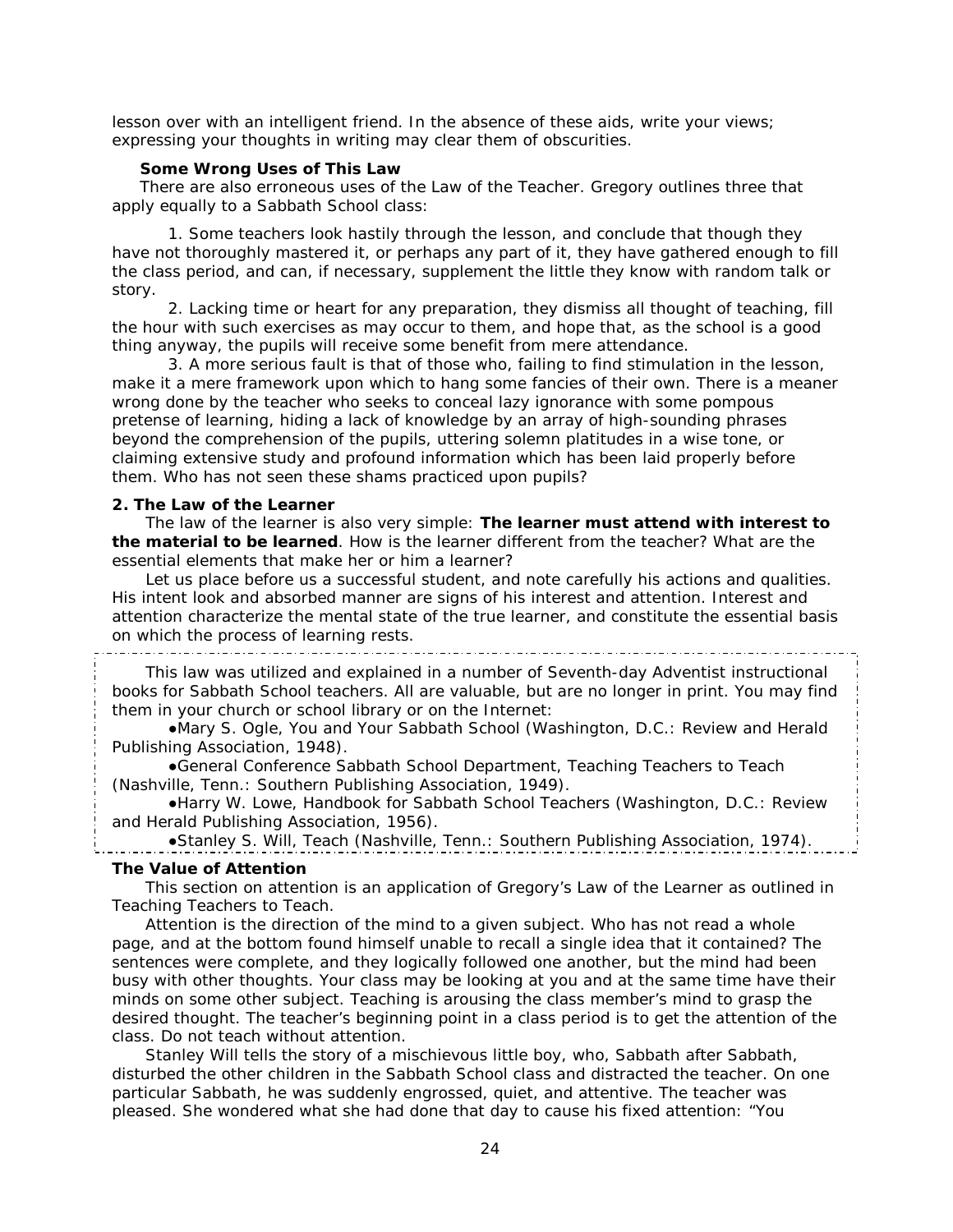listened today, and you did not disturb the other boys and girls. Please tell me what I did today to help you listen."

He replied, "Oh, it went up and down five times."

The teacher asked, "What are you talking about?"

"The fly on your arm. It went up and down five times." The boy had sat quietly through the Sabbath School class, but he had not been listening to what the teacher was saying.<sup>[1](#page-24-0)</sup>

Sabbath School class is of little use if a person is sitting quietly and watching us as we teach, but her or his mind is thinking of something a thousand miles away. According to the Law of the Learner, the teacher should not proceed in teaching while some in the class are not listening. Their inattention is likely to encourage the same in the others.

## **Inattention Causes a Lack of Learning**

If the teacher does not have the attention of the class, the members will not learn. The vigor of mental action, like that of muscular action, is proportioned to the stimulus that inspires it. The pupil's mind may not at once respond to the command of the teacher, nor to the call of a cold sense of duty. It is only when we begin our work "with a will"—that is, with interest in our work—that we are working with maximal effectiveness. Unexpected reserve powers come forth when the demand is strong enough. With growing interest, attention grows, and we are enabled to accomplish more.

Stanley Will tells another story that illustrates the point. A certain boy had trouble with his grammar, especially the use of verbs. He had a habit of saying, "I have *went*" when he should have said, "I have *gone*." The teacher assigned him to write on the blackboard, many times over, "I have *gone*." He apparently was not interested in learning why he had to do that. When he finished writing "I have gone" the required number of times, he left the teacher a note that read, "I have *went* home."

## **Types of Attention**

Attention is the direction of the mind, but there are varying degrees of absorption. The psychologist speaks of the direction of the mind as the act of bringing the object into the focus of consciousness. This absorption or focus of consciousness may be involuntary or voluntary.

*Involuntary Attention.* Involuntary attention is spontaneous. It is given without conscious effort. For instance, a class member is so interested in the subject that he or she naturally pays attention. Even if someone walks into the room or sits down on the pew, the person is so absorbed in the subject that he is unaware of the other's presence. Involuntary attention stems from interest in a subject and the eagerness of the mind for more information about it. A teacher may use an illustration, tell a story, show a picture, and become conscious that the class members are quiet and listening without effort. This is involuntary, spontaneous attention.

The aim of the teacher is to develop involuntary attention that can be sustained because of interest. It's not always easy to develop the desirable conditions of involuntary attention, but it is always more effective. It takes diligent effort by the teacher to make the subject interesting.

There are two categories of involuntary attention: *primitive* and *apperceptive*:

#### **Primitive attention**

i,

This type involuntarily attracts one or more of the five senses—sight, smell, taste, hearing, or touch. For instance, when a baby suddenly cries in Sabbath School or church, some people automatically turn toward the disturbance. The attention they give to the sound they heard is primitive. Their response is unplanned.

A teacher might use what is sometimes called a "hook" (some action to get attention). She might take something out of her purse and look at it intently without saying anything.

<span id="page-24-0"></span><sup>1</sup>Stanley S. Will, *Teach* (Nashville, Tenn.: Southern Publishing Association, 1974), p. 89.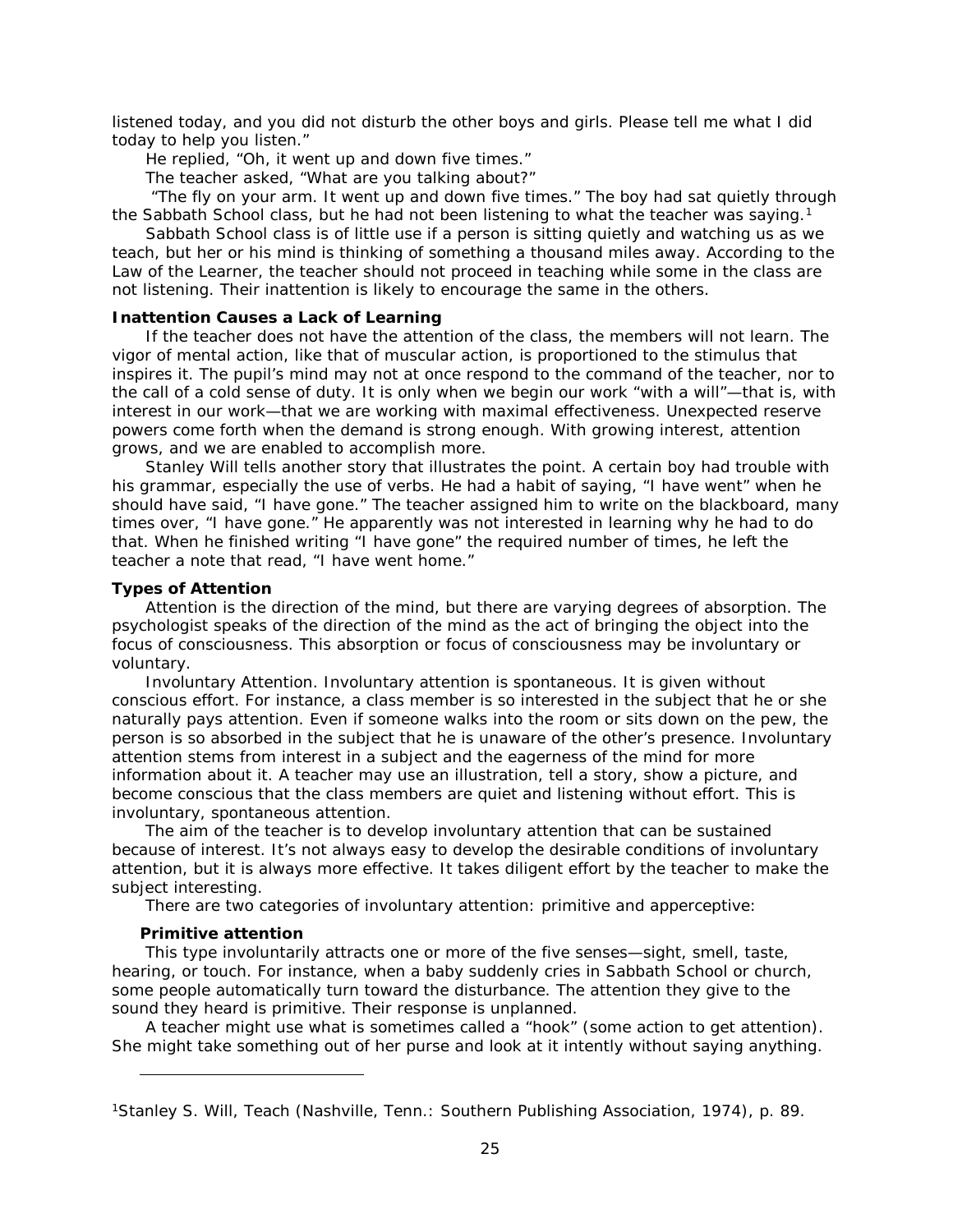The class will suddenly become quiet and attentive. They are giving primitive, spontaneous attention to what they see. A teacher may lift a box to the table, cautiously look inside, then hurriedly close the box again. No matter how inattentive or noisy the group is, they are now quiet and attentive. They are giving primitive spontaneous attention to what they saw.

### **Apperceptive attention**

When one is interested in conveying new knowledge and facts to people and things about which he has already learned, this process, born of interest and given without effort, in psychology is called building up the apperceptive masses of the mind.

For instance, the class is studying about the Sabbath. The teacher has the keen attention of the class, not because they have seen or heard anything unusual, but because they are deeply interested in the subject of the Sabbath and in knowing what the Bible says about it. They already know some things about the Sabbath, and now they are adding to this knowledge. They therefore sit and listen involuntarily. This addition of knowledge to knowledge is the process of *apperception*; spontaneous attention born of interest and given without effort.

#### **Voluntary attention**

Voluntary attention is forced attention. It is a momentary kind of attention that may be called "active" only because it requires an action of the will to respond to whatever is going on. The teacher may secure voluntary attention with commands like: "Stop reading," "Look at me," "Now listen to me;" but it is only temporary. A few seconds later the same mind may flit to some other subject or object.

Very often people may force themselves to give attention, not because of any interest, but because they feel they must. It is temporary; there is no real interest in the subject. Voluntary attention is not very effective in a Sabbath School class.

#### **Interest Gives Birth to Attention**

Interest is the thirst or the desire of the mind for knowledge. It is the power or the force that makes class members and teachers alike assume an attentive attitude so that the mind can be satisfied with knowledge. A Sabbath School class will give attention to things it is interested in. Interest must be aroused, and the more interest the teacher can create in the subject, the better the attention.

If there is only a partial interest, the perceptions gained will be faint and fragmentary. "What a blessing it would be," Ellen G White wrote, "if all would teach as Jesus taught! . . . In your teaching, be as near like Him as possible. Make your exercises interesting." — *Counsels on Sabbath School Work*, p. 182.

There are two kinds of interest: *mediate* and *immediate*.

#### **Mediate interest**

This kind is given as a means to an end. A Sabbath School division promised an evening of social entertainment if the youth would study the lesson daily, know the memory verse each week, and attend Sabbath School each Sabbath. The young people were interested in the proposed social. If they met the requirements only because of the reward, theirs was *mediate* interest.

History tells us that the world Sabbath School department once offered a gold-colored bookmark to everyone who would study the lesson every day and attend Sabbath School on time every week for a year. The idea was very successful, but in the beginning of the plan, the interest in the daily lesson study was *mediate*. It was a means of obtaining the bookmark. Only later did it begin to generate *immediate interest* in the Sabbath School lessons themselves.

#### **Immediate interest**

When there is interest in the subject itself for the sake of what one gets out of it, it is called *immediate* interest. The class is interested in studying the Bible because of the satisfaction that comes to them when they understand more of its teaching.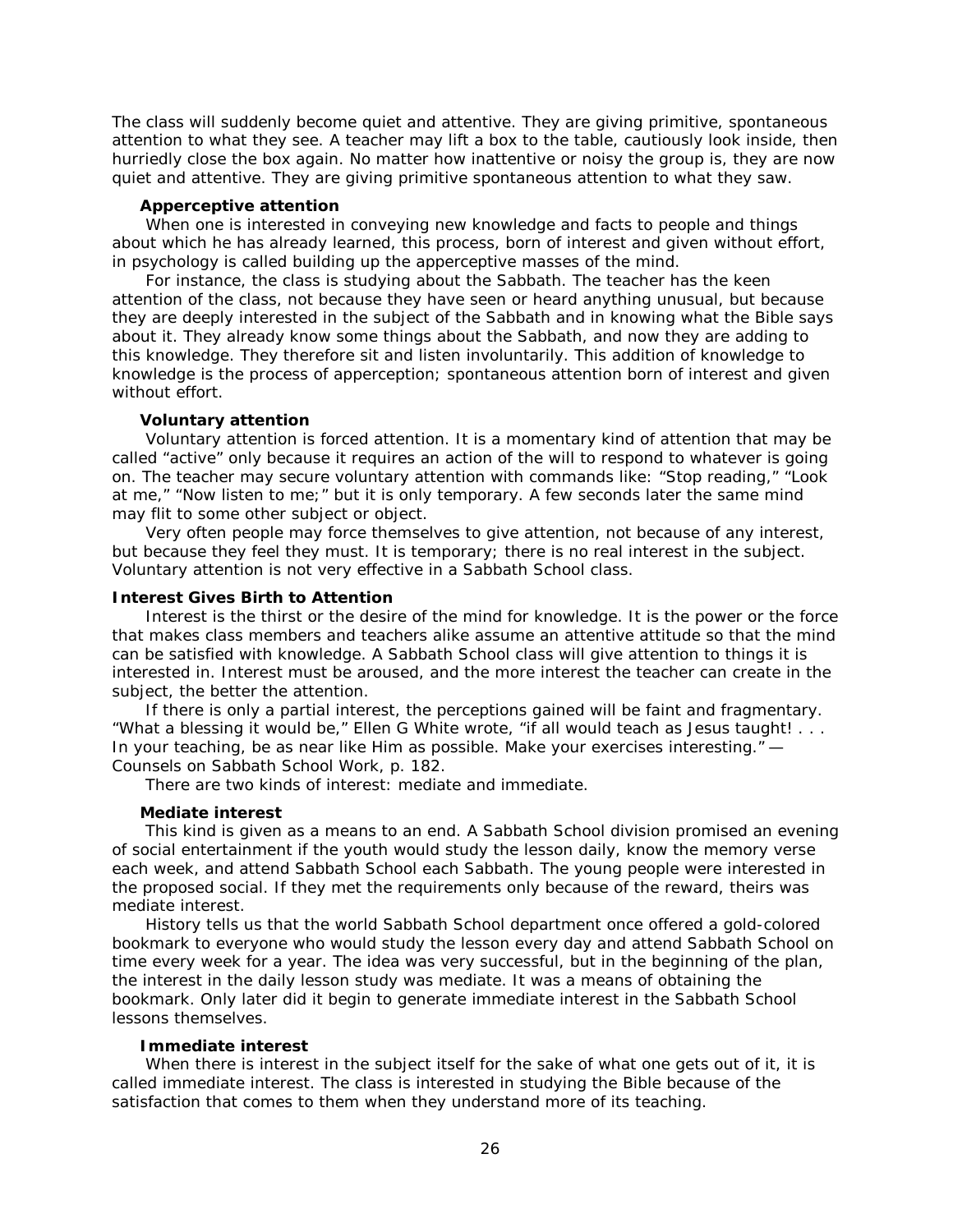Someone once told the story of his daughter, who was not interested in playing piano. It was a very distasteful task for her to take piano lessons and to practice. Then she became acquainted with a boy who was studying to be a minister, and they began to date. One day he remarked "I hope you will take piano lessons. This would be such a help to me in my ministry." Suddenly, she took real interest and began to practice enthusiastically, not having to be coaxed or forced from then on. It doesn't take a lot of imagination to analyze why her mediate interest turned into immediate interest.

Forced attention is useful for a moment, as is primitive attention, but to arouse an interest, the teacher must produce something interesting that will change the attention of the class to apperceptive attention. It is one of the chief purposes of the teacher to stimulate and create involuntary attention. This is done by helping the students establish an interest in the subject under consideration. It is difficult for the teacher to do much good until he has acquired this interest.

#### **Four Ways to Create Interest**

Here are four things that help create interest:

1. *Interest is developed by understanding the class members' viewpoint*. How the teacher and the other class members treat the comments of whoever makes a contribution to the discussion makes a difference in the level of interest of that person. By understanding the learners' viewpoint, the teacher can adapt his or her teaching material to the interest and need of the pupils.

2. *Enthusiasm inspires interest*. To establish immediate interest, the teachers must themselves be interested in the subject. Enthusiasm begets enthusiasm. Someone said, "You cannot start a fire with an icicle!" A teacher who is lifeless cannot create interest in others. Enthusiastic teaching helps.

3. *Curiosity arouses interest*. A strong trait in humanity is curiosity, and a way to develop immediate interest is by arousing the curiosity. He who is curious about something is ready to give attention. Attention traps have been a means of capturing the interest through curiosity. While this is most effective with children, the teacher may also successfully employ this tactic in teaching youth and adults.

Stanley Will tells about a Sabbath School workshop where the instructor suddenly held out a string in his hand. The string had a box on it that slid up and down as the instructor moved his hands from one position to another. He would begin at the top and the box would go to the bottom. After demonstrating this a number of times, he changed the position of his hands and the box slid about half way down the string and stopped. How could that happen? Always before it had moved down to the end of the string, but now it was hanging more or less in midair in the middle of the string.

Obviously, the instructor had everyone's attention. Curiosity took possession of the minds of the adults who were watching, and everyone was keenly interested.

4. *Visual aids stimulate interest*. Any kind of visual aid will encourage interest. Illustrations, pictures, maps, a whiteboard, PowerPoint® presentations, videos—all generate and hold interest. Things that appeal to the senses catch the imagination, hold the interest, and are easily remembered.

#### **Holding interest**

Involuntary attention may be maintained just as long as the class members are interested in knowing more about the subject being considered. The mind, however, may still wander to some other subject, because it must be trained to concentrate on a given subject for a prolonged time. If the teacher sees that the mind is wandering, she must do something to regain the attention. What can the teacher do to regain attention?

- *Pause.* A pause whenever the attention is interrupted or lost is helpful in bringing the mind back to the subject.
- *Silence.* A brief period of quiet is generally all that is needed to regain attention.
- *An earnest gaze.* When the class awakens, you will have their collective thinking.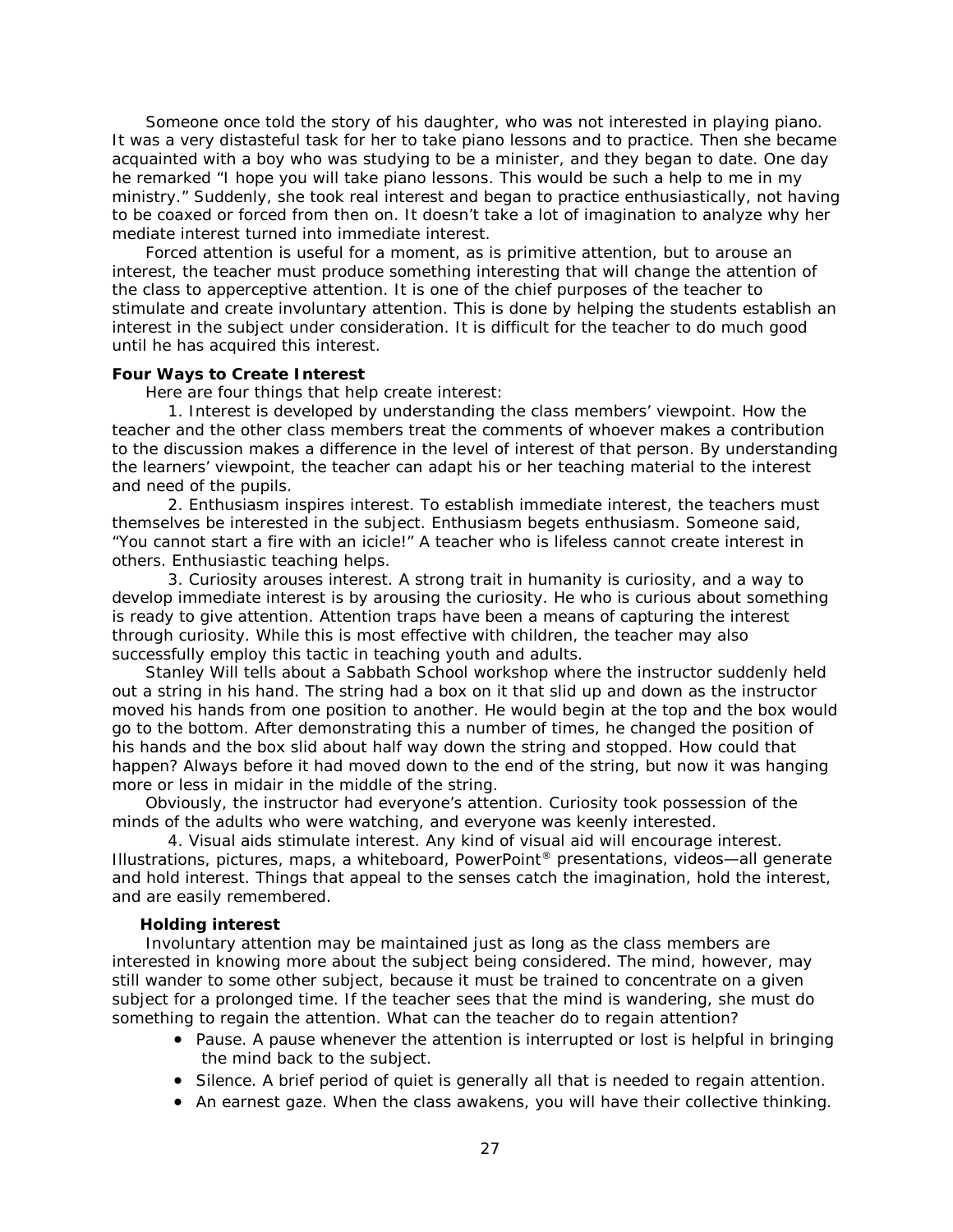- *An uplifted hand.* This will often bring back the thought of the wandering mind.
- *Changing your position.* A different posture sometimes helps to get attention and adds variety to the presentation.
- *Speech variation.* Changing rate or tone of speaking also helps to make your presentation stand out.
- *A movement.* Going toward the source of inattention may make that person heedful of what you are saying.
- *Writing.* A whiteboard or a tear off sheet on which the teacher uses felt markers will reactivate the interest.

If you have to use a whiteboard or a tear off sheet, pick up a felt marker and move toward the board as if to write something. Note the degree of interest by the class members. Do this a few times as you talk. Then write something on the board, or just draw a line. It will help you keep the interest of the class.

#### **3. The Law of Language**

#### The law of language is also very simple: *The language used in teaching must be common to teacher and learner*.

The sense organs are parts of material bodies, and can be touched and impressed only by matter and material phenomena. Out of these phenomena persons must construct the symbols and signs by which they can signal to one another the ideas which they wish to communicate. A system of such symbols or signs is a language. It may consist of the picture writing of the ancient races, the alphabet systems of civilized peoples, the manual signs of the deaf, the oral speech of the hearing; but, whatever its form, it is language—a medium of communication between minds, a necessary instrument of teaching, and having, like all other factors in the teaching art, its own law. This is not only referring to the fact that both teacher and student speak the same mother tongue, it means that what they say and how they say it must be understood, and have the same meaning for both.

### **Language a Vehicle of Thought**

The vocabulary of a teacher may be larger than that of many class members, but the people's ideas are represented by their vocabulary. The teacher must come within this sphere of language level if he or she would be understood.

Many words in our language have more than one meaning. For example, consider the following expressions: "mind and matter"; "what is the matter?" "What does it matter?" "It is a serious matter;" "the subject matter." The same word, "matter," carries several meanings. This variety of meanings may enrich words for the use of the orator or the poet, but it may also present difficulties for class members.

Having mastered a word as the sign of a familiar idea, the person is suddenly confronted by it with a new and unknown meaning. He has learned, perhaps, to tie a horse to a post, when he hears the strange text, "My days are swifter than a post," or reads the warning, "Post no bills," and hears of a "military post." The teacher, knowing all the meanings of his words, and guided by the context in selecting the one required by the thought, reads on or talks on, thinking perhaps that his language is rich in ideas and bright with meaning; but the class members, knowing perhaps only a single meaning for each word, are stopped by great gaps in the sense, bridged only by sounds without meaning which puzzle and confuse them. It would often amuse us if we could know what ideas our words call up in the leaners. So, too, words often come to be liked or disliked for the ideas they suggest.

This issue of language has significance for Seventh-day Adventist Sabbath School teachers. Any religious group, ours included, has its own set of vocabulary words. *We* know what they mean, but class visitors often have no idea. They may be totally confused by the vocabulary used in the class. Expressions like "the pen of inspiration" confuse people. Is that a special brand of ballpoint pen? Does some inventive person in the church have an idea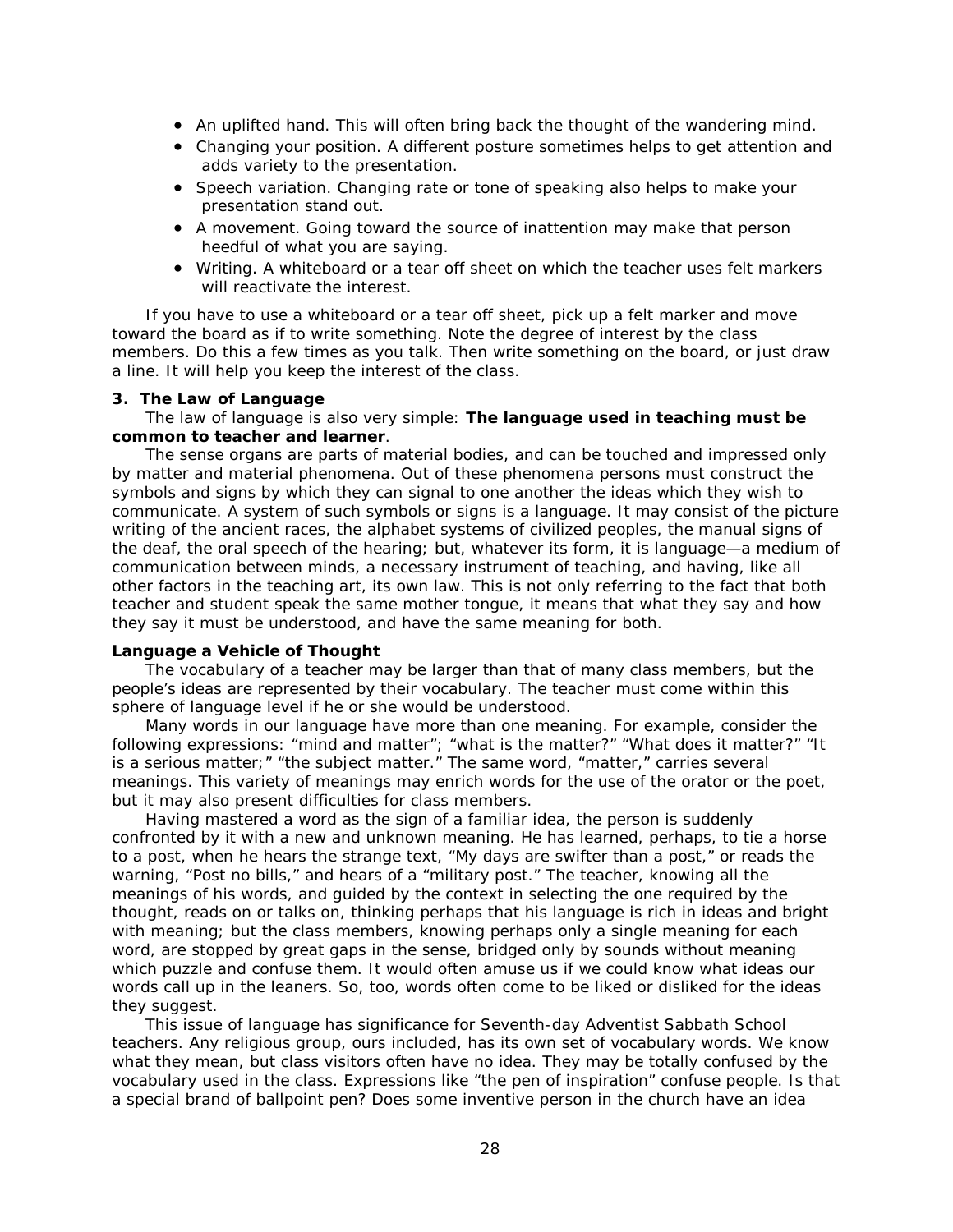(inspiration) for a new kind of writing instrument? Or did someone come up with an "inspiration" on how to pen up some animals that were on the loose? What do people visualize when they hear about the "spirit" of prophecy. Is that a phantom or ghost-like "spirit" that flies around at night? Are Seventh-day Adventists some kind of spiritistic religion that believes in "spirits" that prophecy—whatever that means?

### **Language Is an Instrument.**

Words are tools by which the mind reduces the mass of impressions into clear and valid conceptions. Ideas become incarnate in words; they take form in language, and stand ready to be studied and known, to be marshaled into the mechanism of intelligible thought.

## **Talking turned into thinking**

There must be independent and original effort, not a mere parrot-like repetition of the words of other people. The pupil himself must do much of the talking.

"Every human being, created in the image of God, is endowed with a power akin to that of the Creator—individuality, power to think and to do. The men in whom this power is developed are the men who bear responsibilities, who are leaders in enterprise, and who influence character. It is the work of true education to develop this power, to train the youth to be thinkers, and not mere reflectors of other men's thought." — *Education*, p. 17.

## **Language is the storehouse of knowledge.**

All that we know may be found laid up in the words concerning it. Thus, words are not only the signs of our ideas, but they are clues by which we recover and recognize those ideas at will, and in the manifold derivative forms and combinations of these words, we store up the modifications and relations of the notion of which the simple word is the symbol. A group of words like "act," "acted," "acting," "actor," "actress," "action," "actionable," "active," "actively," "actual," "actually," "actualize," "actuality," and "actuate," suggests a large volume of facts concerning persons, movements, relations, qualities, etc.

## **How to Use Language in Learning**

There are eleven ways language can be used in learning situations like a Sabbath School class:

- 1. Study constantly and carefully the language of the pupils, to learn what words they use and what meanings they give to these words.
- 2. Secure from them as full a statement as possible of their knowledge of the subject, to learn both their ideas and their modes of expressing them, and to help them to correct their knowledge.
- 3. Express yourself as much as possible in the language of your pupils, carefully correcting any errors in the meaning they read into your words.
- 4. Use the simplest and the fewest words that will express your meaning. Unnecessary words add to the child's work, and increase the possibilities for misunderstanding.
- 5. Use short sentences, of the simplest construction. Long sentences are difficult to attend to and are frequently confusing to learners.
- 6. If the pupil obviously fails to understand you, repeat your thought in other language, if possible with greater simplicity.
- 7. Help the meaning of the words by illustrations; natural objects and pictures are to be preferred for most learners. Take illustrations from their own experiences whenever possible.
- 8. When it is necessary to teach a new word, give the idea before the word. This can be done best by simple illustrations closely related to the learner's own experience.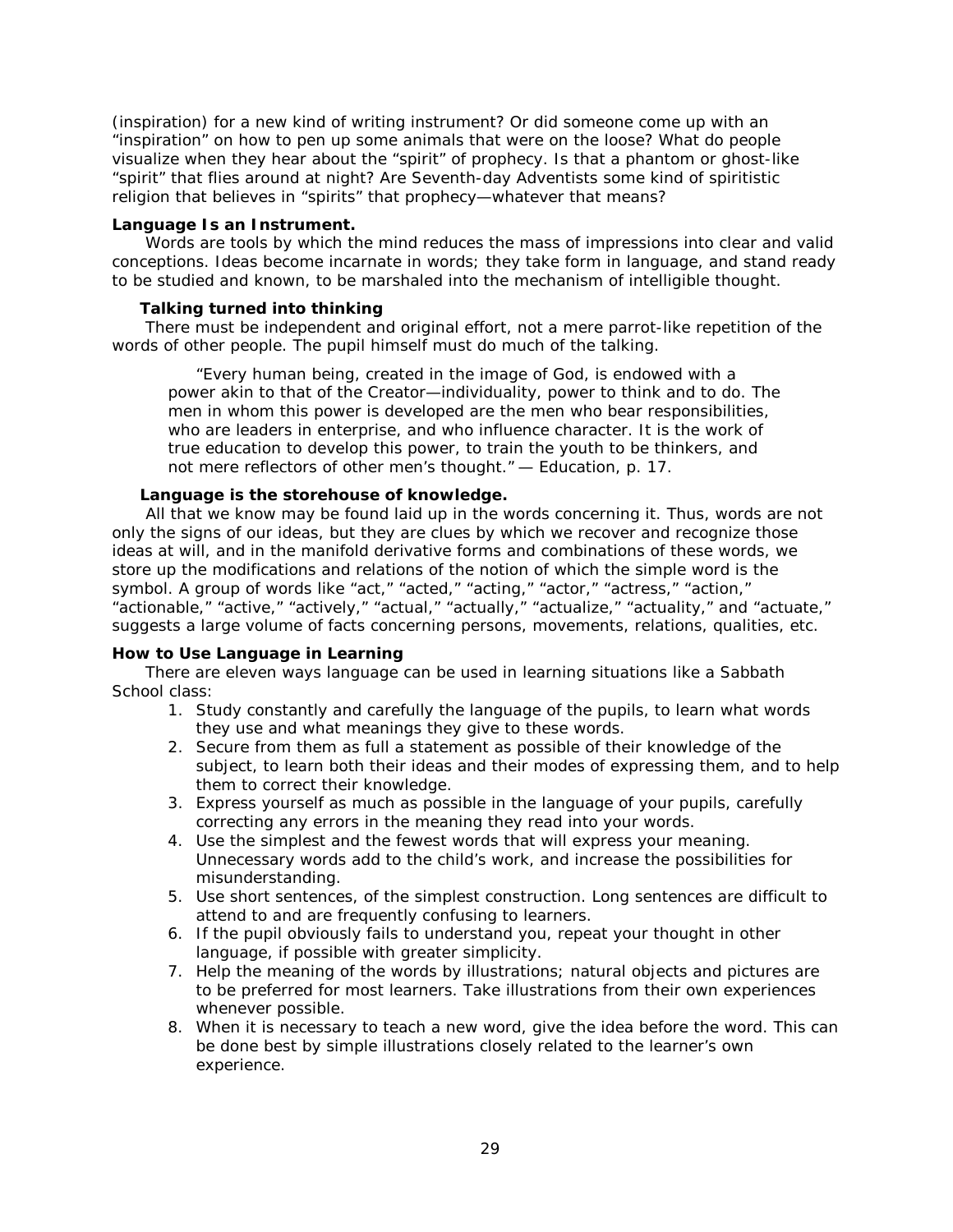- 9. Try to increase the number of the class members' words and at the same time improve the clarity of meaning. Real enlargement of a class member's vocabulary means an increase of his or her knowledge and power.
- 10.As the acquisition of language is one of the important aims in the process of education, do not be content to have your pupils listen in silence very long at a time, no matter how attentive they are. Encourage them to talk freely.
- 11. Test frequently the pupil's understanding of the words that he or she uses, to assure that incorrect meanings are not being used.

The misuse of language is one of the common faults in teaching. Not to mention those teachers who attempt to cover up their own ignorance or indolence with a cloud of verbiage which they know people will not understand, and omitting also those who are more anxious to exhibit their own wisdom than to teach others.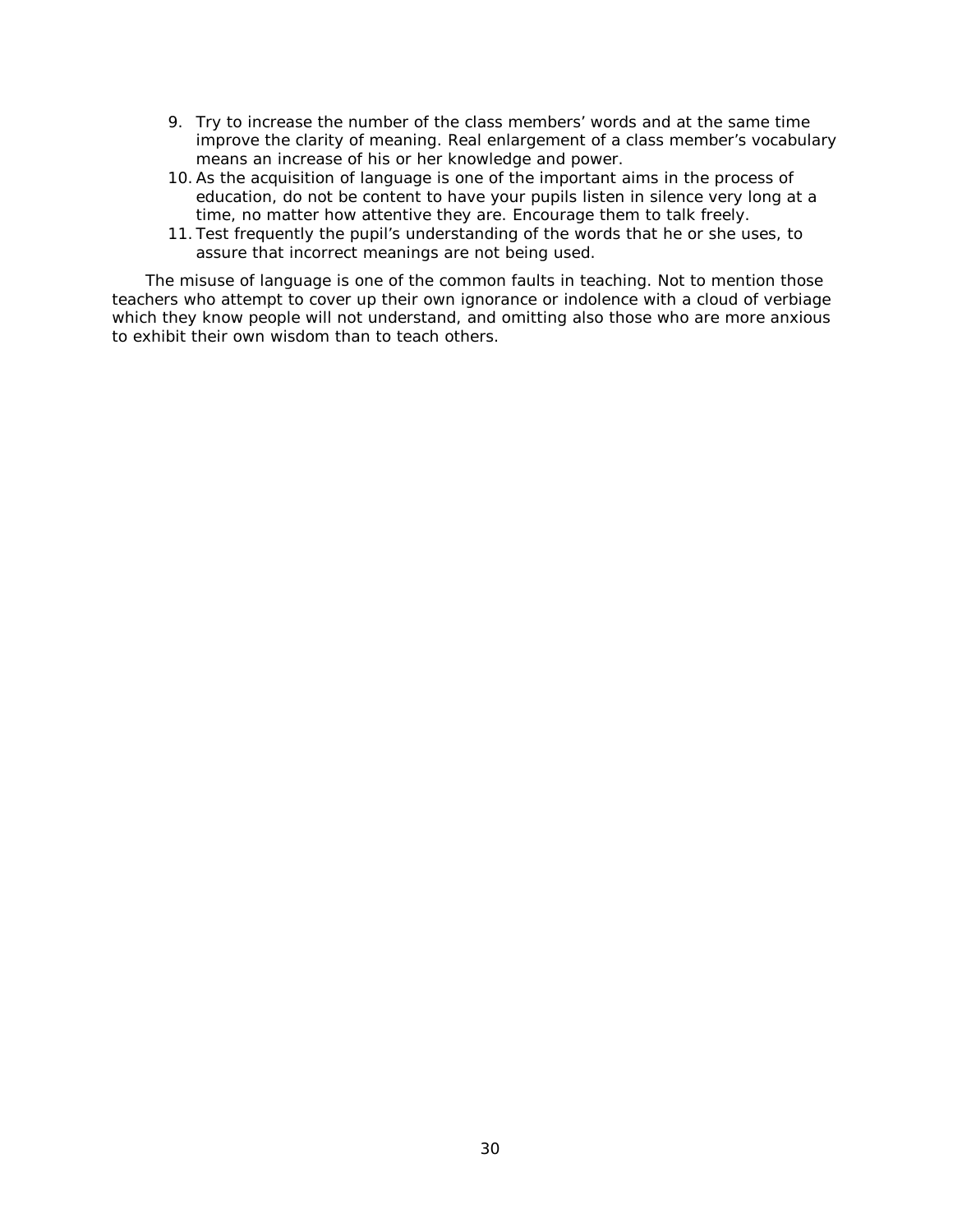#### **Reading 3**

## *Messiah***: An Easy Reading** *Desire of Ages*

### *Be sure to record on your* **Student Fulfillment Card** *that you have completed this assignment.*

*Messiah* is the title of a book published by the Pacific Press Publishing Association that updates the language in Ellen G White's book, *The Desire of Ages*. This Reading presents a chapter from the two editions side by side. Notice the similarities and the differences. Which of these two editions might be of most value if you were teaching a Visitor's Class in Sabbath School?

## *Desire of Ages*

### **Chapter 24 - "Is Not This the Carpenter's Son?"**

Across the bright days of Christ's ministry in Galilee, one shadow lay. The people of Nazareth rejected Him. "Is not this the carpenter's son?" they said.

During His childhood and youth, Jesus had worshiped among His brethren in the synagogue at Nazareth. Since the opening of His ministry He had been absent from them, but they had not been ignorant of what had befallen Him. As He again appeared among them, their interest and expectation were excited to the highest pitch. Here were the familiar forms and faces of those whom He had known from infancy. Here were His mother, His brothers and sisters, and all eyes were turned upon Him as He entered the synagogue upon the Sabbath day, and took His place among the worshipers.

In the regular service for the day, the elder read from the prophets, and exhorted the people still to hope for the Coming One, who would bring in a glorious reign, and banish all oppression. He sought to encourage his hearers by rehearsing the evidence that the Messiah's coming was near. He described the glory of His advent, keeping prominent the thought that He would appear at the head of armies to deliver Israel.

When a rabbi was present at the synagogue, he was expected to deliver the sermon, and any Israelite might give the reading from the prophets. Upon this Sabbath Jesus was requested to take part in the service. He "stood up to read. And there

## *Messiah*

#### **Chapter 24**

#### **"ISN'T THIS THE CARPENTER'S SON?"**

"The Lord has put His Spirit in me, because he appointed me to tell the Good News to the poor" (Luke 4:18).

As Jesus was growing up, He worshipped with His neighbors in the synagogue in Nazareth. He had been away since He started His ministry, but the people of Nazareth heard all the stories about Him. They heard about all the miracles that He had performed.

Now that Jesus was traveling in Galilee, He visited Nazareth on. Sabbath morning and joined His family at the synagogue. He sat among people who had known Him since He was a child, and they were all watching Him.

It was a typical service that morning. The local elder read a passage from the Scriptures and reminded the listeners of the signs that the Messiah was coming soon. He promised that the Messiah would appear in glory to lead the armies of Israel to victory over their enemies.

Any Israelite who visited a synagogue might be asked to read from the Scriptures. On this Sabbath, Jesus was asked to be a part of the service. He was given a scroll from the prophet Isaiah and He read:

"The Lord has put his Spirit in me, because he appointed me to tell the Good News to the poor. He has sent me to tell the captives they are free and to tell the blind that they can see again. God sent me to free those who have been treated unfairly and to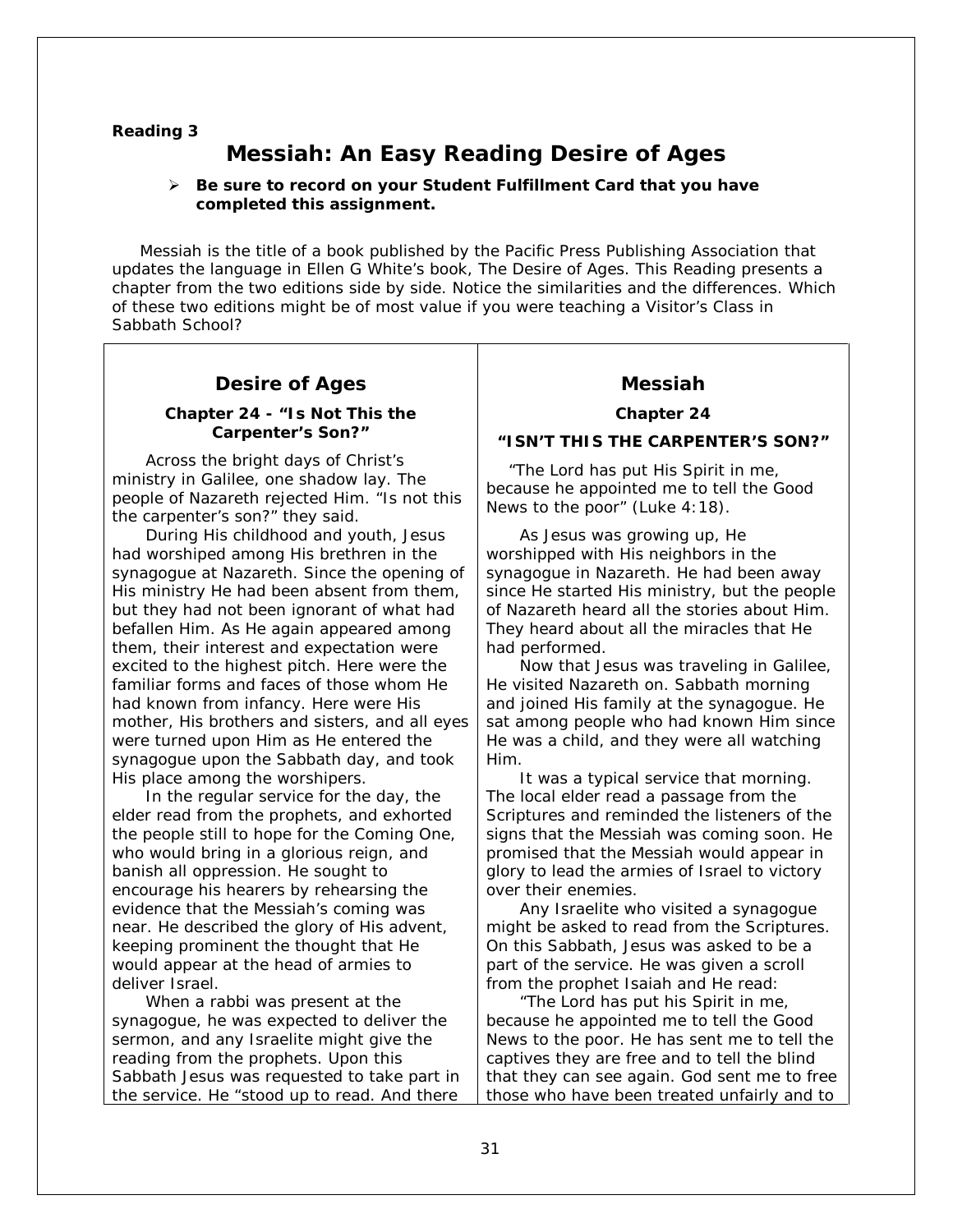was delivered unto Him a roll of the prophet Isaiah." Luke 4:16, 17, R. V., margin. The scripture which He read was one that was understood as referring to the Messiah:

"The Spirit of the Lord is upon Me, Because He hath anointed Me to preach the gospel to the poor; He hath sent Me to heal the brokenhearted, To preach deliverance to the captives, And recovering of sight to the blind, To set at liberty them that are bruised, To preach the acceptable year of the Lord."

"And He closed the roll, and gave it back to the attendant: . . . and the eyes of all in the synagogue were fastened on Him. . . . And all bare Him witness, and wondered at the words of grace which proceeded out of His mouth." Luke 4:20-22, R. V., margin.

Jesus stood before the people as a living expositor of the prophecies concerning Himself. Explaining the words He had read, He spoke of the Messiah as a reliever of the oppressed, a liberator of captives, a healer of the afflicted, restoring sight to the blind, and revealing to the world the light of truth. His impressive manner and the wonderful import of His words thrilled the hearers with a power they had never felt before. The tide of divine influence broke every barrier down; like Moses, they beheld the Invisible. As their hearts were moved upon by the Holy Spirit, they responded with fervent amens and praises to the Lord.

But when Jesus announced, "This day is this scripture fulfilled in your ears," they were suddenly recalled to think of themselves, and of the claims of Him who had been addressing them. They, Israelites, children of Abraham, had been represented as in bondage. They had been addressed as prisoners to be delivered from the power of evil; as in darkness, and needing the light of truth. Their pride was offended, and their fears were roused. The words of Jesus indicated that His work for them was to be altogether different from what they desired. Their deeds might be investigated too closely. Notwithstanding their exactness in outward ceremonies, they shrank from inspection by those clear, searching eyes.

Who is this Jesus? they questioned. He who had claimed for Himself the glory of the Messiah was the son of a carpenter, and had worked at His trade with His father Joseph.

announce the time when the Lord will show his kindness" (Luke 4:18, 19).

As Jesus explained the words He had read, He talked about the Messiah as Someone who would help them, heal them, and show them the truth about God. His words, His expressions, His voice thrilled the listening people like nothing they had ever heard before. The Holy Spirit broke down the barriers of their hearts and the idea that God cared so much that He would send this Messiah left them praising Him out loud.

Then Jesus said, "Today, the One these Scriptures promised has come to you."

In an instant, the mood in the synagogue changed. As the people realized that Jesus was claiming to be the Messiah, their happiness turned to anger. "Who does this Jesus think he is?" they asked. "How can he claim to be the Messiah when we all know that he's just a carpenter's son? We've known him since he was a baby! We watched him grow up and become a man. Don't his brothers and sisters still live here with us? Sure, Jesus is a good person, but the Messiah? I don't think so!"

The more they thought about it, the angrier it made them. None of His talk about the Messiah included driving out the Romans and becoming the new power in the world. In fact, this Messiah sounded like someone who would want to look in their hearts and change them. This made them pull back from His deep, searching eyes. He intended to heal them, as if they were not already the children of Abraham, the people of God, the greatest people in the world! Unseen to their eyes, Satan was working feverishly to turn them against Jesus.

Jesus then gave them proof of His divinity by reading their thoughts. He reminded them of two stories from their history. "A prophet is never accepted in his own country. There were many widows in Israel in the days of Elijah. But when the famine came, God sent Elijah to stay with a widow in another country. There were many lepers in Israel during the days of Elisha, but only Naaman of Syria was healed."

Even though both prophets had given God's messages to the people, very few believed them. So God worked with those who did believe—wherever they were from—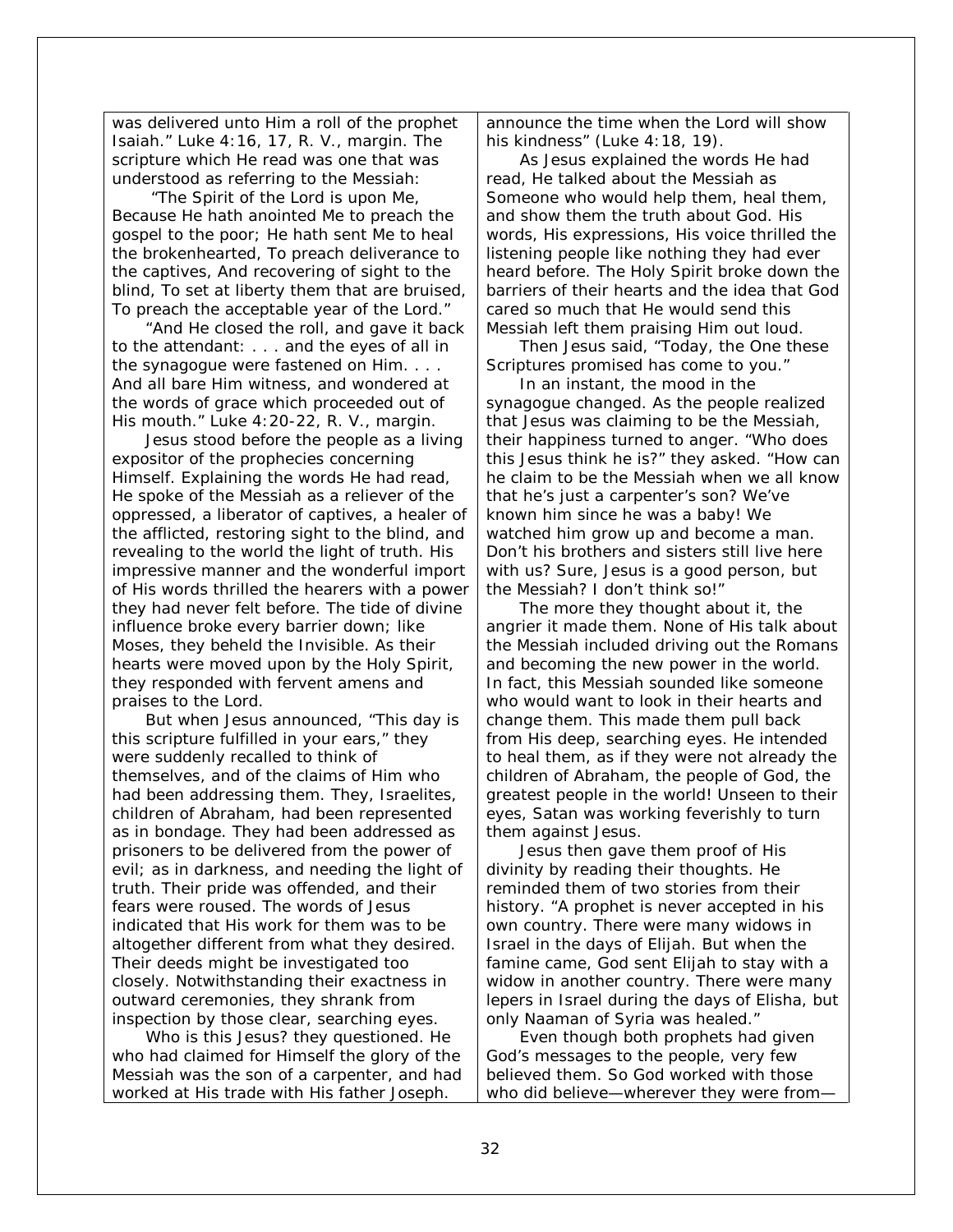They had seen Him toiling up and down the hills, they were acquainted with His brothers and sisters, and knew His life and labors. They had seen Him develop from childhood to youth, and from youth to manhood. Although His life had been spotless, they would not believe that He was the Promised One.

What a contrast between His teaching in regard to the new kingdom and that which they had heard from their elder! Jesus had said nothing of delivering them from the Romans. They had heard of His miracles, and had hoped that His power would be exercised for their advantage, but they had seen no indication of such purpose.

As they opened the door to doubt, their hearts became so much the harder for having been momentarily softened. Satan was determined that blind eyes should not that day be opened, nor souls bound in slavery be set at liberty. With intense energy he worked to fasten them in unbelief. They made no account of the sign already given, when they had been stirred by the conviction that it was their Redeemer who addressed them.

But Jesus now gave them an evidence of His divinity by revealing their secret thoughts. "He said unto them, Doubtless ye will say unto Me this parable, Physician, heal thyself: whatsoever we have heard done at Capernaum, do also here in Thine own country. And He said, Verily I say unto you, No prophet is acceptable in his own country. But of a truth I say unto you, There were many widows in Israel in the days of Elijah, when the heaven was shut up three years and six months, when there came a great famine over all the land; and unto none of them was Elijah sent, but only to Zarephath, in the land of Sidon, unto a woman that was a widow. And there were many lepers in Israel in the time of Elisha the prophet; and none of them was cleansed, but only Naaman, the Syrian." Luke 4:23-27, R. V.

By this relation of events in the lives of the prophets, Jesus met the questionings of His hearers. The servants whom God had chosen for a special work were not allowed to labor for a hardhearted and unbelieving people. But those who had hearts to feel and faith to believe were especially favored with

even if they didn't know as much about God as the Israelites did.

### **JESUS CUTS TO THE ROOT OF THE PROBLEM**

Jesus' words cut like a knife to the root of -the problem—the people's pride. It forced them to consider that maybe they had stopped listening to God, that maybe they were no longer His special people. The faith Jesus' words had stirred in their hearts turned to contempt. Their anger and jealousy allowed Satan to push them to violence. The congregation became an angry mob. They grabbed Jesus and rushed Him out of their synagogue, and out of their city.

With shouts and curses, the crowd forced Jesus toward the edge of a nearby cliff, planning to shove Him off to die on the rocks below. There, in the middle of the angry mob, while some were grabbing rocks to hurl at His head, something unexpected happened. Jesus disappeared.

The angels who stood by Him in the synagogue were still with Him in the middle of the angry mob. When His life was in danger, they spread their protecting wings around Jesus and led Him to a place where He would be safe.

Throughout earth's history, evil forces have threatened Jesus' followers. But armies of angels have protected them. Only in heaven will we learn how many times God's angels saved us from Satan's plans.

Jesus wanted to save the people of Nazareth. He wanted them to join His kingdom. But they would not listen. Near the end of His work in Galilee, Jesus visited His hometown one last time. Since His first visit, the stories of His teachings and His miracles in Galilee had been told everywhere. Not even the people of Nazareth could deny that He had more power than any human. Near them were whole villages where not one person was sick or hurt, because Jesus had passed through and healed them all.

And even though they had tried to kill Him, Jesus wanted to do the same for the people in His hometown. As He preached to them again, their hearts wanted to respond to His love. But they could not admit that this Man who had grown up with them was any better than they were. They would ask, "Where did he get the power to heal and the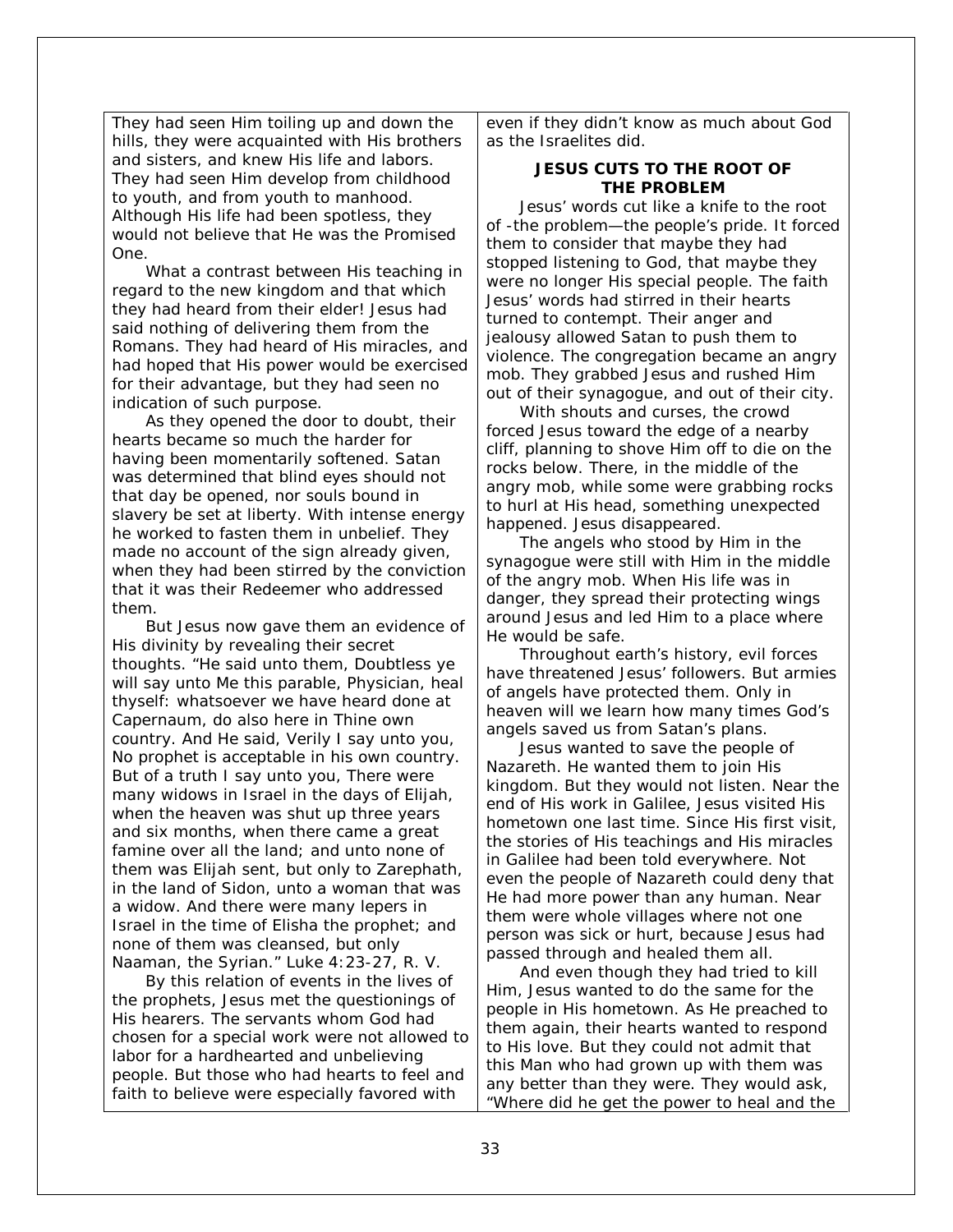evidences of His power through the prophets. In the days of Elijah, Israel had departed from God. They clung to their sins, and rejected the warnings of the Spirit through the Lord's messengers. Thus, they cut themselves off from the channel by which God's blessing could come to them. The Lord passed by the homes of Israel, and found a refuge for His servant in a heathen land, with a woman who did not belong to the chosen people. But this woman was favored because she had followed the light she had received, and her heart was open to the greater light that God sent her through His prophet.

It was for the same reason that in Elisha's time the lepers of Israel were passed by. But Naaman, a heathen nobleman, had been faithful to his convictions of right, and had felt his great need of help. He was in a condition to receive the gifts of God's grace. He was not only cleansed from his leprosy, but blessed with a knowledge of the true God.

Our standing before God depends, not upon the amount of light we have received, but upon the use we make of what we have. Thus, even the heathen who choose the right as far as they can distinguish it are in a more favorable condition than are those who have had great light, and profess to serve God, but who disregard the light, and by their daily life contradict their profession.

The words of Jesus to His hearers in the synagogue struck at the root of their selfrighteousness, pressing home upon them the bitter truth that they had departed from God and forfeited their claim to be His people. Every word cut like a knife as their real condition was set before them. They now scorned the faith with which Jesus had at first inspired them. They would not admit that He who had sprung from poverty and lowliness was other than a common man.

Their unbelief bred malice. Satan controlled them, and in wrath they cried out against the Saviour. They had turned from Him whose mission it was to heal and restore; now they manifested the attributes of the destroyer.

When Jesus referred to the blessings given to the Gentiles, the fierce national pride of His hearers was aroused, and His words were drowned in a tumult of voices. wisdom to speak like he does?" They would not believe that He was the Messiah.

Because of this, Jesus could not do the many miracles in their town. Only a few hearts were willing to be blessed by Him. Their sick loved ones remained sick; their crippled friends were not given the ability to walk. Finally, Jesus left, never to return.

Just as the people of Nazareth and the Sanhedrin rejected Jesus, the nation of Israel finally made the same choice. They rejected the Holy Spirit and put Jesus on the cross. This led to the destruction of Jerusalem and the scattering of the Jews to nations all around the world. Jesus wanted so much to show Israel the precious treasures of truth.

But they desperately held on to their pointless laws and empty ceremonies. If they had honestly studied the Scriptures, the destruction of their city and nation could have been avoided. Jesus' teachings also demanded repentance. They would have had to change their behavior and give up on their hopes of national greatness. They would be forced to go against the opinions of the great thinkers and teachers of their time.

The Jewish leaders didn't understand Jesus at all. Their spiritual pride led them to expect honor at every turn. Their jealousy protected their customs and ceremonies. But Jesus, with all His power, was so humble! If He was truly the Messiah, they argued, why didn't He want honor and glory and an army to destroy His enemies?

But for more than any of these reasons, the Jews rejected Jesus because His pure life of love showed up their sinfulness. They could live with disappointed plans for national glory, but they couldn't live with the spotlight of His purity shinning on their unclean lives.

This chapter is based on Luke -1: 16-30.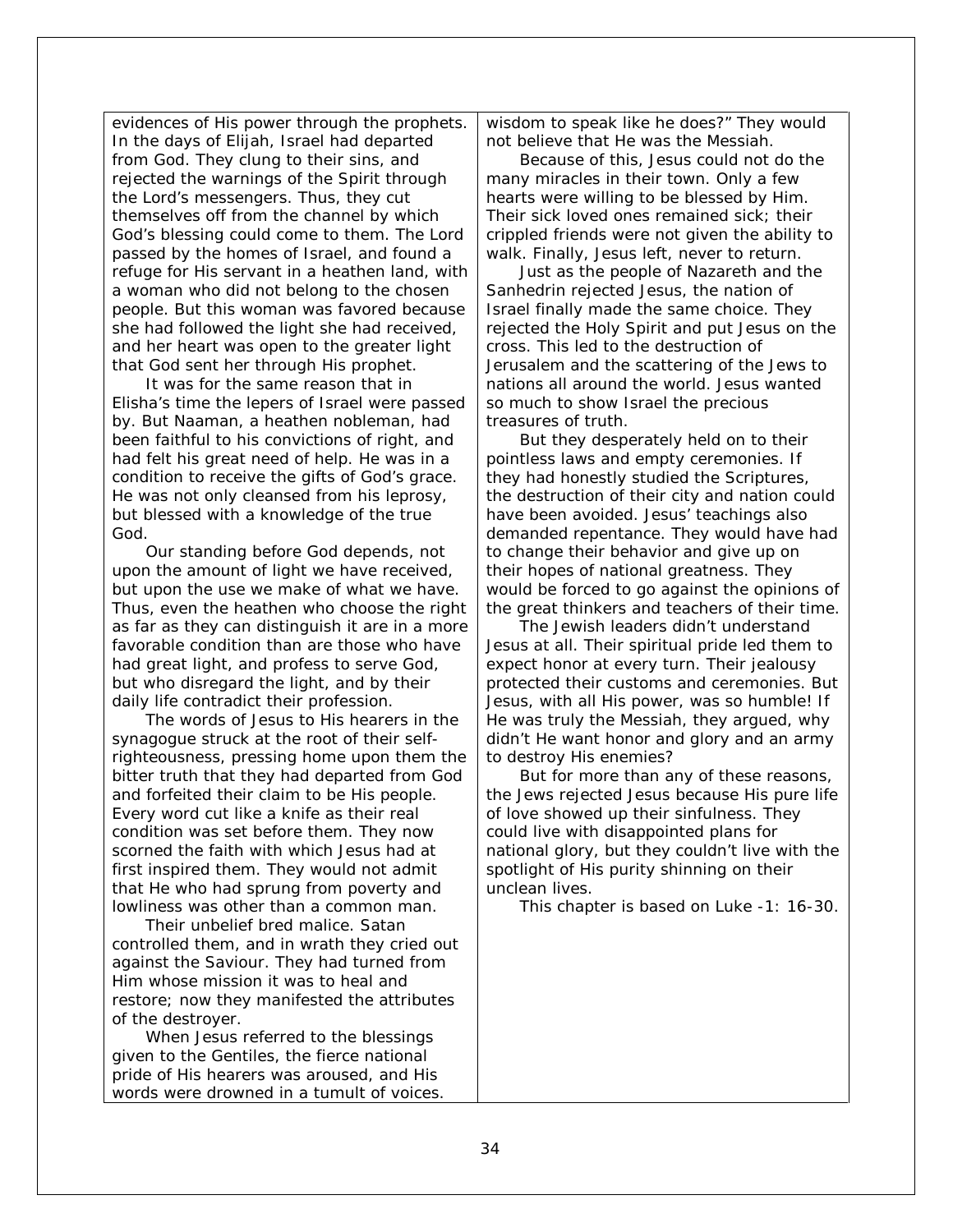These people had prided themselves on keeping the law; but now that their prejudices were offended, they were ready to commit murder. The assembly broke up, and laying hands upon Jesus, they thrust Him from the synagogue, and out of the city. All seemed eager for His destruction. They hurried Him to the brow of a precipice, intending to cast Him down headlong. Shouts and maledictions filled the air. Some were casting stones at Him, when suddenly He disappeared from among them. The heavenly messengers who had been by His side in the synagogue were with Him in the midst of that maddened throng. They shut Him in from His enemies, and conducted Him to a place of safety.

So angels protected Lot, and led him out safely from the midst of Sodom. So they protected Elisha in the little mountain city. When the encircling hills were filled with the horses and chariots of the king of Syria, and the great host of his armed men, Elisha beheld the nearer hill slopes covered with the armies of God,--horses and chariots of fire round about the servant of the Lord.

So, in all ages, angels have been near to Christ's faithful followers. The vast confederacy of evil is arrayed against all who would overcome; but Christ would have us look to the things which are not seen, to the armies of heaven encamped about all who love God, to deliver them. From what dangers, seen and unseen, we have been preserved through the interposition of the angels, we shall never know, until in the light of eternity we see the providences of God. Then we shall know that the whole family of heaven was interested in the family here below, and that messengers from the throne of God attended our steps from day to day.

When Jesus in the synagogue read from the prophecy, He stopped short of the final specification concerning the Messiah's work. Having read the words, "To proclaim the acceptable year of the Lord," He omitted the phrase, "and the day of vengeance of our God." Isa. 61:2. This was just as much truth as was the first of the prophecy, and by His silence Jesus did not deny the truth. But this last expression was that upon which His hearers delighted to dwell, and which they were desirous of fulfilling. They denounced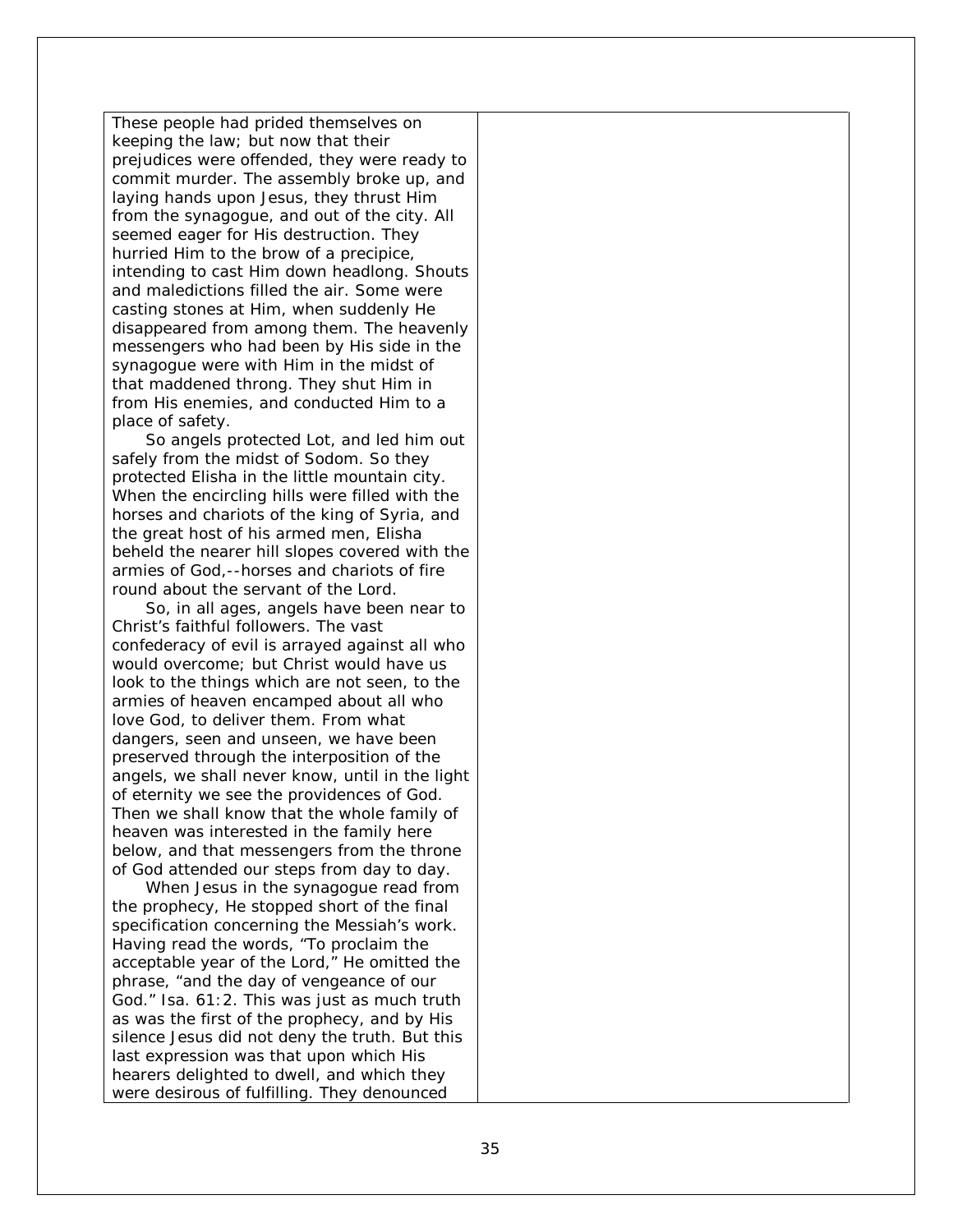judgments against the heathen, not discerning that their own guilt was even greater than that of others. They themselves were in deepest need of the mercy they were so ready to deny to the heathen. That day in the synagogue, when Jesus stood among them, was their opportunity to accept the call of Heaven. He who "delighteth in mercy" (Micah 7:18) would fain have saved them from the ruin which their sins were inviting.

Not without one more call to repentance could He give them up. Toward the close of His ministry in Galilee, He again visited the home of His childhood. Since His rejection there, the fame of His preaching and His miracles had filled the land. None now could deny that He possessed more than human power. The people of Nazareth knew that He went about doing good, and healing all that were oppressed by Satan. About them were whole villages where there was not a moan of sickness in any house; for He had passed through them, and healed all their sick. The mercy revealed in every act of His life testified to His divine anointing.

Again as they listened to His words the Nazarenes were moved by the Divine Spirit. But even now they would not admit that this Man, who had been brought up among them, was other or greater than themselves. Still there rankled the bitter memory that while He had claimed for Himself to be the Promised One, He had really denied them a place with Israel; for He had shown them to be less worthy of God's favor than a heathen man and woman. Hence though they questioned, "Whence hath this Man this wisdom, and these mighty works?" they would not receive Him as the Christ of God. Because of their unbelief, the Saviour could not work many miracles among them. Only a few hearts were open to His blessing, and reluctantly He departed, never to return.

Unbelief, having once been cherished, continued to control the men of Nazareth. So it controlled the Sanhedrin and the nation. With priests and people, the first rejection of the demonstration of the Holy Spirit's power was the beginning of the end. In order to prove that their first resistance was right, they continued ever after to cavil at the words of Christ. Their rejection of the Spirit culminated in the cross of Calvary, in the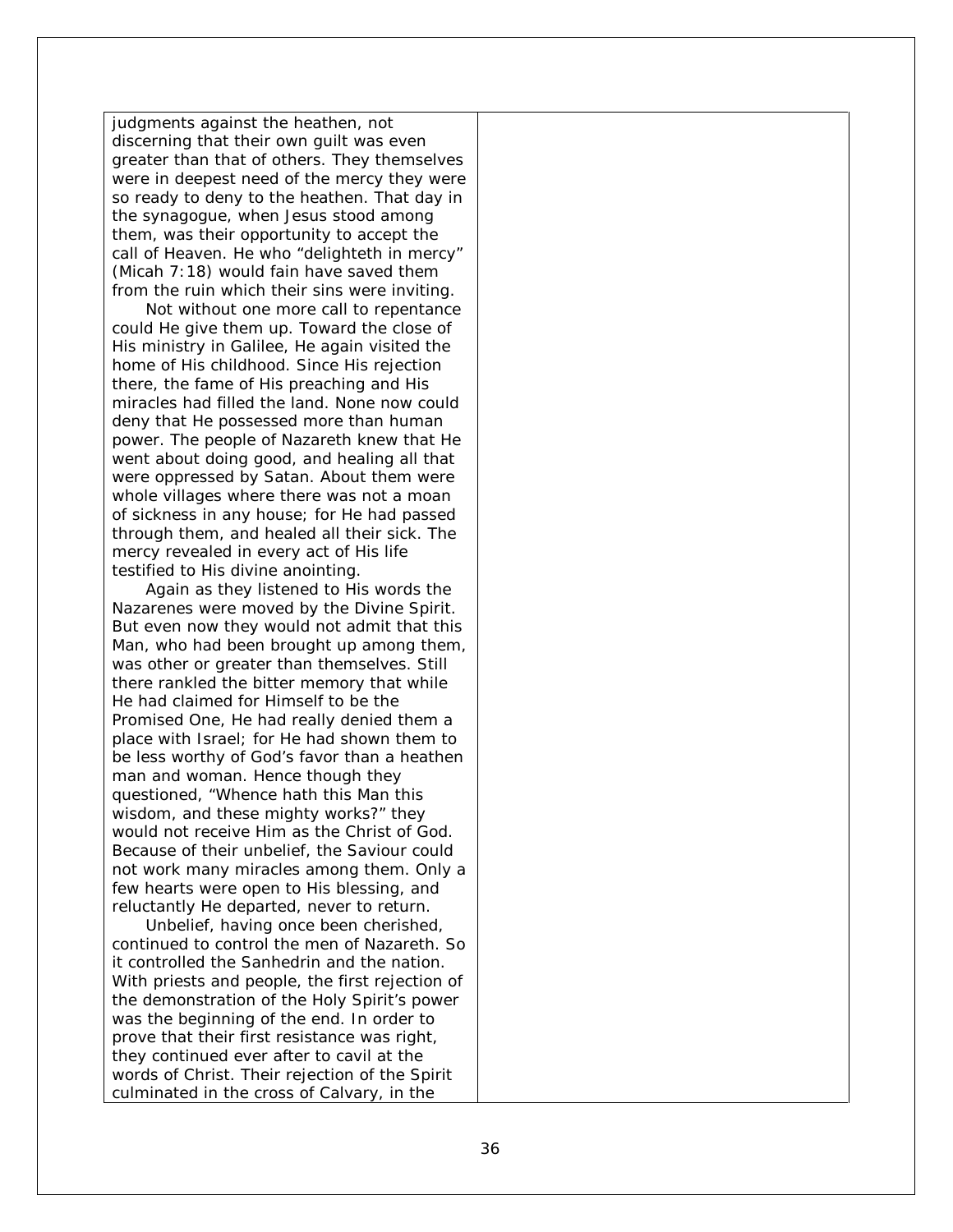destruction of their city, in the scattering of the nation to the winds of heaven.

Oh, how Christ longed to open to Israel the precious treasures of the truth! But such was their spiritual blindness that it was impossible to [BEGIN P.242] reveal to them the truths relating to His kingdom. They clung to their creed and their useless ceremonies when the truth of Heaven awaited their acceptance. They spent their money for chaff and husks, when the bread of life was within their reach. Why did they not go to the word of God, and search diligently to know whether they were in error? The Old Testament Scriptures stated plainly every detail of Christ's ministry, and again and again He quoted from the prophets, and declared, "This day is this scripture fulfilled in your ears." If they had honestly searched the Scriptures, bringing their theories to the test of God's word, Jesus need not have wept over their impenitence. He need not have declared, "Behold, your house is left unto you desolate." Luke 13:35. They might have been acquainted with the evidence of His Messiahship, and the calamity that laid their proud city in ruins might have been averted. But the minds of the Jews had become narrowed by their unreasoning bigotry. The lessons of Christ revealed their deficiencies of character, and demanded repentance. If they accepted His teachings, their practices must be changed, and their cherished hopes relinquished. In order to be honored by Heaven, they must sacrifice the honor of men. If they obeyed the words of this new rabbi, they must go contrary to the opinions of the great thinkers and teachers of the time.

Truth was unpopular in Christ's day. It is unpopular in our day. It has been unpopular ever since Satan first gave man a disrelish for it by presenting fables that lead to selfexaltation. Do we not today meet theories and doctrines that have no foundation in the word of God? Men cling as tenaciously to them as did the Jews to their traditions.

The Jewish leaders were filled with spiritual pride. Their desire for the glorification of self-manifested itself even in the service of the sanctuary. They loved the highest seats in the synagogue. They loved greetings in the market places, and were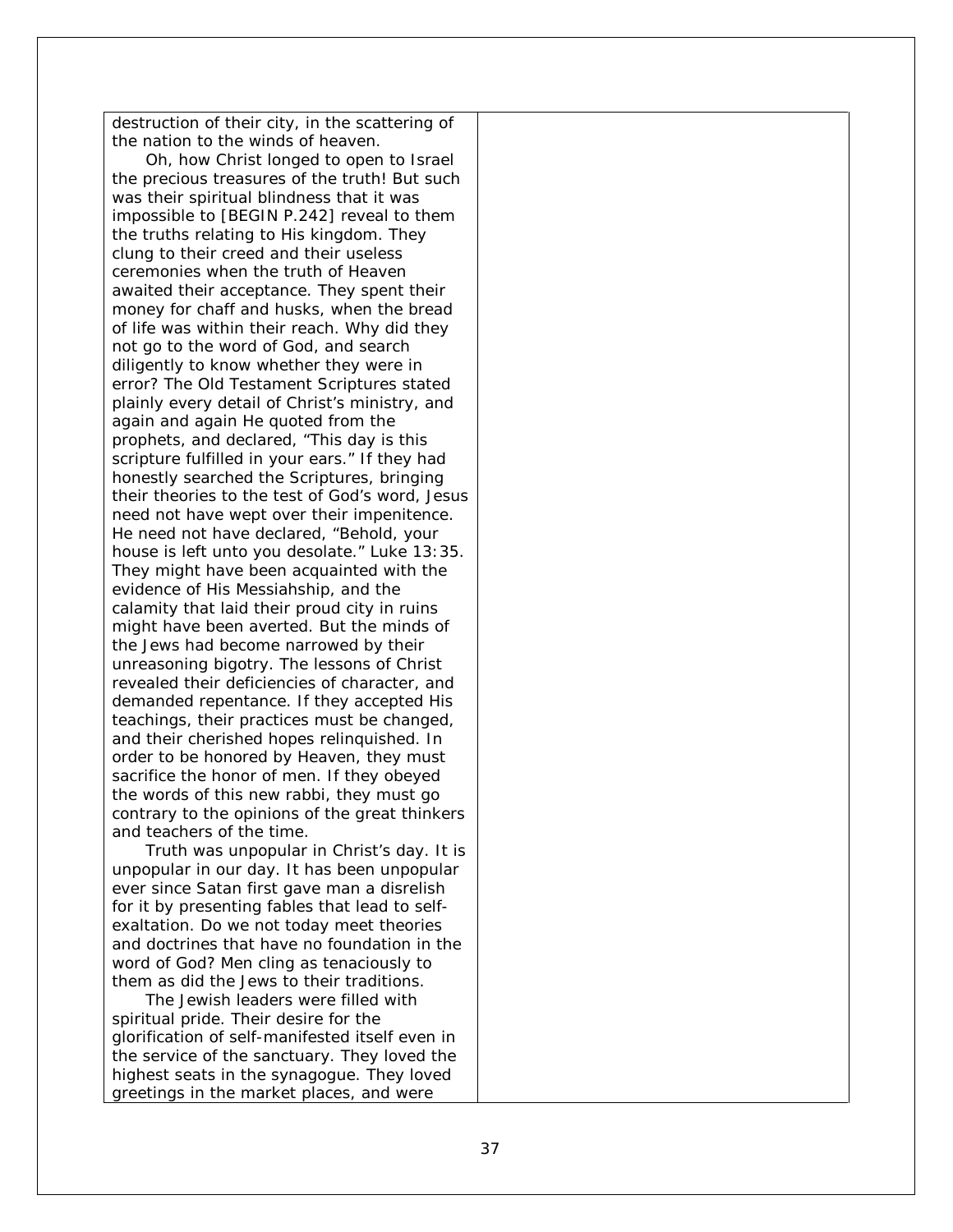gratified with the sound of their titles on the lips of men. As real piety declined, they became more jealous for their traditions and ceremonies.

Because their understanding was darkened by selfish prejudice, they could not harmonize the power of Christ's convicting words with the humility of His life. They did not appreciate the fact that real greatness can dispense with outward show. This Man's poverty seemed wholly inconsistent with His claim to be the Messiah. They questioned, If He was what He claimed to be, why was He so unpretending? If He was satisfied to be without the force of arms, what would become of their nation? How could the power and glory so long anticipated bring the nations as subjects to the city of the Jews? Had not the priests taught that Israel was to bear rule over all the earth? and could it be possible that the great religious teachers were in error?

But it was not simply the absence of outward glory in His life that led the Jews to reject Jesus. He was the embodiment of purity, and they were impure. He dwelt among men an example of spotless integrity. His blameless life flashed light upon their hearts. His sincerity revealed their insincerity. It made manifest the hollowness of their pretentious piety, and discovered iniquity to them in its odious character. Such a light was unwelcome.

If Christ had called attention to the Pharisees, and had extolled their learning and piety, they would have hailed Him with joy. But when He spoke of the kingdom of heaven as a dispensation of mercy for all mankind, He was presenting a phase of religion they would not tolerate. Their own example and teaching had never been such as to make the service of God seem desirable. When they saw Jesus giving attention to the very ones they hated and repulsed, it stirred up the worst passions of their proud hearts. Notwithstanding their boast that under the "Lion of the tribe of Judah" (Rev. 5:5), Israel should be exalted to pre-eminence over all nations, they could have borne the disappointment of their ambitious hopes better than they could bear Christ's reproof of their sins, and the reproach they felt even from the presence of His purity.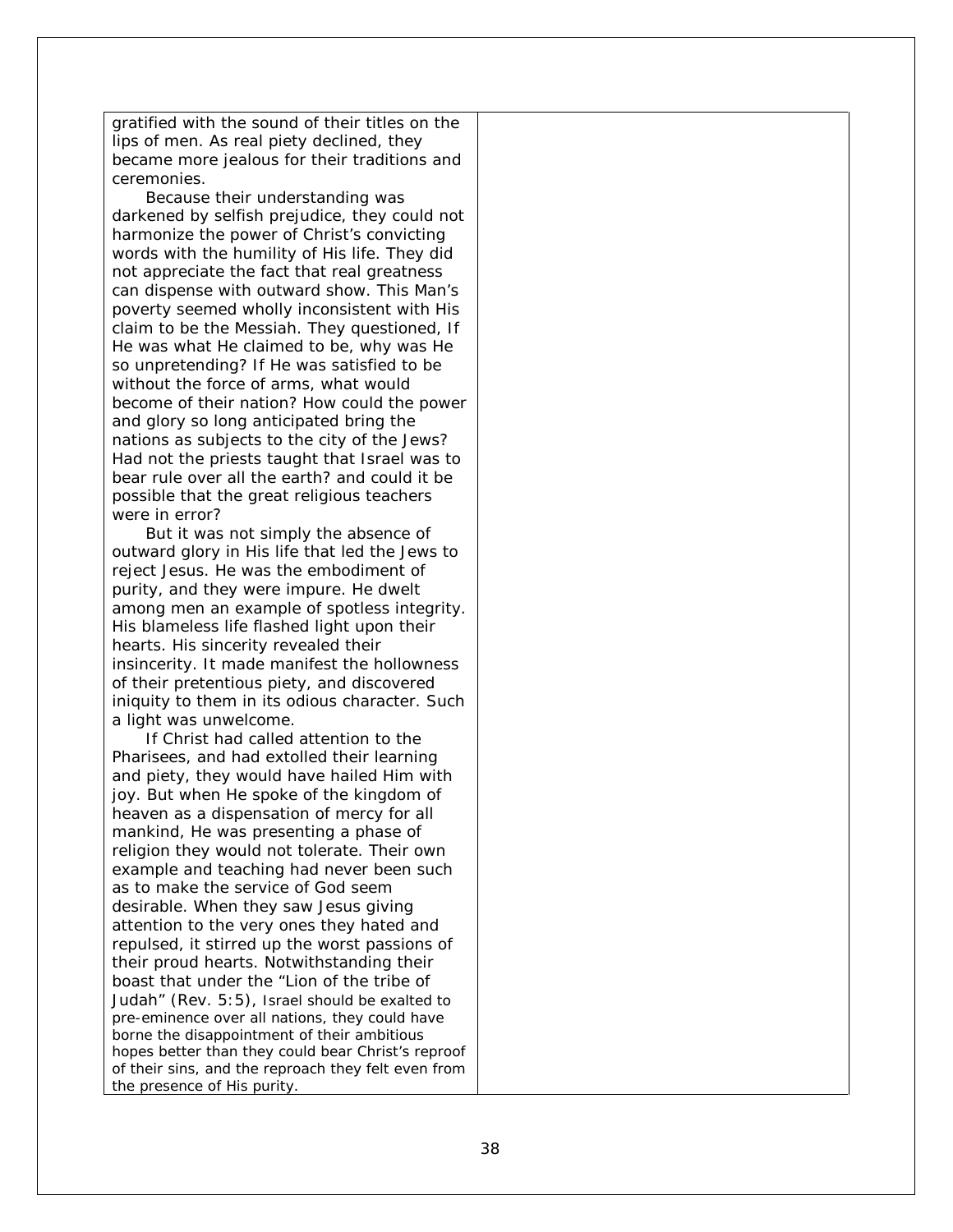## **Assignment 1**

## **Language Problems in Your Sabbath School Class**

## *Be sure to record on your* **Student Fulfillment Card** *that you have completed this assignment.*

- 1. Make a list of expressions or figures of speech commonly used in Seventh-day Adventist churches. You might want to visit some Sabbath School classes and make notes of expressions used that you feel visitors or new members might not understand.
- 2. Make a list of problems that could arise from the use of this in-house vocabulary.
- 3. Under each expression on your list, write out an alternative that expresses the same idea, but in language a visitor or new member would probably more easily understand.

4. Read the two versions of *Desire of Ages* in Reading 3. What is your impression? Does the change in language in *Messiah* affect the theology or teachings in *Desire of Ages*? When might you use the version titled "Messiah" and when the original "Desire of Ages?"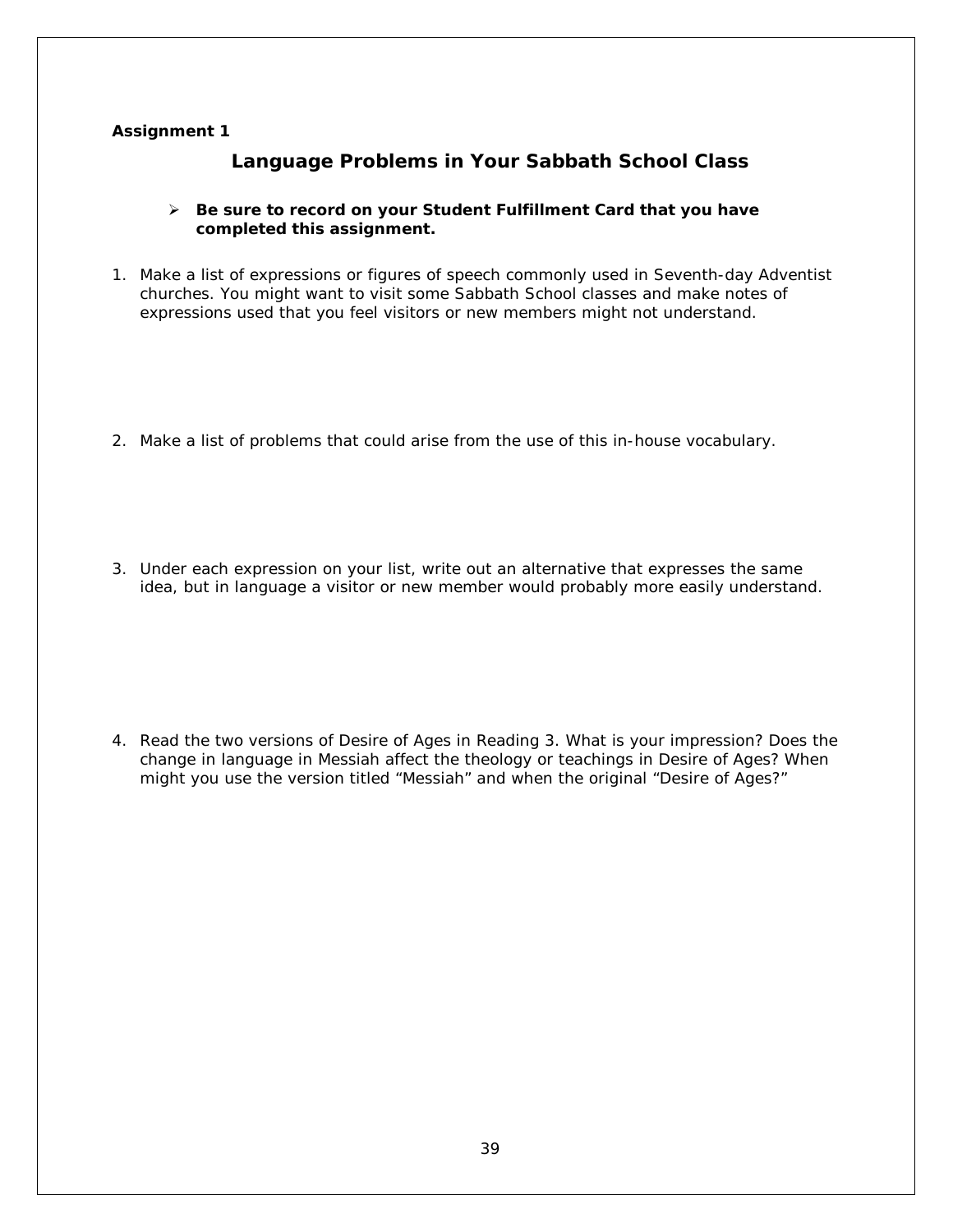#### **4**. **The Law of the Lesson**

#### The law of the lesson is that *the truth to be taught must be learned through truth already known.*

All teaching must begin at some point of the subject or lesson. If the subject is wholly new, then a known point must be sought by showing some likeness of the new to something known and familiar. Often pupils in the schools explain their inability to understand the lesson by the simple statement: "I did not know what the teacher was talking about." The fault lies distinctly with the teacher in such a case. *True learning begins with simple and concrete things and moves to the abstract.*

Teaching is not just an outpouring of facts. That does not lead to real learning.

The philosophy of this law goes deeper still. It must be remembered that knowledge is not a mass of simple, independent facts; it is made up of the experience of humanity crystallized and organized in the form of facts together with their laws and relations. Facts are linked together in systems, associated by resemblances of one sort or another. Each fact leads to, and explains, another. The old reveals the new; the new confirms and corrects the old.

*Focus on the learner.* The teacher is not the center of the educational equation. The learner is the center of attention. A blunder analogous to this is that of the teacher who hopes by the mere urgency of his manner, and by his carefully chosen words, familiar to himself, to convey his ideas to the understanding of his pupils, with no reference to the pupils' previous knowledge of the subject.

*Focus on the solution to problems.* This, of course, is vital for Sabbath School teachers, because every class is a bundle of all kinds of problems—personal, theological, relational, health-oriented, etc.

The word "problem" is a familiar one to the teacher. Let us think of the process of learning lessons as akin to the solution of problems, as a process in which the learner faces a real situation, the mastery of which will involve the application of his power of thought. How is he to think? Too often teachers believe that their pupils think only in a symbolic way—that they react only to artificial situations in which their task is to do what the teacher wishes, rather than to do real independent thinking for themselves. This is not necessarily true, and if true in some instances, the fault very likely lies with the teacher himself. The power to think is part and parcel of the original mental equipment of the learner, and develops gradually, as other capacities do. The situations that call out this power in children are simple, but they are nonetheless real.

It is incumbent upon the teacher to know what the problems of the class members are and to utilize these problems in making the instruction as rich and meaningful as possible. A common fault is the failure to show the connections between parts of the subject that have been taught and those that are yet to come.

A teacher can make applications of this law in various ways:

- Find out what the class members know about the subject; this is the starting point. This refers not only to textbook knowledge, or what they have read I the *Adult Bible Study Guide* notes, but to all information that they may possess, however acquired.
- Make the most of the pupils' knowledge and experience. Let them feel its extent and value, as a means to further knowledge.
- Encourage the class members to clear up and freshen their knowledge by a clear statement of it.
- Begin with facts or ideas that lie near your pupils and that can be reached by a single step from what is already familiar; for instance, geography would naturally begin with the hometown, history with the pupils' own memories, morals with their own conscience.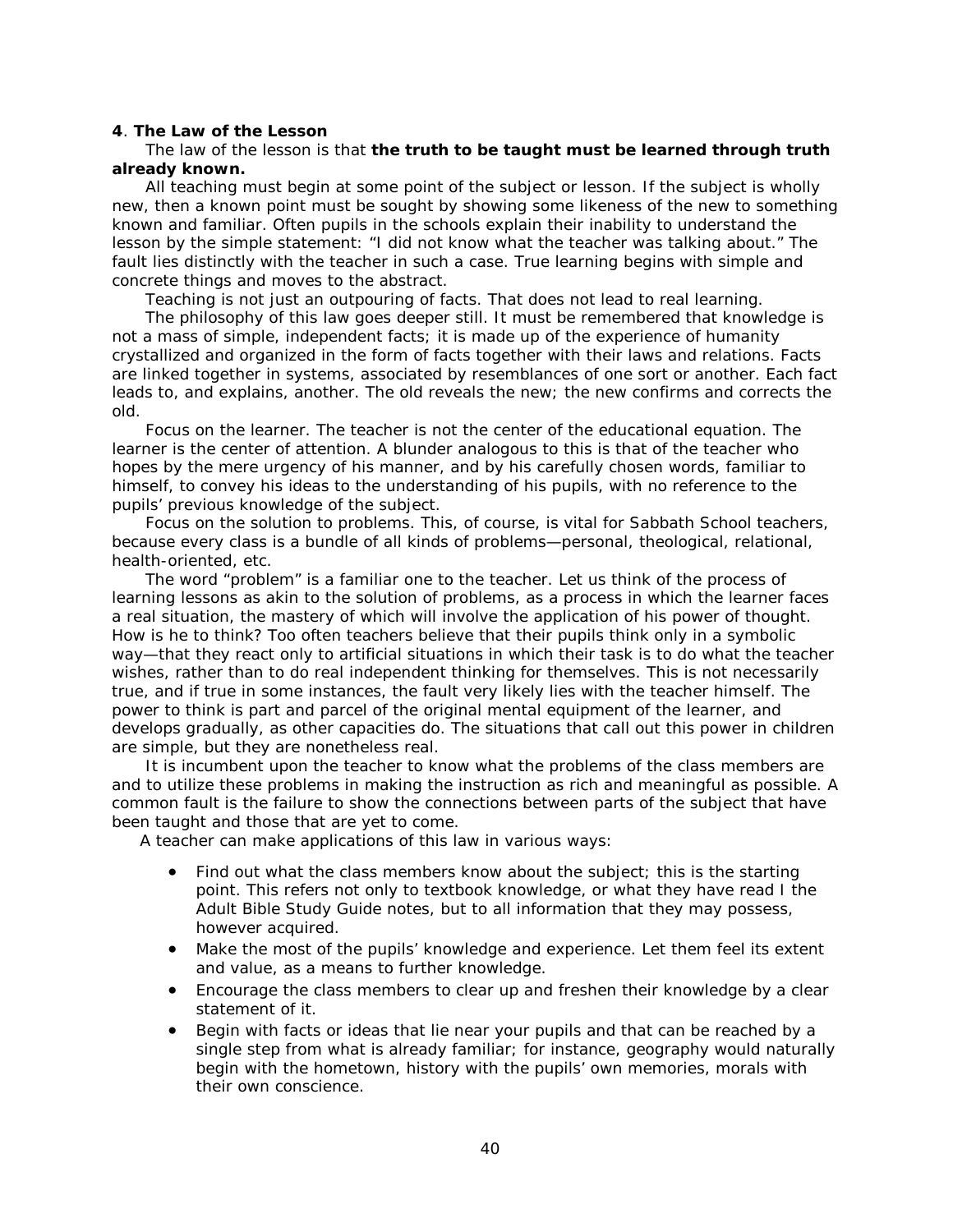- Relate every lesson as much as possible to former lessons, and with the pupils' knowledge and experience.
- Arrange your presentation so that each step of the lesson leads easily and naturally to the next.
- Proportion the steps of the lesson to the ages and attainments of your pupils. Do not discourage them with lessons or exercises that are too long, or fail to rise to the expectations of class members by presenting lessons that are too simple.
- Find illustrations in the commonest and most familiar objects suitable for the purpose.
- Lead the pupils themselves to find illustrations from their own experience.
- Make every new fact or principle familiar to your pupils; try to establish and entrench it firmly, so that it will be available for use in explaining new material to come.
- Urge the pupils to make use of their own knowledge and attainments in every way that is practicable, to find or explain other knowledge. Teach them that knowledge is power by showing how knowledge truly helps to solve problems.
- Make every advance clear and familiar, so that the progress to the next succeeding step will in every case be on known ground.
- As much as possible, choose the problems that you give to your pupils from their own activities, and thus increase the chances that they will be real and not artificial problems.

Remember that your pupils are learning to think, and that to think properly they must learn to face intelligently and reflectively the problems that arise.

### **5. The Law of the Teaching Process**

## The law of the teaching process *is to excite and direct the self-activities of the pupil, and as a rule tell them nothing that they can learn themselves.*

This is a law of action, of application, of putting learning into action. The law of the teacher was essentially a law of qualification; the law of the teaching process is a law of function.

The actual work of the teacher consists of the awakening and setting in action the mind of the pupil, the arousing of his self-activities.

As a Sabbath School teacher, think seriously about the following statement. What system can you devise to make sure this happens in your Sabbath School class?

"Let the teachers enter, heart and soul, into the subject matter of the lesson. Let them lay plans to a practical application of the lesson, and awaken an interest in the minds and hearts of the children [students] under their charge. Let the activities of the scholars find scope in solving the problems of Bible truth. The teachers may give character to the work, so that the exercises will not be dry and uninteresting."— *Counsels on Sabbath School Work*, pp. 113, 114.

Knowledge cannot be passed from mind to mind like objects from one receptacle to another. It must always be recognized and rethought and relived by the learner. All explanation and exposition are useless except as they serve to excite and direct the pupil in his own thinking. If the pupil himself does not think, there are no results of the teaching; the words of the teacher are falling upon deaf ears.

True teaching, then, is not that which *gives* knowledge, but that which stimulates pupils to *gain* it. One might say that he teaches *best* who teaches *least*; or that she teaches best whose pupils learn most without being taught directly. But we should bear in mind that in these statements two meanings of the word "teaching" are involved: one, simply telling, the other creating the conditions of real learning.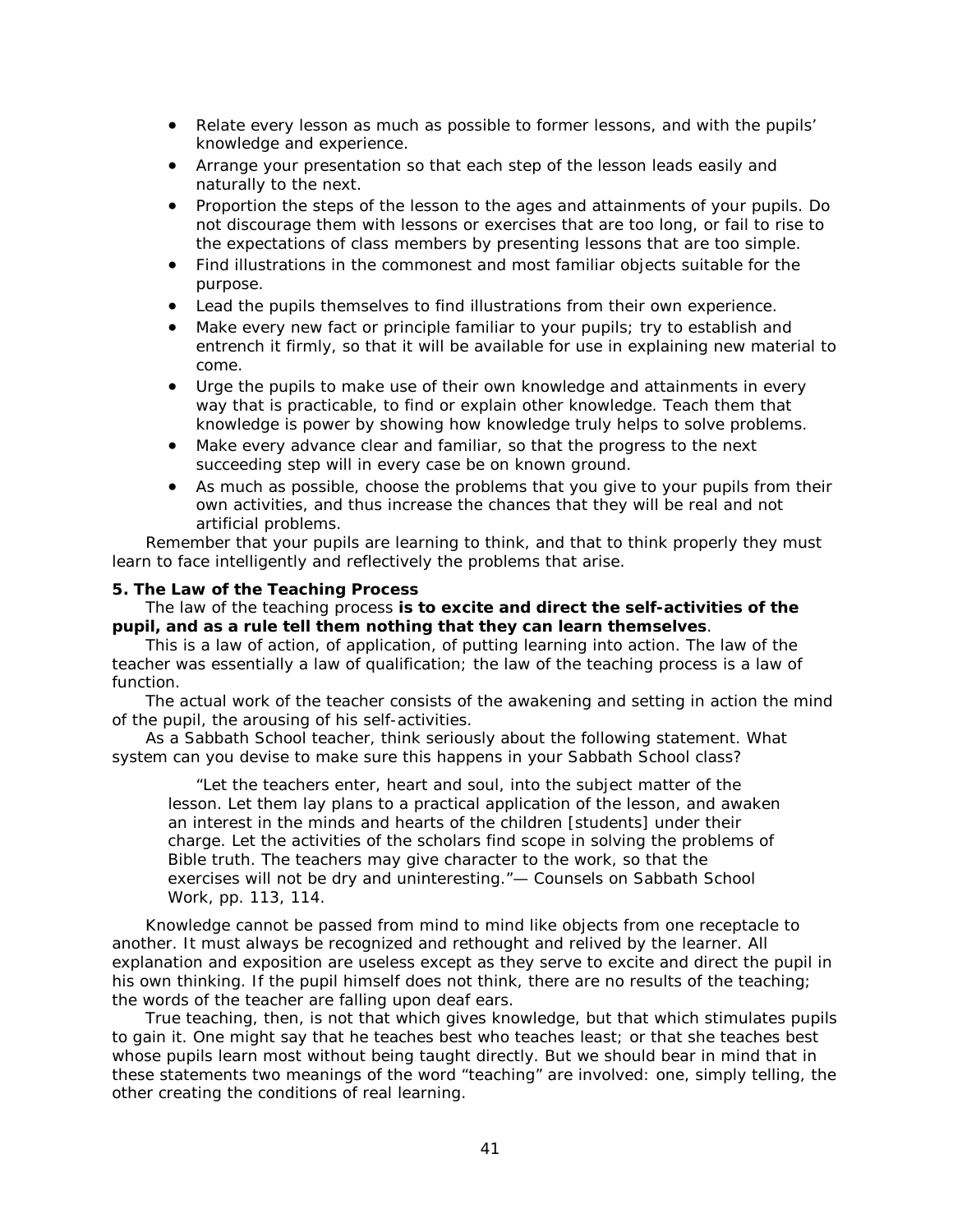This moral consciousness finds its fuller sphere in the recognized domain of duty—the higher realm of the affections and the other moral qualities. From these come the highest and strongest incentives to study and also the clearest understanding. The teacher should constantly address the moral nature and stimulate moral sentiments, if he or she wishes to achieve the greatest measure of success.

This moral teaching is the leading characteristic of the work of all great teachers. Love of country, love of one's fellows, aspirations for a noble and useful life, love for truth—these are all motives to which appeal should be made. If these motives are lacking in pupils, the teacher must build them up.

## **Implementing the Law of the Teaching Process**

There a variety of ways to implement this law:

- Adapt lessons and assignments to the ages and attainments of the pupils. The more mature will be attracted to reasoning and to reflective problems.
- Approach lessons in a way that relates to the environment and needs of the pupils.
- Consider carefully the subject and the lesson to be taught, and find its point of contact with the lives of your pupils.
- Excite the class members' interest in the lesson when it is assigned, by some question or by some statement that will awaken inquiry. Hint that something worth knowing is to be discovered if the lesson is thoroughly studied, and then be sure later to ask for the truth that has been revealed.
- Place yourself frequently in the position of a pupil among your pupils, and join in the search for some fact or principle.
- Repress impatience that cannot wait for the pupil to explain himself and that tends to take his words out of his mouth. He will resent it, and will feel that he could have answered had you given him time.
- In all class exercises aim to excite constantly fresh interest and activity. Begin questions for the pupils to investigate out of class. The lesson that does not culminate in fresh questions ends wrong.
- Observe each pupil to see that his mind is not wandering so as to forbid its activities being bent to the lesson in hand.
- Count it your chief duty to awaken the minds of your pupils, and do not rest until each learner shows his or her mental activity by asking questions.
- Repress the desire to tell all you know or think about the lesson or subject; if you tell something by way of illustration or explanation, let it begin a fresh question.
- Give the pupil time to think, after you are sure that his mind is actively at work, and encourage him to ask questions when puzzled.
- Do not answer too promptly the questions asked, but restate them, to give them greater force and breadth, and often answer with new questions to secure deeper thought.
- Teach pupils to ask What? Why? and How? the nature, cause, and method of every fact or principle taught them; also, Where? When? By Whom? and What of it? — the place, time, actors, and consequences of events.
- Recitations should not exhaust a subject, but leave additional work to stimulate the thought and the efforts of the pupils.

## **6. The Law of the Learning Process**

## The law of the learning process is: *The pupil must reproduce in his own mind the truth to be learned*.

It may seem that the Law of the Teaching Process and the Law of the Learning Process are actually two aspects of the same thing, but they are actually two processes: The *law of the teaching process* involves the means by which the self-activities are to be awakened;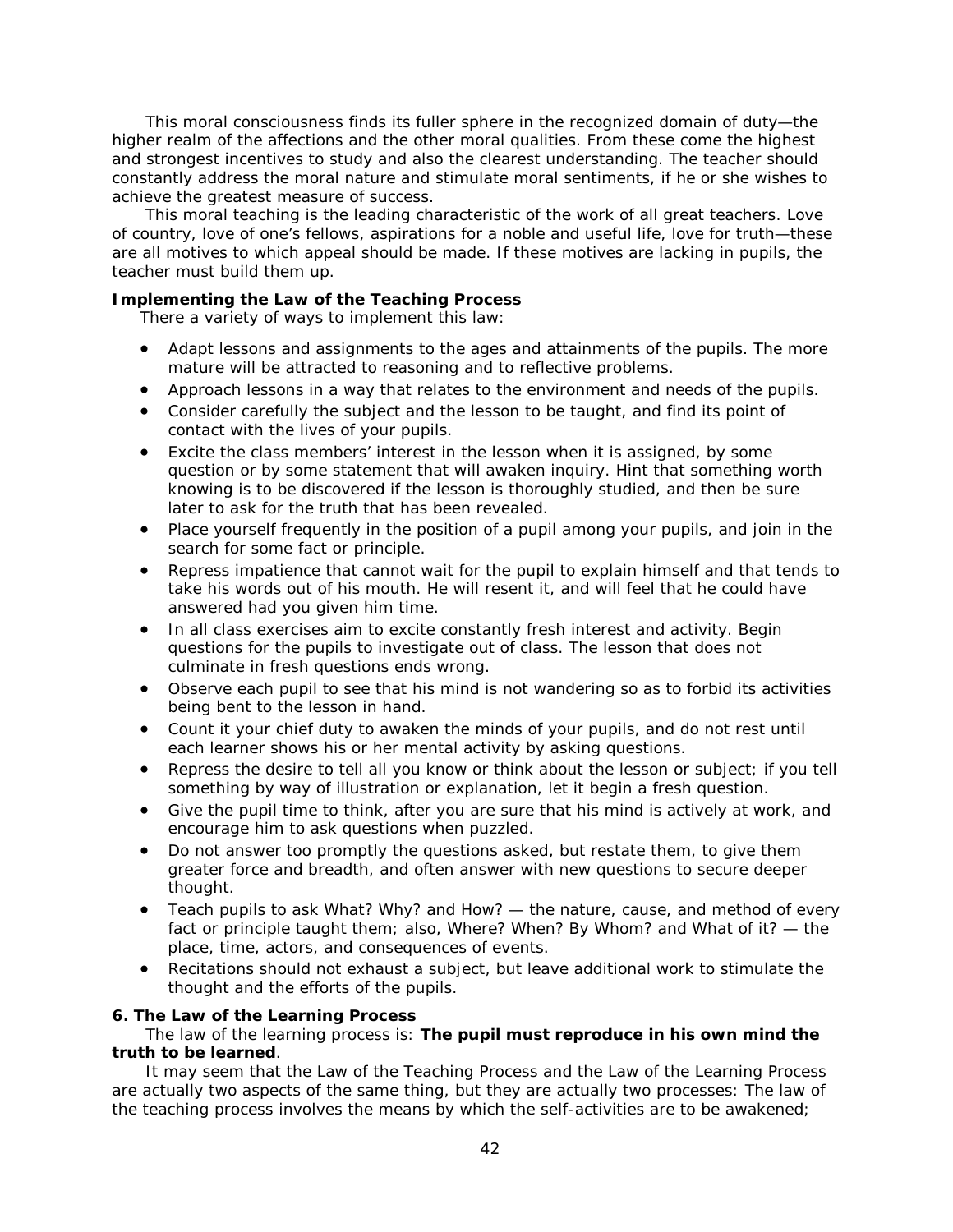the *law of the learning process* determines the manner in which these activities shall be employed. So, the learning process deals with application, not just figuring out how best to get the learner to think. Ellen G White comments:

"Every youth should be taught the necessity and the power of application. Upon this, far more than upon genius or talent, does success depend. Without application the most brilliant talents avail little, while with rightly directed effort persons of very ordinary natural abilities have accomplished wonders. And genius, at whose achievements we marvel, is almost invariably united with untiring, concentrated effort." — *Education*, p. 232.

Several phases of the learning process should be carefully noted for the full meaning of the law to be recognized and understood.

- A pupil is sometimes said to have learned the lesson when he has committed it to memory, and can repeat or recite it word for word. This is all that is attempted by many pupils, or required by such teachers as consider their work done if they can secure *verbatim* reproductions. Education would be cheap and easy if this were real learning.
- It is an evident advance over the memorizing of words when the pupil has also an understanding of the thought. It is so much better that many teachers are tempted to care only for the thought, and so to inform their pupils. There is a danger here, for in many cases, as in the teaching of the lessons in the Bible, it is important to know and to remember the words.
- It is still better when the pupil can translate the thought accurately into his own or other words without detriment to the meaning. The one who can do this has advanced beyond the work of mere learning, and has placed himself in the attitude of a discoverer. He has learned to deal with his own thoughts as well as the thoughts of others. The capable teacher will recognize this, and will pardon possible crudeness of expression, while he encourages the pupil to more accurate thinking as a means to more accurate language.
- The pupil shows still greater progress when he begins to seek evidence of the statements which he studies. The one who can give a reason for the things he believes is a better student as well as a stronger believer than the one who believes but does not know why. The real student seeks proofs, and a large part of the work of a student of nature is to prove the things which he discovers. The student of the Bible ought to seek to find out for himself if these things are so. Even the youngest pupils will take a stronger hold of the truth if they can see a reason for it. In searching for proof, the student encounters much knowledge on the way, like the mountain climber who finds the landscape always widening around him. The particular problem with which he is engaged is seen to be a part of the great empire of truth.
- A still higher and more fruitful stage of learning is found in the study of the uses and applications of knowledge. No lesson is fully learned until it is traced to its connections with the great working machinery of nature and of life. Every fact has its relation to life, and every principle its applications, and until these are known, facts and principles are idle. The practical relations of truth, and the forces which lie behind all facts, are never really understood until we apply our knowledge to some of the practical purposes of life and of thought.
- The learning process is not completed until this last stage has been reached. The other steps aid in illumining the understanding of the pupils as they progress in their work, but our law of the learning process demands this final stage, and to this purpose the efforts of the teacher and the pupils must constantly be directed.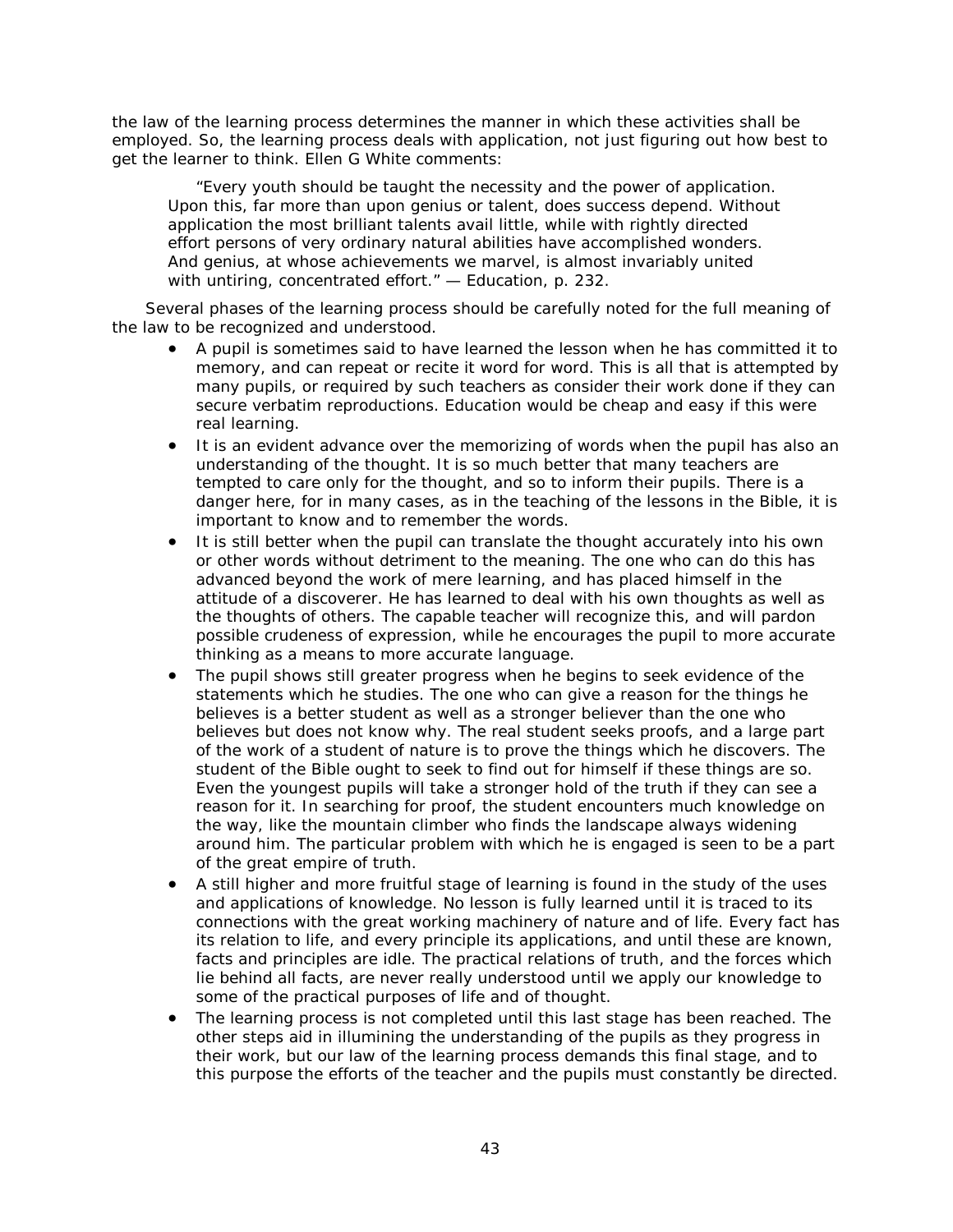• The earnest student will be enabled, by means of these steps, to watch his own progress with his work. He can ask these questions: What does the lesson say? What is its meaning? How can I express this meaning in my own language? Do I believe what the lesson tells me, and why? What is the good of it—how may I apply and use the knowledge which it gives?

It is true that many lessons are not learned with this comprehensive thoroughness, but this does not change the fact that no lesson is truly learned until so understood and so mastered.

Here is how to use the previous laws and to turn the results into practical activities:

- Help the pupil to form a clear idea of the work to be done.
- Warn him that the words of his lesson have been carefully chosen; that they may have peculiar meanings, which it may be important to find out.
- Show him that usually more things are implied than are said.
- Ask him to express, in his own words, the meaning of the lesson as he understands it, and to persist until he has the whole thought.
- Let the reason *why* be perpetually *asked* till the pupil is brought to feel that he is expected to give a reason for his opinions. But let him also clearly understand that reasons must vary with the nature of the material he is studying.
- Aim to make the pupil an independent investigator—a student of nature and a seeker after truth. Cultivate the habit of research.
- Help him to test his conceptions to see that they reproduce the truth taught, as far as his powers permit.
- Seek constantly to develop in pupils a profound regard for truth as something noble and enduring.
- Teach the pupils to hate shams and sophistries and to shun them.

#### **Misusing the Law of the Learning Process**

The violations of this law of the learning process are perhaps the most common and most fatal of any in teaching. If this law is not followed, the attainments will fall short of their mark. "Always learning and never able to come to the knowledge of the truth," (2 Tim. 3:7, NASB) is a sad comment on many a Sabbath School class. If that class is taught as our law prescribes, the results will be very different.

#### **7. The Law of Review and Application**

### The Law of Review and Application *is that the completion, test and confirmation of the work of teaching must be made by review and application*.

Let us suppose the process of teaching to be completed. The teacher and the pupils have met and have done their work together. Language freighted with ideas and aided with illustrations has been spoken and understood. Knowledge has been thought into the minds of the pupils, and it lies there in greater or less completeness, to feed thought, to guide and modify conduct, and to form character. What more is needed?

The teacher's work seems ended. But difficult work yet remains, perhaps the most difficult. All that has been accomplished lies hidden in the minds of the pupils, and lies there as a potency rather than as a possession. What process shall fix into active habits the thought-potencies which have been evolved? What influence shall mold into permanent ideals the conceptions that have been gained? It is for this final and finishing work that our seventh and last law provides.

The statement of this law seeks to include the chief aims of the review: (1) to perfect knowledge, (2) to confirm knowledge, and (3) to render this knowledge ready and useful. These three aims, though distinct in idea, are so connected in fact as to be secured by the same process. It would be difficult to overstate the value and importance of this law of review. No time in teaching is spent more profitably than that spent in reviewing. Other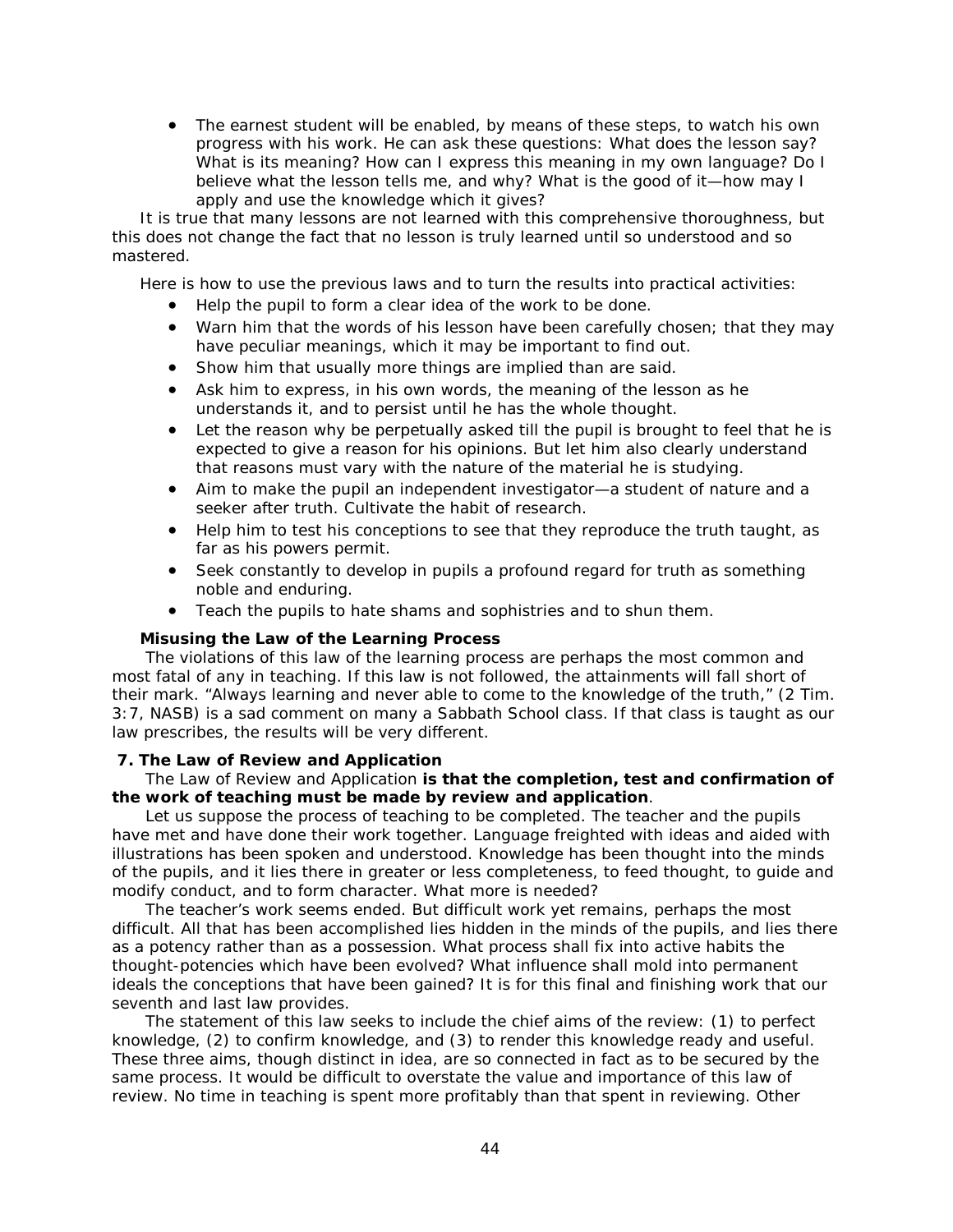things being equal, the ablest and most successful teacher is the one who secures from his pupils the most frequent, thorough, and interesting reviews.

A review is an important aspect of all learning. Someone has remarked that you have to teach something at least three times before it even penetrates the thinking processes.

A review is more than a repetition. A machine may repeat a process, but only an intelligent agent can review it. The repetition done by a machine is a second movement precisely like the first; a repetition by the mind is the rethinking of a thought. It is necessarily a review. It is more: it involves fresh conceptions and new associations, and brings an increase of facility and power.

A true review always adds something to the knowledge of the person who makes it. This is especially true of the Bible. It is surprising how Bible teachers and preachers bring out new meanings they discover in old and familiar texts. These meanings are clearly present in the text, but which we had not found in our own reading. Sometimes these meanings are hidden in a word; sometimes they are apparent. But only appear by some sidelight thrown skillfully upon them by the text."

The well-known influence of maxims and proverbs comes from the readiness with which they are remembered and recalled, and the power which they gather by repetition. The scriptural texts that most influence us are those that have become familiar in use, and which arise in mind as occasions demand.

### **Useful ways to use repetition**

Among the many practical rules for review, the following are some of the most useful:

- Have set times for review. At the beginning of each period review briefly the preceding lesson.
- At the close of each lesson, glance backward at the ground which has been covered. Almost every good lesson closes with a summary. One way to do this is in a Sabbath School class is to ask a class member to summarize the lesson at the end of the class period.
- After five or six lessons, review what has been studied so far. The best teachers give about one-third of each period to purpose of review. Thus they make progress slowly but progress surely.
- Refer to former lessons as often as possible to keep the perspective of the quarter in view.
- All new lessons should be made to bring into review and application the material of former lessons.
- To make reviews easily and rapidly, the teacher should keep in mind large units or blocks, ready for instant use, what has been learned. The class members will tend to emulate the teacher or discussion leader and review the lesson for themselves.
- New questions on old lessons, new illustrations for old texts, new proof for old statements, new applications of old truths, will often send the pupil back with fresh interest to his old material, thus affording a profitable review.
- The final review, which should never be omitted, should be searching, comprehensive, and masterful, grouping the different topics of the subject as on a map, and aiding the pupil to a familiar mastery of the material which he or she has learned.

## **Course Summary**

The laws of teaching that have been explored in this course are valuable tools for the adult Sabbath School teacher/discussion leader. Study them well and see how their use can improve the learning ability of your Sabbath School class.